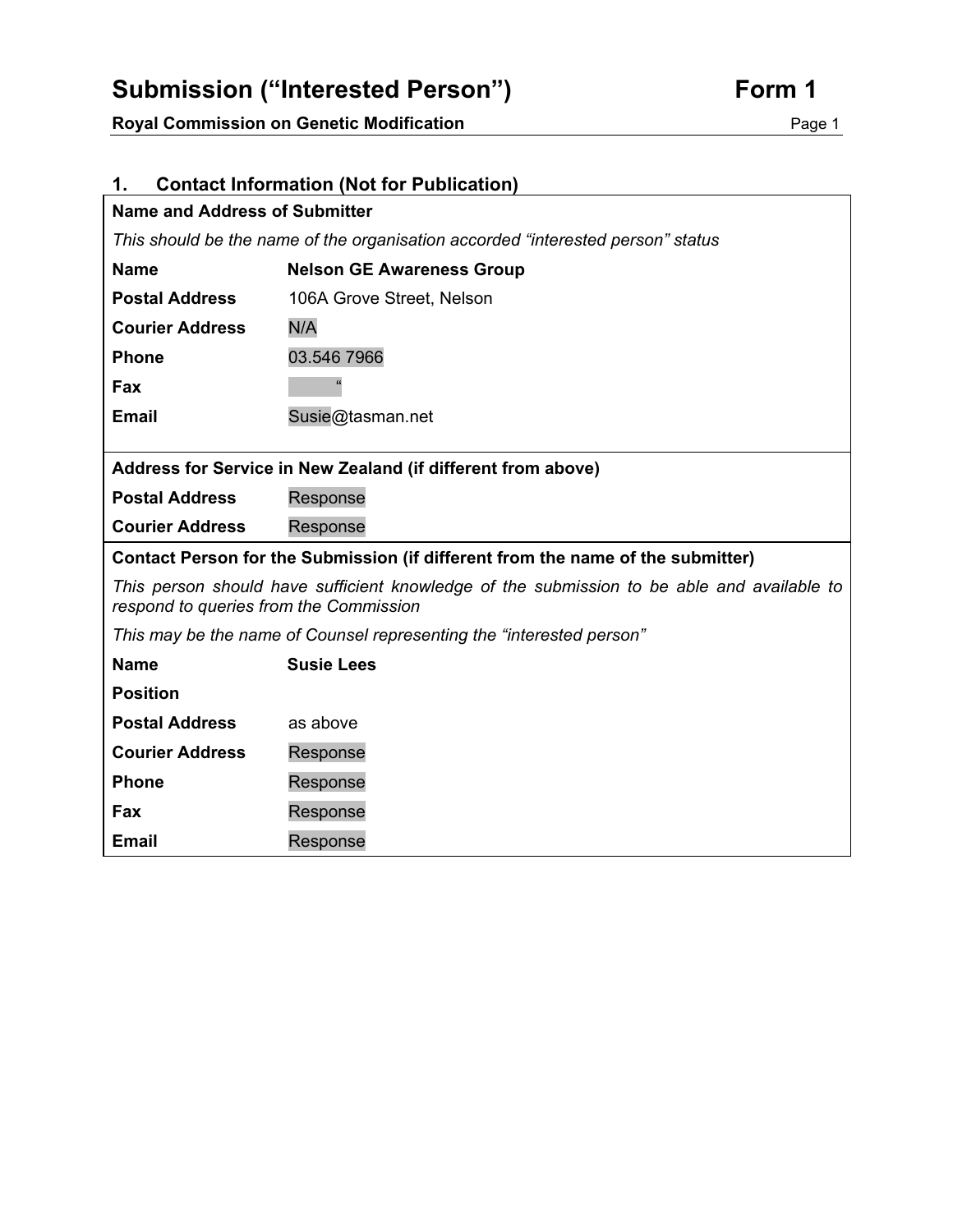# **Submission ("Interested Person") Form 1**

### **Royal Commission on Genetic Modification**  Page 2

### **1. Confidential Information (Not for Publication)**

### **Confidential Information**

Please indicate whether or not your submission contains any confidential information

No

Please provide an explanation for any sections of the submission that you wish to remain confidential to the Commission

*These sections should be removed from the body of the submission and provided as a separate document marked CONFIDENTIAL* 

*Confidential information should follow the same format as the submission* 

*Clear reference to the existence of confidential information should be included in the body of the submission* 

Response

### **1. Submission Description (Not for Publication)**

### **Submission Description**

Please provide a *descriptive title* for the submission of no more than 255 characters (including spaces)

*The statement will be used as a long title in the Commission's information management system*

Nelson GE Awareness Group, a public advocacy group started after Genetic Engineering began having detrimental effects on the health/environment of New Zealand, GE crops sown and GE foods put in supermarkets lacking both labels and long term testing.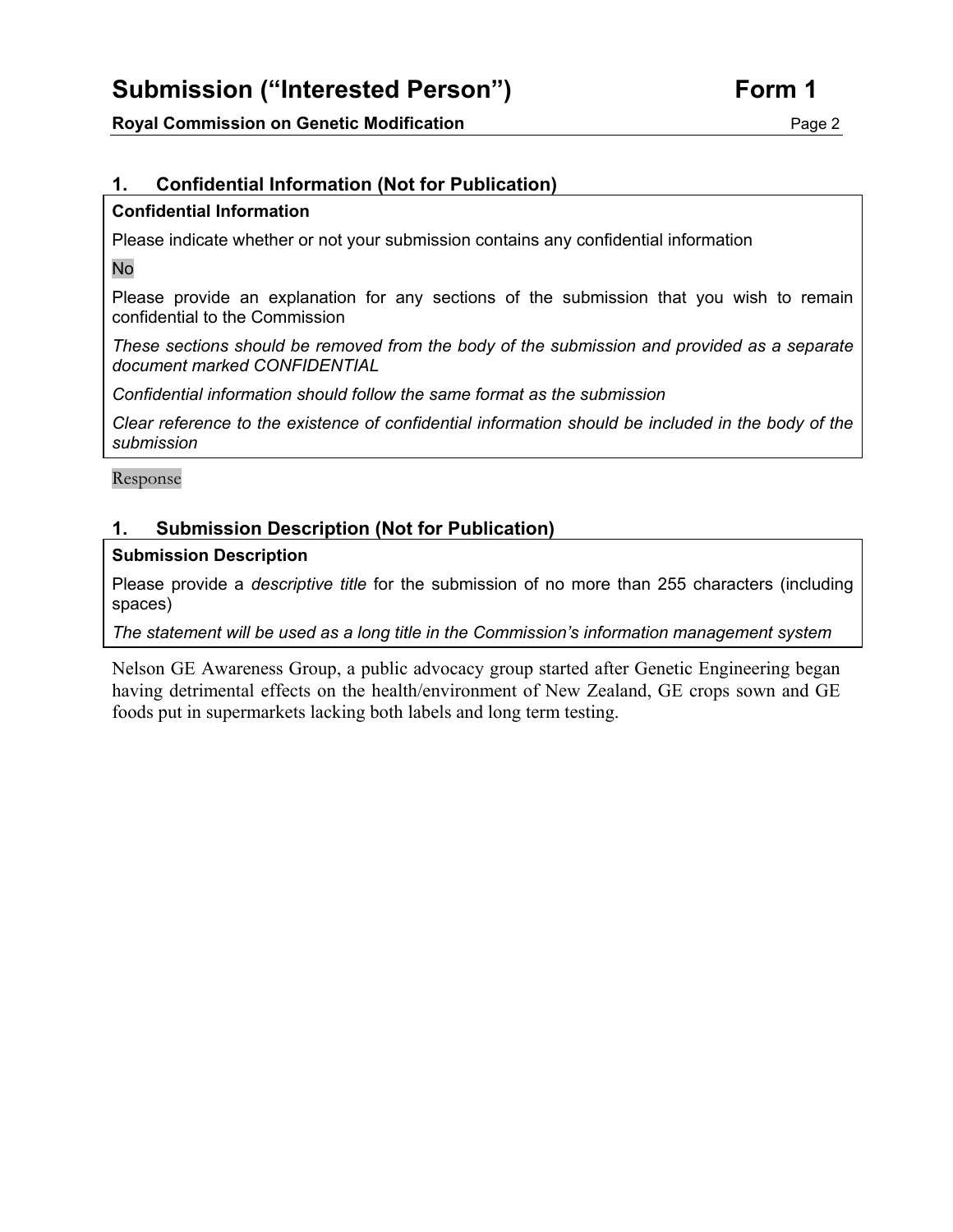### **(For Publication)**

### **Name of Organisation/Person accorded "Interested Person" Status**

Nelson GE Free Awareness Group

### **Submission Executive Summary**

### **Executive Summary**

Provide an overarching summary of your submission and recommendations made [in respect of items (1) and (2) of the Warrant]. The Executive Summary should be no more than **3** pages in length

*Please note that individual section summaries will be required and therefore the Executive Summary should focus on summarising the issues addressed in the submission and provide cross references to the sections in which the issues are covered rather than summarising the substantive content* 

- 1. In 1970s the first plants were patented, the Asilomar Declaration called for, scientists requiring a moratorium to be placed on genetic engineering until appropriate legislation had been put in place. However, by the end of the decade the US Supreme Court ruled that microorganisms could be patented, and the age of biotechnology had begun in earnest. Working away in laboratories worldwide, scientists played with the manipulation of genes.
- 2. The peoples of New Zealand are being offered a technology that promises undreamt of solutions to the problems that beset the peoples of this planet in the  $21<sup>st</sup>$  C. These problems have been caused in the main by previous technologies and the demand for continued growth in economies. So far none of those GE promises have become reality, rather the reverse, they threaten our existence in ways previously unthinkable since the crossing of the species barrier. The social and environmental ramifications are huge.
- 3. The companies controlling this technology have huge resources built up in the main by their production of chemicals, many of which will impact on the environment indefinitely. These companies are involved in the construction and development of laws of ownership, domination of world markets and spread of this technology. The patenting of life forms is based on the assumption that nature can be controlled and life owned because it has been constructed. Society has not been consulted on the patenting of life.
- 4. What chance does the ordinary member of public have to review the manipulation of laws, national, international and global and regulations that govern both food and environmental standards in regard to the use of GE. The public are manipulated by misleading advertising from the biotech companies promulgating the perceived 'potential' to 'feed the world.' Recently Steven Smith Novartis withdrew this promise saying 'If anyone tells you that GM is going to feed the world tell him it is not. To feed the world takes political and financial will, it's not about production and distribution, it may produce more for less and create more food but it won't feed the world.' *The Ecologist September 2000*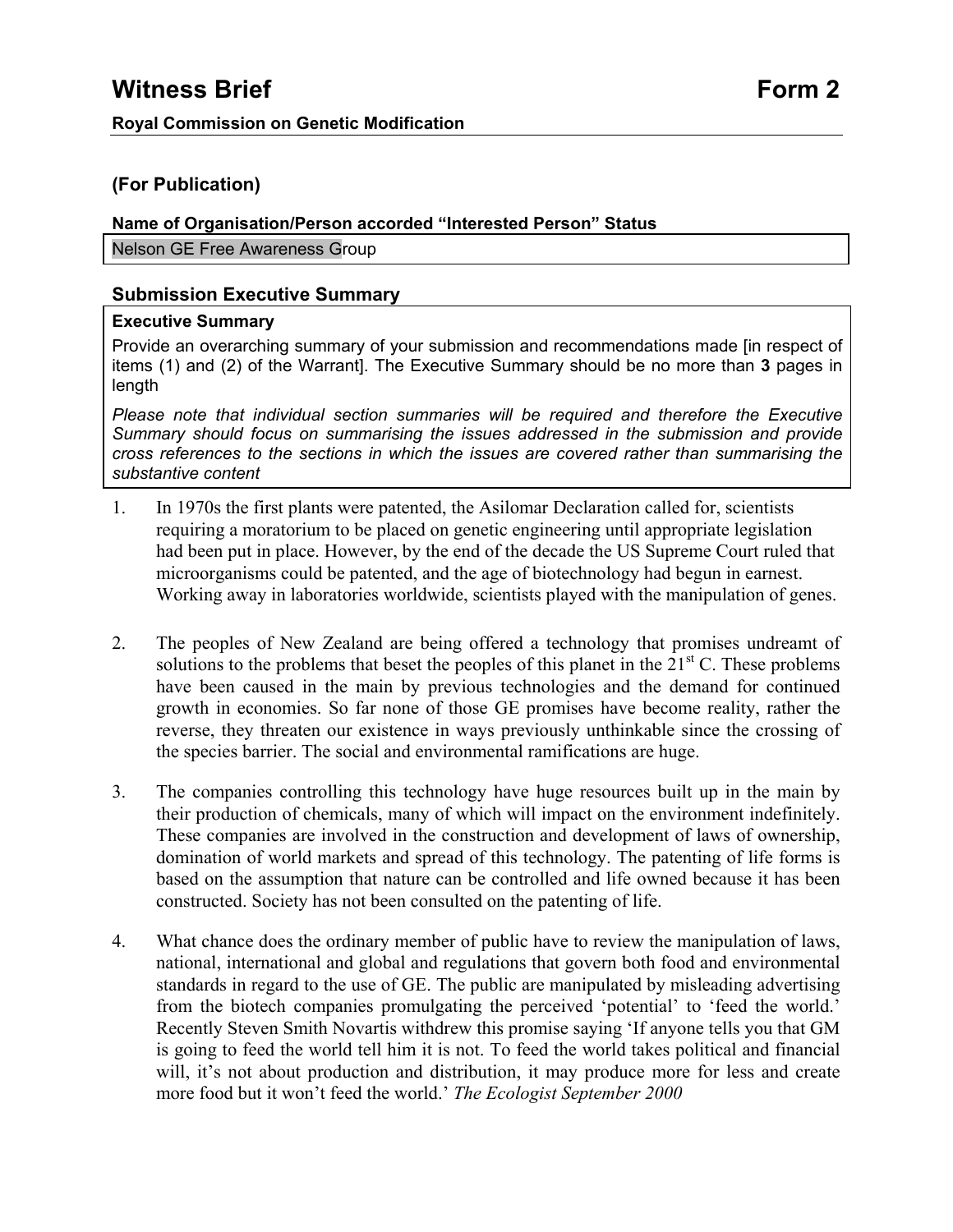### **Royal Commission on Genetic Modification**

- 5. Seeking public acceptance for a dangerous technology, which treats lifeforms as owned products ( focusing on primary products eg. food and timber ) The government assisting with funding for this biased advertising and a refusal to label foods produced by this technology has left the public reeling. 4 years since the first commercial planting and 3 years since the first products hit the supermarket shelves, what do we find? Labelling denied, people have been forced against their better judgement to eat these genetically engineered products since many basic foodstuffs are imported from the US where millions of acres of contaminated crops are now grown. Having no choice of refusal the growing of GE crops has been proliferating.
- 6. Now, US farmers who hurriedly adopted this unproven technology are finding themselves in extremely difficult circumstances, since consumers world wide have been rejecting these GE products. Segregation assured as the way forward has not worked, as a result the US food supply is now contaminated with a GE product Starlink corn, that was never passed for human consumption. *The operators of grain elevators…have never before had to deal with crops that must be kept so vigilantly apart, requiring constant dismantling and cleaning of equipment. Boston globe. 26.9.00*
- 7. Earlier this year 30,000 acres in Europe was contaminated by GE canola, horizontal gene transfer was found to have occurred between micro-organisms in the bee stomach and canola pollen, threatening our pollinators and thus our ecosystem. In the light of indisputable evidence of harm and irresponsibility, genetic engineering in our food and environment should be immediately halted and a global moratorium on genetic engineering instigated. *80% of all the world's crops depend on insects, primarily bees and butterflies for their pollination. No bugs, no crop. Boston globe. 26.9.00*
- 8. Nelson GE Free Awareness Group (GE Free Nelson) is a public advocacy group that was started in Nelson after genetically engineered imported foods were introduced into supermarkets and genetically engineered crop trials were initiated and began to have detrimental effects on the environment of New Zealand. We represent over 7000 people and over 100 businesses who have signed petitions over the last 1 ¼ years to both the Nelson and Tasman District councils requesting Genetic Engineering Free status.
- 9. Two main concerns were stated :

unlabelled GE foods and components risking human health.

horizontal gene transfer and pollen drift causing irreparable damage to the environment

*Ref. The use of Cauliflower mosaic virus. Prof. Joseph Cummins.* 

 *Aug 3.1994 and Dr. Mae Wan Ho Dream or Nightmare, Gateway Books.* 

 *GE canola pollution in Europe, Nelson Mail 18.5.00*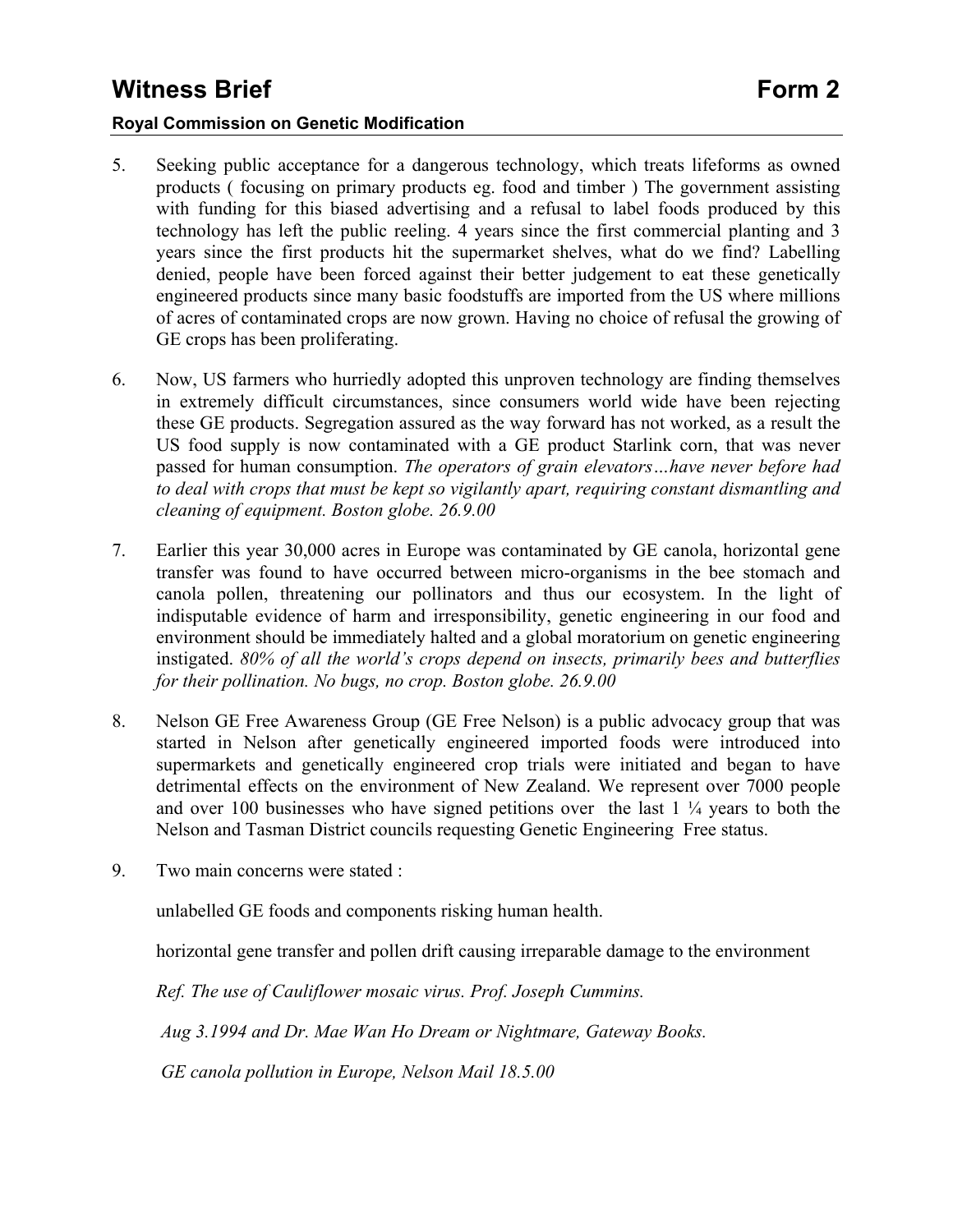### **Royal Commission on Genetic Modification**

- 10. In our submission we aim to ensure that the position of the consumer and members of the public is put forward, with particular regard to the residents of Nelson, who, in their specific geographic region are subject to and involved in, specific forestry, agricultural and recreational pursuits, both for business and pleasure.
- 11. It is also important to note here that again due to geographical location, Nelson has a strong community identity, which also results in a desire to support local endeavours.
- 12. In light of the fact that the Foundation for Research, Science and Technology recently stated that internationally, more than 2500 companies were spending about \$NZ8 billion a year on developing 2200 products with some form of genetic modification, we feel it is essential to put forward a submission to the Royal Commission on behalf of the thousands of people in the Nelson and Tasman District who have expressed grave concerns about the safety of this new technology of genetic engineering.
- 13. Dr. Mae Wan Ho a geneticist at that time and now opponent of genetic engineering states 'Now, in the 1990s, the risks from genetic manipulation have become much greater. Genetic engineering techniques are ten times faster and more powerful. The new breed of genetically engineered organisms (or transgenics) which are deliberately released on a large scale are designed to be ecologically vigorous and, therefore, potentially much more hazardous than the genetically crippled microorganisms which were engineered for contained use in the laboratory in the 1970s. Where is the voice of science now? The scientists say it is for the politicians and the public to decide. Of course, the public should decide, but this does not absolve the scientists from their special responsibility as both citizens and scientists.'P20 Genetic engineering- Dream or Nightmare.
- 14. The main points of our submission aim to reflect a number of areas of concern some of which we have identified as relevant to both the citizens of Nelson and the future prosperity of the area.

Consumers and food products

ERMA/ANZFA regulation and legislation.

Organic production / quality agricultural exports

Tourism

Forestry and Stewardship Certification schemes

Fish

**Ethics**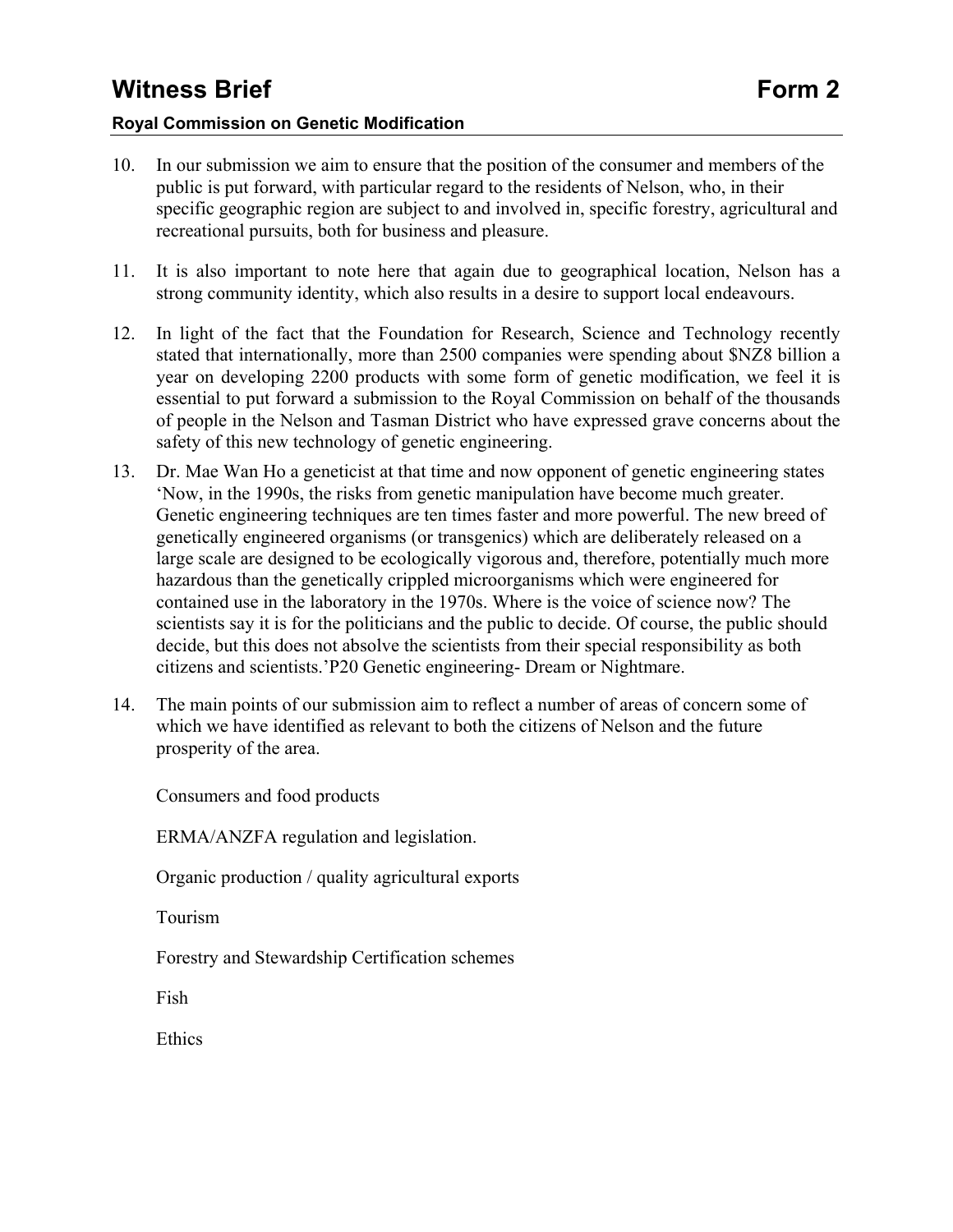### **Witness Briefs Attached**

#### **Witness Briefs**

Provide a numbered list of the names and positions of witnesses from whom briefs are attached, including an indication as to whether or not you intend to present the witness at the formal hearings

*Witness briefs must be provided to the Commission with your submission* 

*Witness briefs should be prepared on Form 2* 

Steven Druker - Executive Director- Alliance for Bio - Integrity

Sol Morgan - Co-ordinator Golden Bay Seed Exchange, and Golden Bay Community Gardens

Joe Rifici - Nelson citizen

Roland Dallas - Co-Director of Dovedale Foods

Allan Addison Saipe - Chef and Owner Grape Escape Café and Wine Bar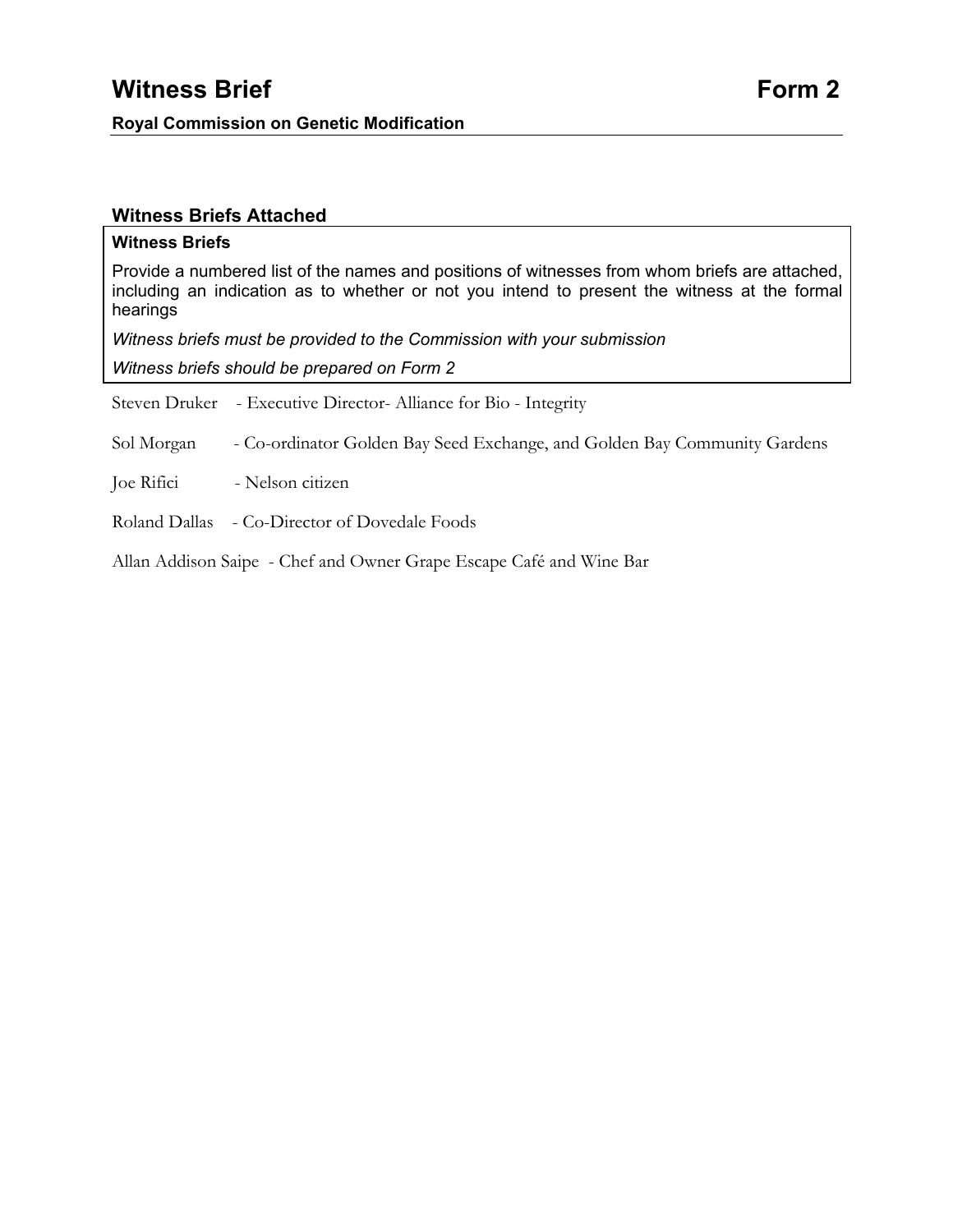### **Submission by Section**

Submissions are to be structured in line with the matters specified in the Warrant and the sections numbered accordingly

Each section should stand alone, and include a Section Summary, identifying the issues addressed in the section

**Submissions may address all or only some of the sections (as specified in the Warrant)**. However section numbers should be retained, for example, if a submission addresses matters (a), (c) and (e), the sections shall be numbered (a), (c), and (e), rather than a, b, and c

Submissions may, within each section, adopt a sub-section approach using different headings; however, each paragraph should be consecutively numbered

### **Section A Recommendations**

The Warrant has set the Commission the task of receiving representations upon, inquiring into, investigating, and reporting on the items set out in Section  $A(1)$  and  $(2)$  below

### **Section A (1)**

**A (1)** the strategic options available to enable New Zealand to address, now and in the future, genetic modification, genetically modified organisms, and products

### **Section A (1) Summary**

### Section A1

### 15. **The strategic options available to New Zealand we believe are as follows**:

GE Free New Zealand, no use of this technology, products or related services.

The introduction of a fully legislated moratorium, until there is definitive proof of its safety. Burden of proof to rest with company or institute developing.

The full and complete labelling of any food produced using any part of this technology to allow full choice. This would include animal feed and manipulation of animals used for food by any genetic process. This labelling should enable ethical choices, and be inclusive of packaging.

No Genetic Engineering trials to be undertaken except in strict laboratory containment. No field trials.

Allow Genetic Engineering technology to be introduced.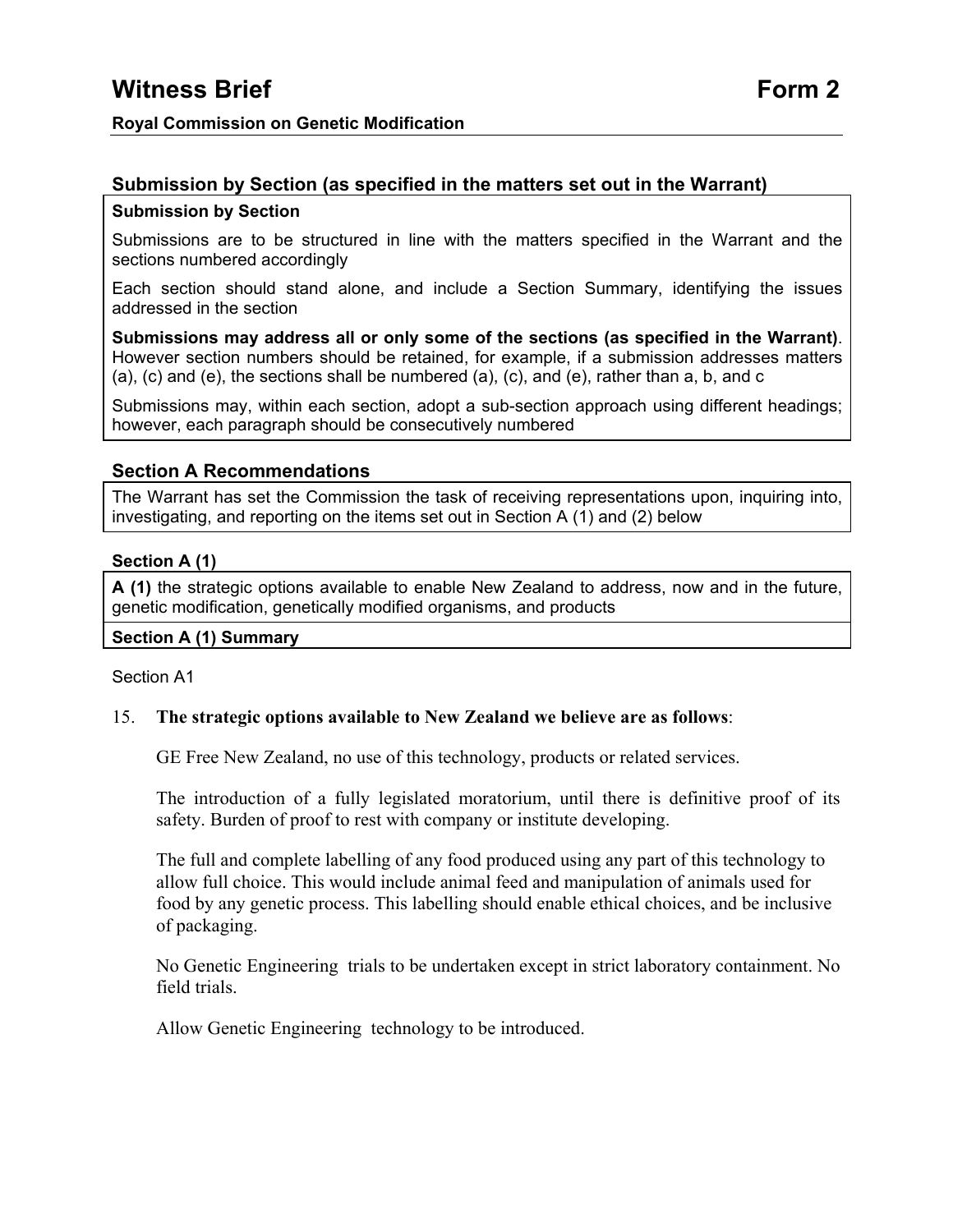### **Royal Commission on Genetic Modification**

16. Nelson GE Free Awareness Group considers the first option to be the only option to allow the full protection of the biosphere and ALL organisms presently residing within it. The last option will result in contamination and pollution of the 'genetic purity' of present species of plants and animals in the New Zealand environment. We would consider this a potential disaster to the economy, spiritual integrity and sovereignty of New Zealand. We see a positive global role for New Zealand / Aotearoa as protected a Genetic Engineering Free heritage environment of both scientific and economic value.

### **A (1)**

- 17. **Consideration of the strategic options.** GE Free Nelson believes that to ensure a sustainable continuation of the food supply, it is necessary to ensure a GE Free status is enjoyed by New Zealand, at present envied by many farmers and ordinary people throughout the world. We believe there are positive social, economic and environmental gains from retaining our relatively GE Free status. We believe this will benefit the long term health of the population.
- 18. **Fully legislated moratorium** GE Free Nelson believes a complete ban on Genetic Engineering trials and crop releases and a fully legislated moratorium would give full protection to conventionally produced quality agricultural products, presently produced, seed stock and organic production.
- 19. The NZ Life Sciences Network recently published the following statement in their business plan advocating 'support from the Network and other member for: 1) advocacy/education for members of parliament, 2)applications for Minister for Environment for field trials/tests during moratorium, 3)media relations. Surely this illustrates their total disregard for a voluntary moratorium.
- 20. A moratorium would continue to allow guaranteed GE Free produce to obtain premium prices on a world market where organic production still cannot meet a demand caused by GE crops. Trading advantages would result.
- 21. Already we see companies such as Advanta wanting to produce GE Free seed in New Zealand, (this company were responsible for the contamination of over 30,000 acres in Europe this year), the competitive advantages of being able to offer uncontaminated agricultural land far outweigh the unproven benefits of Genetic Engineering. Maintaining GE Free status would allow us major competitive advantages, making us the seed bank of the world. *Anger over GM botch-up. Nelson Mail18.5.00*
- 22. Biotech company Advanta have recently moved their seed production to New Zealand, in an attempt to maintain GE-free purity and avoid further contamination. Kees Noome, Advanta when asked to confirm the above stated, "They have moved the production to New Zealand. Obviously they considered that the safest spot in the world to produce canola in the present situation. I hope you can confirm this is a good decision or are there GMO rape varieties grown in New Zealand after all?"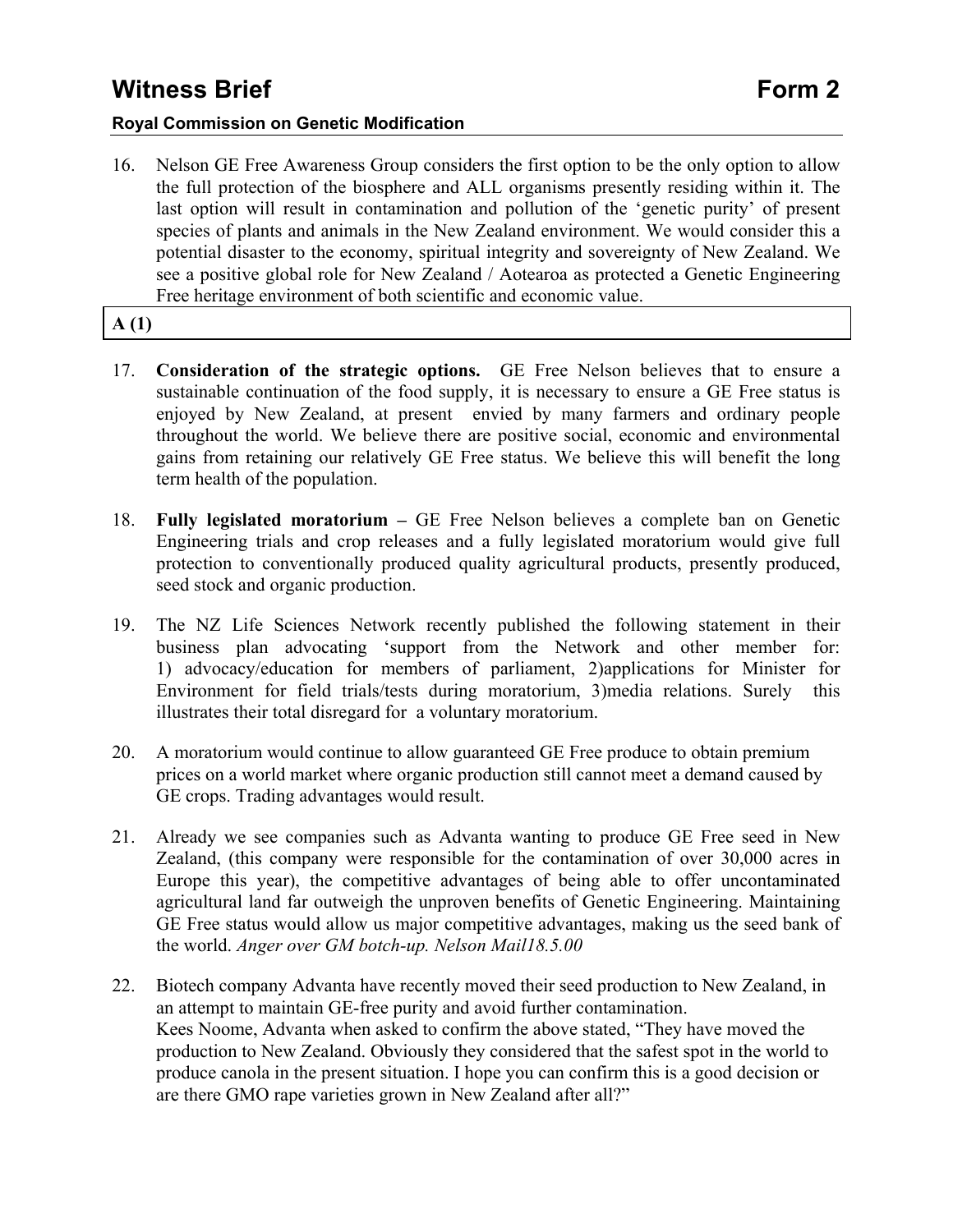### **Royal Commission on Genetic Modification**

- 23. Unfortunately trial crops of canola in the South Island have already resulted in resistant weeds, resulting from genetic drift.
- 24. Genetically engineered crops have been proven to lead to extensive contamination: of seed stocks by accidental and/or intentional contamination, in the field from pollen drift, and now at the mills. *See Dominion 27.10.00*
- 25. Much of the grain production in the US and Canada can no longer be guaranteed GE Free as a result of the hasty and extensive introduction of patented crops into the agricultural community. Recently, Genetics ID vice president Jeffrey Smith told *New Scientist* that twelve out of 20 maize samples from North America contained up to 1% of GE material. *21.10.00. Kelloggs forced to shut down plant.*
- 26. The high incidence of GE herbicide and pesticide resistant crops results in high chemical residues in the soil. There is no proof of less herbicide being applied to crops as a result of herbicide resistant traits, in fact the opposite has been cited.
- 27. Agricultural and horticultural products of New Zealand continue to be purchased by overseas markets, their preference due to their longstanding reputation as high quality, and safe foods. Not only European, but also North American and SE Asian markets are now looking for non GE produce. *Dominion 27.8.99 Exports to Japan. 9 years ago the first organic production began, now Heinz Watties Australasia are growing around 2,500 ha of organic vegetables. Driven by strong demand from Japan's desire for 'safe healthy food'. Certified organic produce especially from New Zeaalnd is considered by the Japaneseto be clean, green and trustworthy and the ultimate safe food.Sales of organic also go to NZ, Australia, N.America and Europe.*
- 28. Whilst we appreciate the research and development that has gone into the production of genetically engineered crops, should a fully legislated moratorium be put in place, it is our belief that with the reintroduction of traditional breeding techniques and good husbandry our agricultural standing would be maintained and even improved. We believe that sustainable systems are those promoted by organics, and that these produce food in a safe and environmentally sensitive way which benefits the entire ecosystem.
- 29. We acknowledge that under an organic system there may not be similar monocrop yields as are evident in Genetic Engineering systems, but maintain that systems involving more traditional farming methods not only lead to more agricultural employment in rural regions, but also resulting in a healthy local economy, and stronger communities. A greater variety in seed stock, increasing diversity and thus putting the food chain at less risk is also maintained.
- 30. The potential benefits have been identified and explored in Dr Hugh Campbell's submission to IBAC *'No First Release?' 3.3.2000*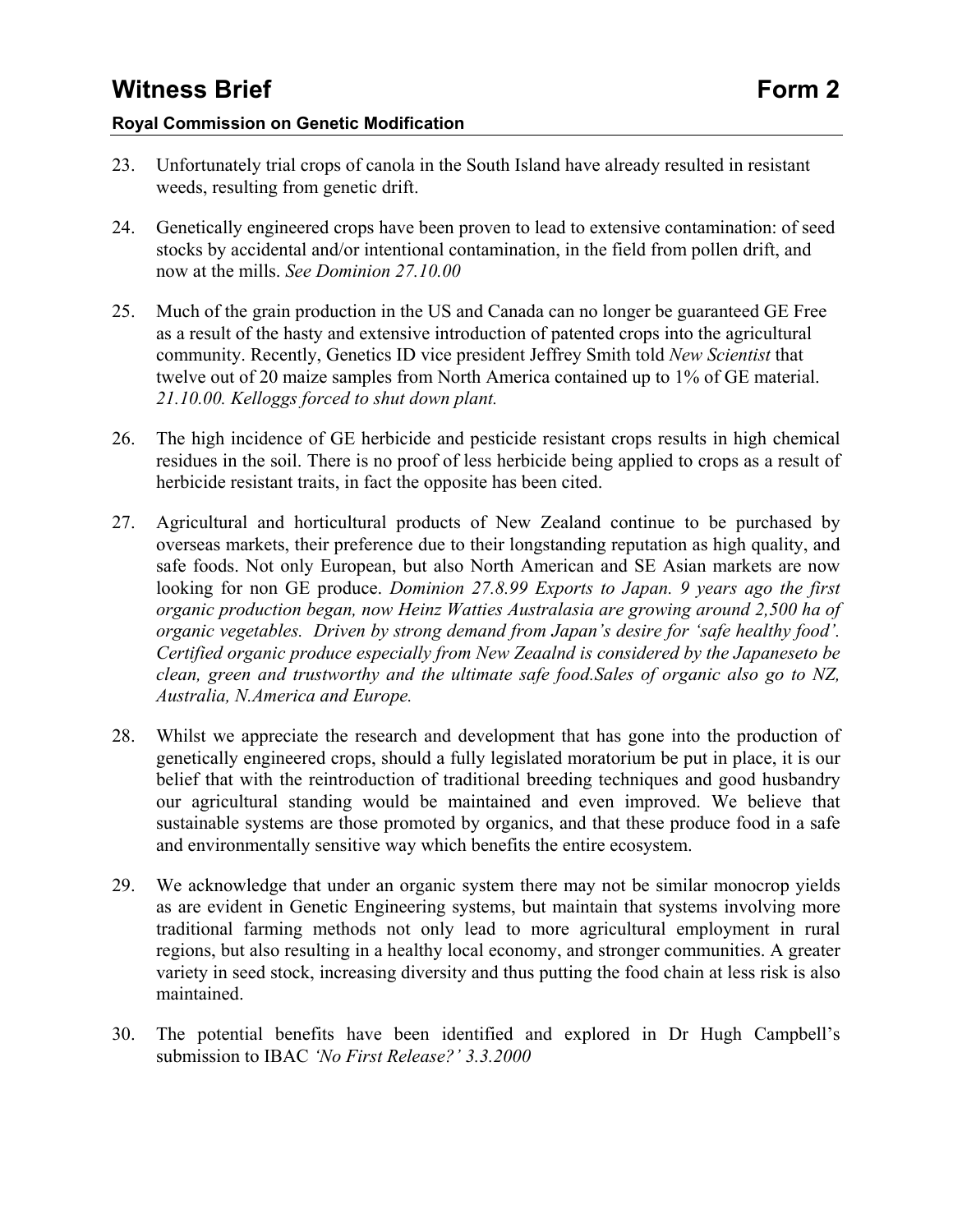### **Royal Commission on Genetic Modification**

31. Tasmania has a moratorium in force, by order under the states' Plant Quarantine Act, this prevents open Genetic Engineering field trials. In an action similar to Tasmania's use of its quarantine laws to ban the importation of raw salmon, Tasmania defies the federal government and the World Trade Organisation.

While Tasmania's stance on salmon has been heavily criticised by federal government, Canberra has made no attempt to overturn it by either legislation or court action.

### **The full and complete labelling of all genetically engineered ingredients-**

- 32. A UK survey on the ethics of modern food production found that 85% of people feel big multinational companies have too much power over what we eat. *The Ecologist Vol30.No6 Sept 2000*
- 33. No food has as yet been enhanced by genetic engineering, benefits have been solely to the agrichemical companies. (these recently affected by a drop in confidence, and thus share prices) Through the sales of proprietary patented brands of herbicides and seeds modified to be resistant to them as well as those modified resistant to insects which have advantaged the farmer for a short time until the insects have built up a resistance to the toxins. *B.E Tabashnik, 'Evolution of Resistance to Bacillus thuringiensis', Annual Review of Entomology,Vol39 1994 pp47-49.ISB News Report , December 1999. www.plant.uoguelph.ca/riskcomm/plabt-ag.htm*
- 34. As a result of the increase in the amounts of spray used on a crop that is herbicide tolerant, major biotech companies have also been involved in lobbying regulatory bodies such as Codex Alimentarius to change the allowable herbicide residues in food. They have been increased 200x from 0.01mg per kilo to 20 mg per kilo.
- 35. Evidence that Round-Up causes Non Hodgkins lymphoma has also been found. *Journal of the American Cancer Society15.3.99*
- 36. Agricultural and horticultural products of New Zealand continue to be popular, purchased by overseas markets due to their longstanding reputation as high quality, and safe foods. This is partly due to the isolation of New Zealand and the fact it is an island. Not only European, but also North American and SE Asian markets are now looking for non GE produce. *Organic export figures http://www.cropchoice.com Non-GMO Status Helps Spur 77% Boost in New Zealand Exports. New Zealand Organic Producers Export Association says organic exports are skyrocketing from the small island country. The Association reports a 77% rise in just the last year.*

*For the one year period ending this June, the Kiwis exported over US \$25 million in organic food. Mainly fruit; but also processed foods, meat, and fresh vegetables. Those are big numbers for a small country, especially considering that five years ago the organic export market was worth less than US \$5 million.*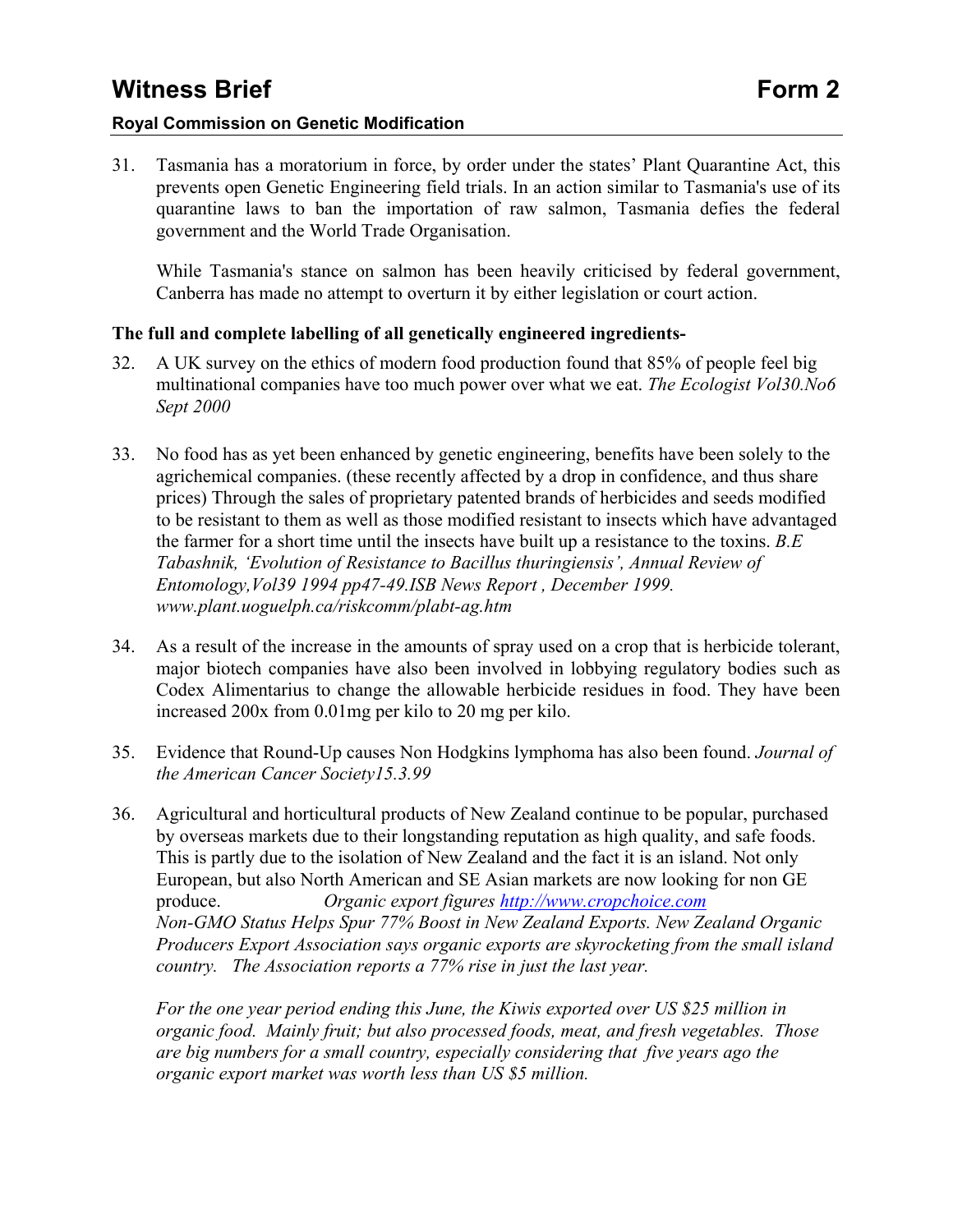### **Royal Commission on Genetic Modification**

*New Zealand's big new buyers are Europe and the US. Europe more than doubled its purchases in the last year. The United States bought only a half million dollars worth of Kiwi organic food in 1998-99; but this year the figure shot up almost sevenfold to US 3.5 million dollars.* 

*The market for organic, non-GMO fruit is especially strong. The figures only include certified organic crops.* 

 *New Zealand farmers are decidedly against biotech. A recent study conducted by Lincoln University found that 78% of Kiwi farmers have no intention to use GMOs (if they were available).* 

37. Organic food has also been found to be healthier. A study carried out by Univ. of Copenhagen and funded by the UK Soil Association food was found to have higher levels of nutrients. The study indicated that industrial agricultural practices were having a detrimental effect on the nutritional value of conventional produce. An analysis of USDA data from the Kushi Inst. Of Becket, Mass. from 1975-1997 found calcium levels in vegetables had declined 27%, iron levels 37%, VitA 21% and potassium 14%. A 1999 study by the Univ. of Wisconsin found overuse of nitrogen to have aged the equivalent of 5,000 years. *Ref Organic View v.1n17* 

*www.purefood.org/organic view.htm* 

- 38. The main reason for increase in demand from the US and Europe is growing awareness of genetic engineering technology and the products thereof. In a recent Time magazine poll 81% of respondents want GE food to be labelled. In a recent survey by Massey University of NZ shoppers found that out of 417 people canvassed, only 1% would choose "GM only" foods given the choice. GM Free was their preference.
- 39. A recent UMR insight poll showed over two-thirds of New Zealanders are concerned about GE food. However, not only is the Government ready to break their election promise to label all GE foods, they are now taking a position on labelling which is even weaker that the previous government took last year at the ANZFA meeting. Last year's agreement would have covered ALL GE food ingredients.
- 40. With full labelling of food the consumer would have a choice not only on the type of food but also the production method. If one reviews the surveys of consumer views over the last few years it is apparent that customers would choose GE Free food in preference to GE food and therefore it would no longer be profitable for farmers to grow GE crops.
- 41. Many raw products and manufactured foods are imported from all over the world, including the U.S into New Zealand. Unfortunately, these undoubtedly contain GE food, particularly soy, maize, canola and cotton.
- 42. The biotech industry has produced studies evaluating the safety of GE food but these are often based on short studies on rats. For a person who may be eating and drinking GE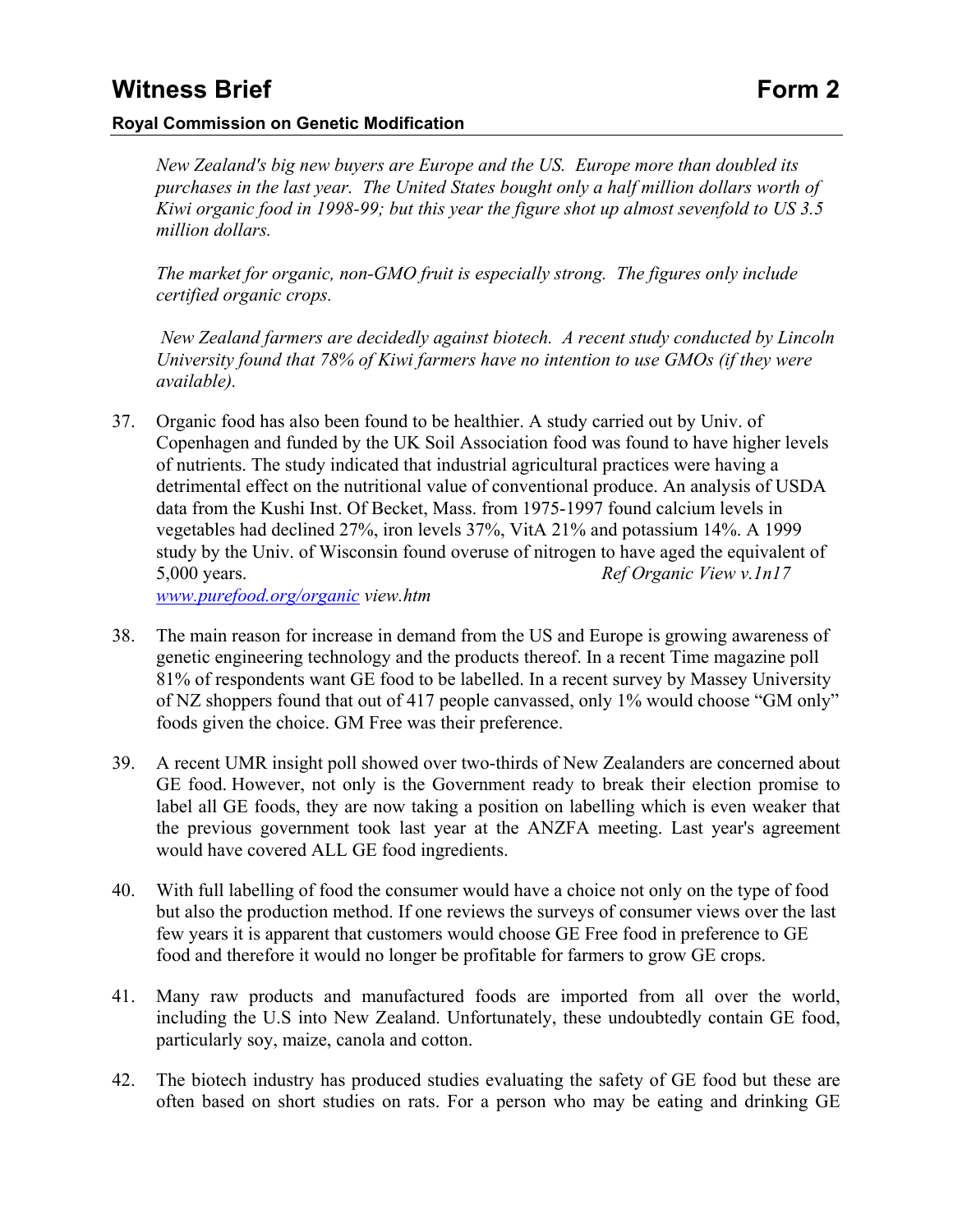### **Royal Commission on Genetic Modification**

ingredients at every meal for years on end, the results may well be very different.

- 43. Unable to assess these long term impacts, the rapid introduction of GE foods into our diets has resulted in the burden of proof resting with the public to prove that they have been affected by these novel foods. But which one? Du Ponts' Mr Holland stated "No illness, no problems that can be traced to GM foods" at the RCI hearing 16.10.2000. The long term effects are unknown, clinical testing of humans has not been undertaken.
- 44. Others say there is no credible evidence that GM food is less healthful than products made from traditionally hybrid seeds and that the US Food and Drug Admin, US Dept of Agriculture and Environmental Protective Agency have all done exhaustive research into their safety and have found we are not at risk from GM food. This is however a misinformed view based on information promulgated by biotechnology companies. The FDA have been guilty of ignoring their own scientists, and Monsanto employees have been employed both by government departments and regulatory agencies. *See Revolving door*
- 45. "In 1999 it became apparent that the FDA had declared GM foods to be safe in the face of disagreement from its own experts. Internal reports and memoranda disclosed that FDA scientists repeatedly cautioned that foods produced through recombinant DNA technology produced counterparts and that this input was consistently disregarded by the bureaucrats who crafted the agency's policy." *The Ecologist Vol30.No6 Sept 2000*
- 46. Food poisoning in the US has increased exponentially, despite the US boast of having the safest food supply in the world, statistics reported from the US Centre for Disease Control (CDC) show that 76 million Americans suffer food poisoning each year and about 5,000 die from it. The new CDC analysis also estimates that 325,000 people are hospitalised annually for food-related illnesses.
- 47. Particularly startling is the new CDC numbers on food poisonings, twice as high as its most recent analysis, which put the figure at 33 million. Could this reflect three years' of GE food consumption? We just don't know. Organic View, v.1 n.14, 28 Sep 1999 www.cdc.gov/od/oc/media/pressrel/r990917
- 48. Millions of bushels of US corn, unapproved for human consumption have been recalled. ConAgra Foods, one of America's biggest foods companies, said it's temporarily stopped operations because of fears it may have received the same GE corn that sparked nationwide recalls of taco-shell brands.
- 49. Recent events show Starlink corn, unapproved for human consumption due to unknown effects on health of novel proteins in the food, has contaminated many food products since being mixed at the mill. This proves segregation, so widely held as a solution to contamination, to be impossible. *EPA statement on Starlink corn www.biotechinfo.net/S\_J\_statement.html.12,10.00*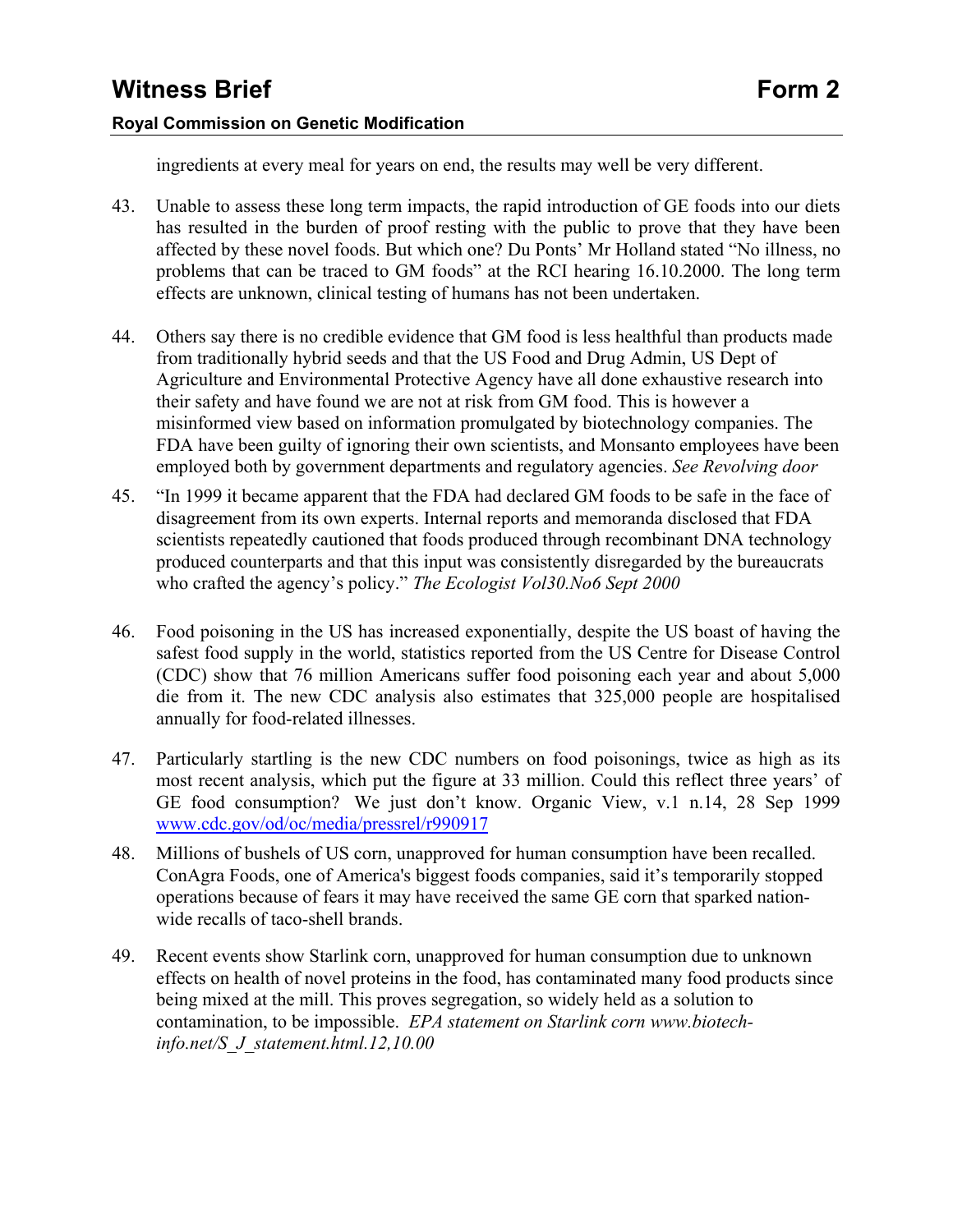### **Royal Commission on Genetic Modification**

- 50. **Long term clinical tests were not carried out before the foodstuffs were put on the market, and most research data supplied by biotech companies for their products is as yet not published in scientific papers, independently assessed or peer reviewed. Toxins are present in genetically engineered foods and novel proteins that have never before been consumed. Antibiotic resistance has also been cited as a major public health threat from genetically engineered foodstuffs. The future effects are unknown and without proper scientific risk analysis and long term testing, untraceable.**
- 51. UK medical journal the Lancet last year published Dr. Arpad Puztai studies, which involved feeding rats GE potatoes. Damage to their immune systems and cell damage was noted. *Lancet.15.10.99*
- 52. Antibiotic resistance described as one of the biggest threats to 21C medicine has been of great concern to the British Medical Authority. Expert advice received in 1995 warned that an antibiotic resistance gene inserted into maize was so powerful it could degrade an antibiotic in the human gut in 10 minutes. Ampicillin is used to treat salmonella, meningitis,and bronchitis. Antibiotic resistance genes used as markers genes are still currently used in GE products and as a result present in food products. *Independent on Sunday.6.6.99*
- 53. Farmworkers working with genetically engineered maize in France were found to have antibiotic resistant bacteria in their mouths and throats.
- 54. A 50% increase in Soy allergy has also become evident in recent years, begging the question why this formerly safe food could suddenly be resulting in a massively increased incidence of allergies. A 10-14% decrease in phytoestrogens has also been noted in GE soy. *York Nutritional Laboratories*, *Increases in Soy Allergy.*
- 55. Not only is soy milk becoming increasingly denatured, cows milk is too. With the insertion of synthetic copies of human genes into cattle so they will secrete the gene in their milk, the recently approved and controversial application by AgResearch uses human DNA. The DNA for the AgResearch experiment came from a DNA library owned by a company in the United States. DNA used in the experiment is a synthetic copy, made in bacteria, of human DNA. Whose DNA is it? This question raises huge ethical issues.
- 56. In previous experimentation, elsewhere the DNA of a Danish woman was used in the cloning of sheep without her knowledge, she was disgusted when informed. Breaches of human rights appear to be becoming commonplace.

### **No Genetic Engineering trials to be undertaken except in strict laboratory containment.**

57. GE Free Nelson believes that GE trials even of low risk can never be completely contained, there is always the 'Act of God' to consider, earthquake, flood, typhoon, act of terrorism or intentional sabotage. Any of these could cause an unintentional release of GE material.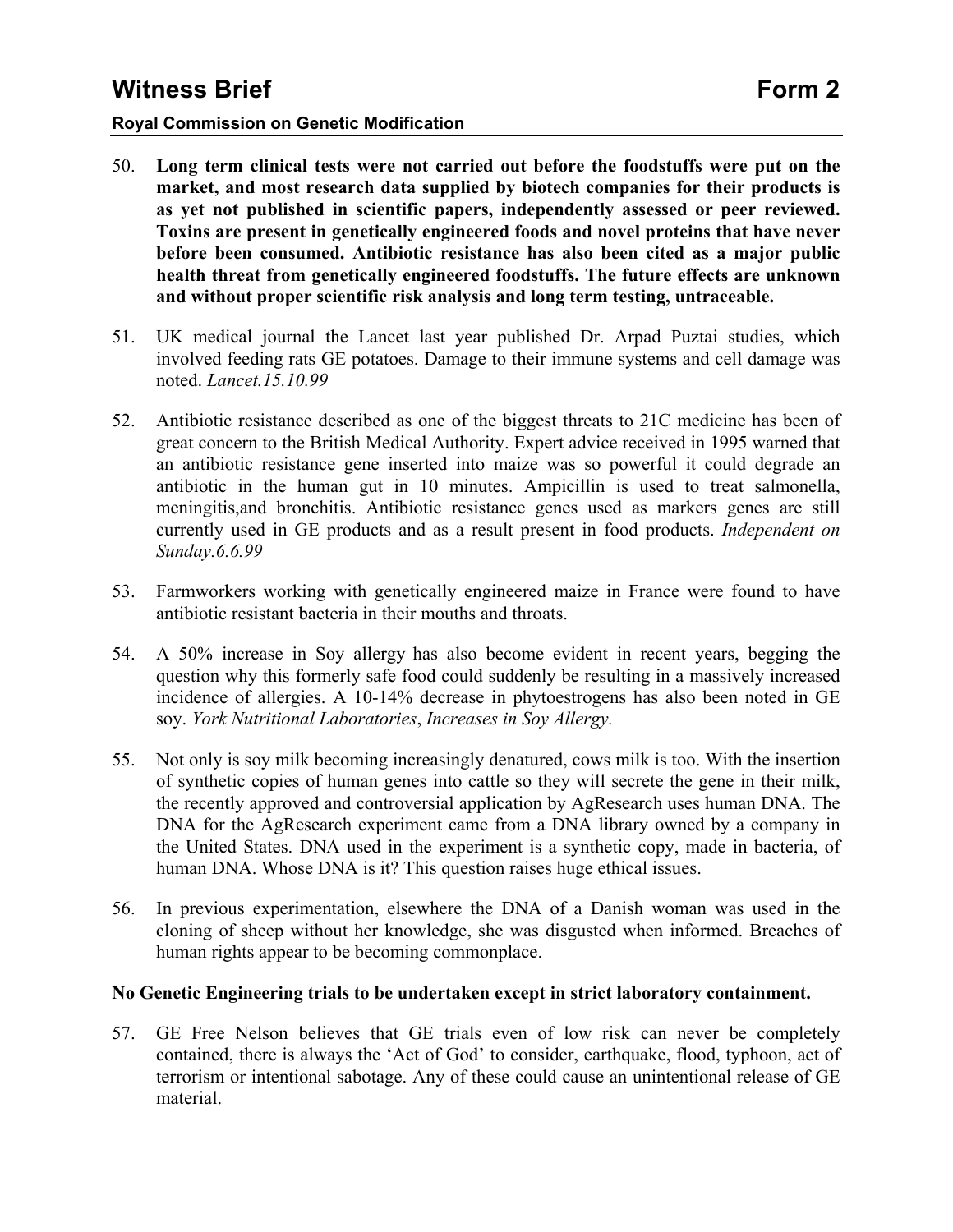#### **Royal Commission on Genetic Modification**

- 58. According to Prof Mae-Wan Ho, Biology Department, Open University, Walton Hall, U.K, "GM genetic material is not like ordinary genetic material... It is designed to cross all species barriers and to literally invade genomes...(It) includes aggressive gene-switches or promoters from viruses that make genes over-express continuously - something that never happens in healthy organisms".
- 59. E.coli and its plasmids has been consistently used by genetic engineers and although once merely a harmless gut bacteria, there are varieties now such as veritoxigenic e.coli that have caused many deaths as well as thousands of instances of serious illness around the world. A laboratory strain of E.coli K12 was introduced into sewage, went dormant and disappeared for 12 days, on reappearing it was discovered to have acquired a new plasmid for multi-drug resistance. Survival of crippled laboratory strains of bacteria originally identified in research by Dr. Beatrix Tappeser.

#### **Allow Genetic Engineering technology to be introduced.**

- 60. GE Free Nelson does not believe this to be a suitable option for New Zealand, our geographical position on the globe is isolated and our range of agricultural land so diverse as to allow a good range of plant and animal species to be maintained with a genetic purity pertinent to their own species.
- 61. Many countries and consumers have already objected to GE food and crops and individual products such as the Calgene tomato, and more recently the GE papaya. With the admission from biotech companies that there are no guarantees that genetic contamination will not occur, we feel the opinion of the people of New Zealand should be heard by conducting a binding referendum

### Section A (2)

**A (2)** any changes considered desirable to the current legislative, regulatory, policy, or institutional arrangements for addressing, in New Zealand, genetic modification, genetically modified organisms, and products

#### **Section A (2) Summary**

62. What is in place to protect the public from the risks of Genetic engineering so far?

Voluntary moratorium

Animal Welfare Bill

HSNO Act and ERMA

Treaty of Waitangi (Te Tiriti)

Biosecurity Act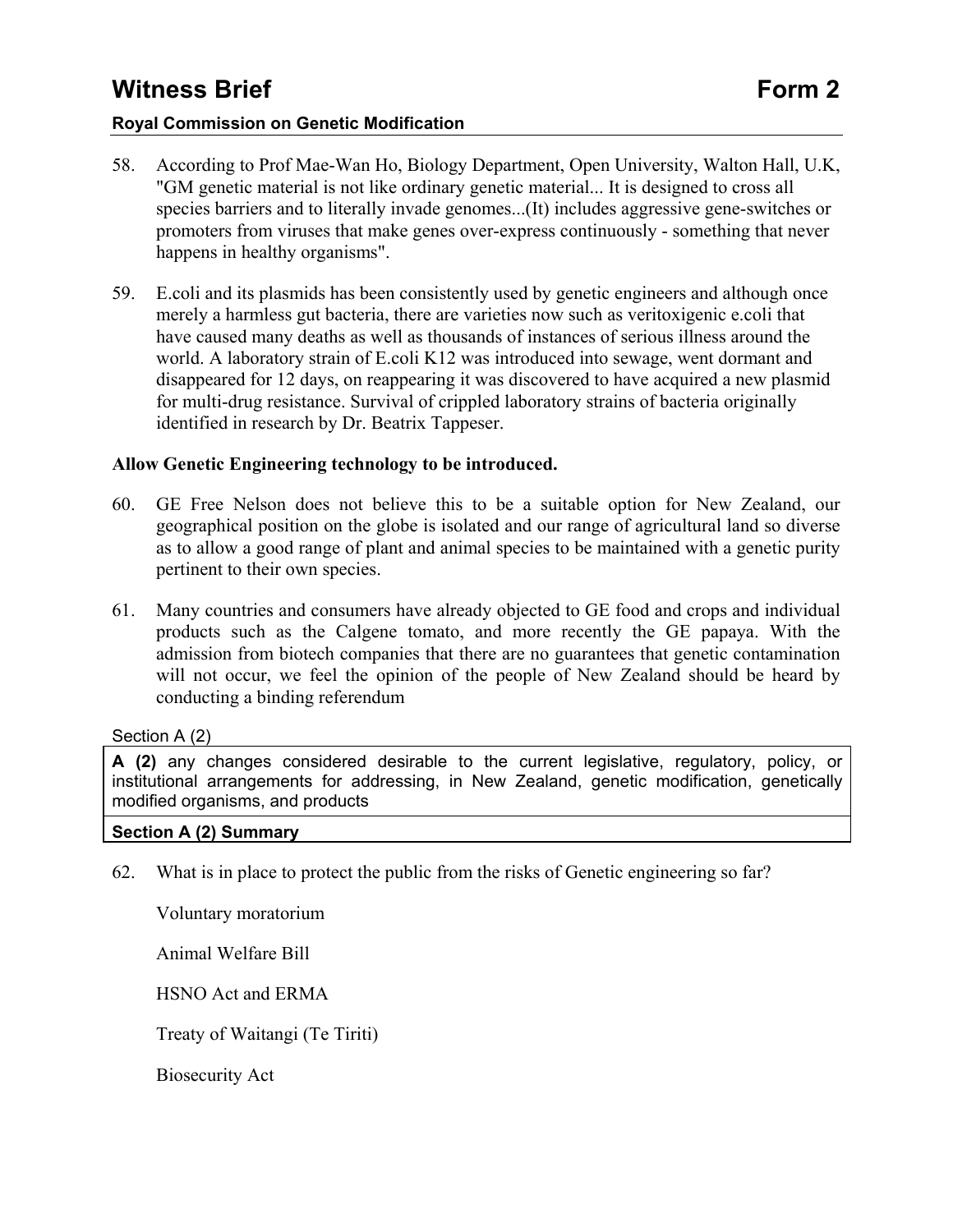Biosafety Protocol

**Biodiversity** 

ANZFA and food standards

- 63. It is GE Free Nelson's belief that protection is not given to the public as a right in New Zealand and that local powers to protect community health and environment have been eroded to such an extent that even as a result of considerable public pressure there is no recourse available in present law that permits the public to be properly heard.
- 64. We believe that the onus erroneously shifting as it has from the corporate to the public to prove wrongdoing, will lead to further disintegration and disharmony worldwide due to a general disempowerment of the public to have any effect on the minimization of standards due to globalisation.
- 65. Let us review these laws to see if they protect us in any democratic way remembering of course the existence of the Magna Carta.

### **A (2)**

- 66. At present we have a **voluntary moratorium** in place with exemptions . This is therefore unenforceable. These exemptions allow the continuation of field trials for medical use, to test new drugs and therapies; where there is a risk to New Zealand losing scientific inquiry knowledge or potential health, environmental or commercial benefits; or where the applicant can be seen to have invested heavily in the experimentation to date. So far no applications have been refused as a result of the voluntary moratorium, in fact the reverse is true, many more applications being put to ERMA now than previously*. New Zealand Gazette 22.6.00 Issue No. 67*
- 67. HSNO Act. The development of genetically modified human cell lines does not require an approval under the HSNO Act 1996. The definition of an *organism* in the HSNO Act explicitly *does not include a human being or a genetic structure derived from a human being.* This is also an ethical issue. B j (iv)
- 68. There is an **Animal Welfare Bill** (recently revised) that allows the denial of life in foetuses less than half fullterm, at that point full animal rights are instigated. Since wastage is huge in cloned animals pre-term, this automatically allows for wastage and destruction of substandard embryos allowing companies to report their ethical standards figures as much better than they are in reality. There is no bill in place that covers human cloning, as in other civilised countries.
- 69. Both animal and human rights standards are continually being eroded by research companies funded both by public taxes and overseas collaboration along with an intention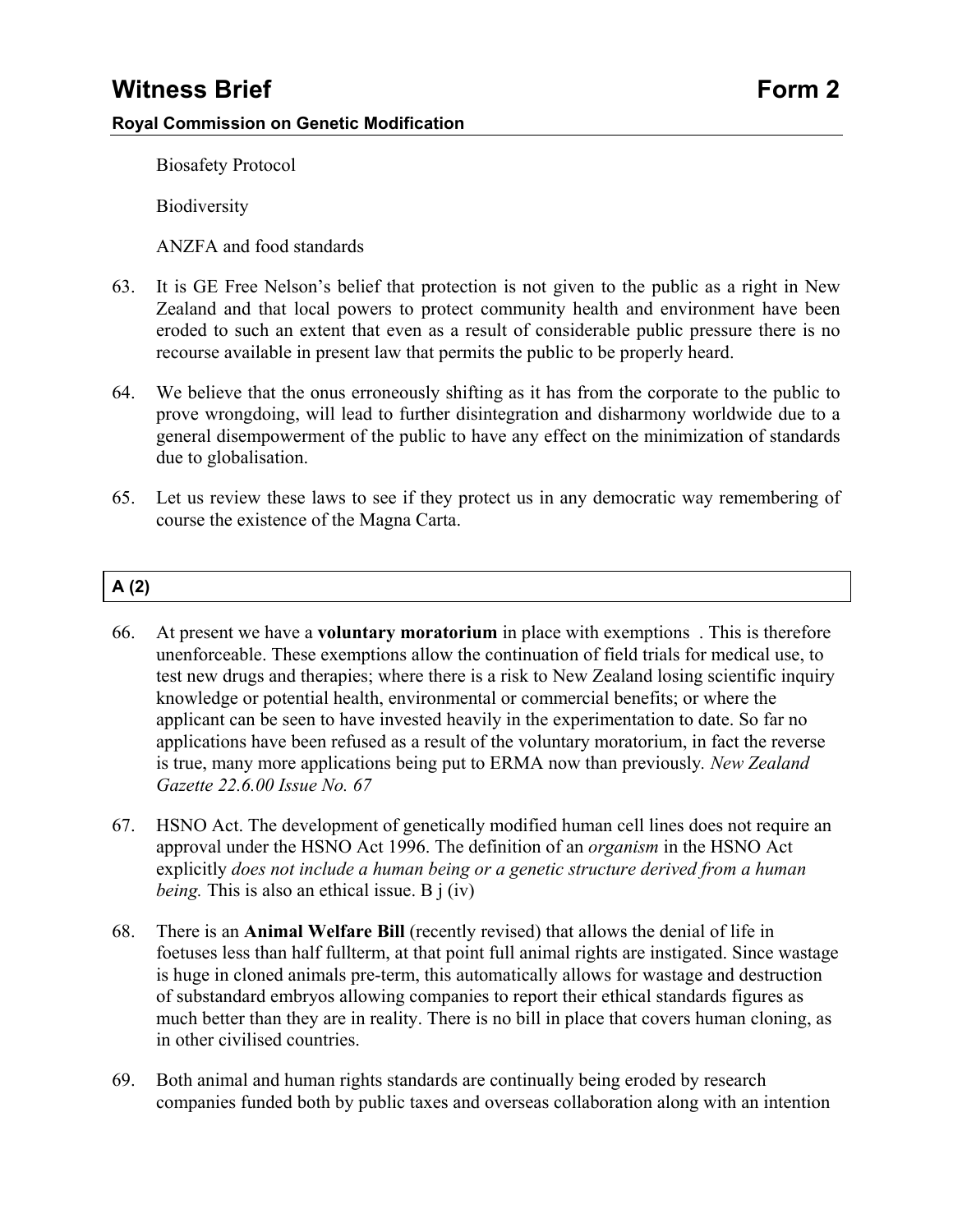### **Royal Commission on Genetic Modification**

to harmonise standards through global corporate law such as the WTO.*25.6.99 The number of animals used in experimentation is now up by 40%. Fish are the most frequently used followed by sheep, cattle and mice. Only 32% were found to have no suffering. The biggest users are the CRI' s with 141,979 animals used, a 200% increase on the previous year, universities were next with 60,136 up by 30%.*

- 70. The **HSNO Act** purports to be effective in the regulation of Genetic Engineering experiments and field trials, but despite legislation to ensure safety and allow breaches of the Act to be prosecuted, no such prosecutions have been made in the face of widespread disregard for the law. In the event of the previous ERMA review where many institutions and universities (publicly-funded) were found to be carrying out unauthorised experimentation, no charges were brought. In the light of the serious implications, GE Free Nelson believes this to be sending a message of complicity /endorsement and tacit approval to both corporations, research centres and the public, which we believe could facilitate further breaches?
- 71. The regulatory agency, ERMA, and the enforcement body MAF are underfunded, they appear to have their hands tied as a result. The first report ever produced by ERMA on antibiotic resistance was only completed in the last few months. One of two suggested report projects, the other was on horizontal gene transfer, the most important environmental concern, there is no automatic funding for research, funding from central government depending on approval for specific projects being via bids.
- 72. It appears that at the outset of the HSNO Act and instigation of ERMA, there was little provision for risks to be researched and evaluated. The HSNO Act lacking the formulation of specific criteria for weighting and ultimately the proper assessing of trials by ERMA. Submitters, therefore, the only parties involved in presentation of risks before ERMA, since applicants research tended to minimise risk or submit studies whose outcome appeared to consistently establish risk as negligible or minimal.
- 73. GE Free Nelson advocates that ERMA procedure should not be relaxed and indeed its risk management process should in fact be strengthened, if it is to continue to be permitted to approve applications. So far despite evidence of risk becoming apparent after approval, no applications have been reviewed in light of fresh evidence and none have yet been refused.
- 74. Reassessment too, seems apparently to be a procedure subject to long time delays, allowing infection of the environment by this technology to continue unimpeded. On 14.8.99 it was reported that there were grounds to reassess 3 S. Island field tests after concerns that pollen or seed from at least 1 trial could have escaped. A negotiated and agreed monitoring programme appears still to be implemented over a year after identification of the problem.
- 75. In light of the views of the major biotech companies involved in these applications, it is our opinion that ERMA should not be made more independent, but that all Genetic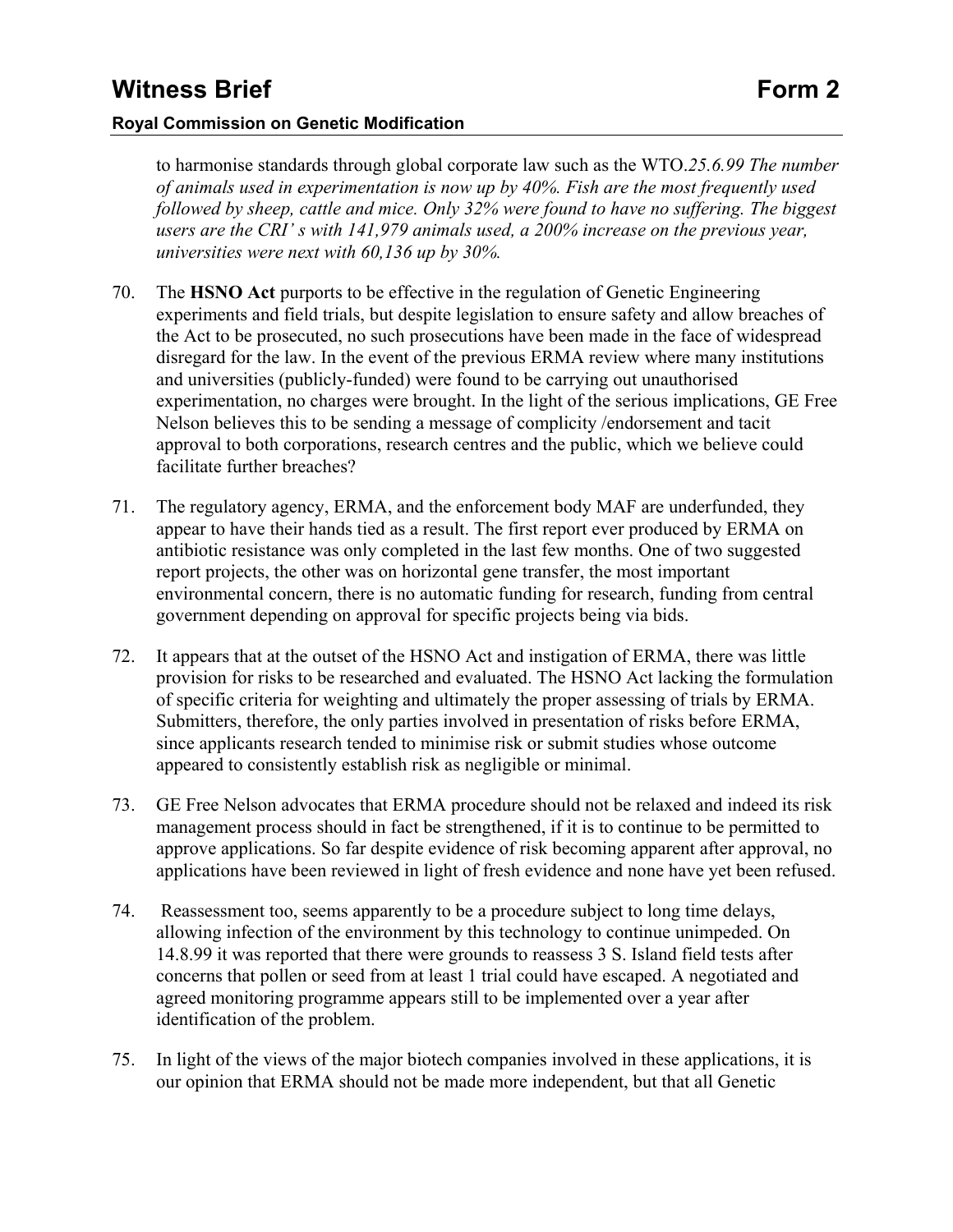### **Royal Commission on Genetic Modification**

Engineering approval and risk analysis procedures should be strengthened and low risk research continue to be subject to enforced ERMA regulations.

- 76. We believe that **all** processing of applications should be paid for by the applicant and that applicants should also pay into a fund, enabling ERMA to contract independent analysis of risk and environmental impact research into the proposed application.
- 77. If Genetic Engineering trials are to continue GE Free Nelson feels that it is imperative to protect the populace and directives to enable public avoidance of trial sites by the introduction of mandatory warning signs on the fences of fields in which GE crops are being grown.
- 78. In light of recent events proving unwanted contamination of large tracts of precious and productive agricultural land and the human food supply we feel that the HSNO Act and all decisions of ERMA should be revisited to ensure that ERMA takes responsibility for its decisions and that a review of decisions can be made quickly and effectively.
- 79. Liability. ERMA is not liable for any of its decisions, the government during the last National term of office refused to accept responsibility for any negative effects of Genetic Engineering saying only the risks would be 'socialised'. GE Free Nelson considers it totally unacceptable that not only are the public expected to pay to legitimise field trials, so that major multinationals can charge our farmers via 'technology agreements'(Monsanto 26.10.00 RCI on GM); but that the public are also funding research in universities that will assist overseas projects (Lincoln University 26.10.00 RCI on GM); and after all that expected to foot the bill for any clean up operation that is likely to ensue.
- 80. **Treaty of Waitangi. Te Tiriti.** This treaty sets out that all the Maori taonga should be preserved for future generations for the foreseeable future. A consideration of the Te Tiriti is enshrined within the HSNO Act, iwi are often consulted by ERMA at hui around the country when applications for Genetic Engineering trials target their area. The applicant is often involved in these hui and are therefore able to negotiate with them independent of full public scrutiny. NGO participation has not as yet been an available option.
- 81. GE Free Nelson advocates that an Ethical Advisory board, to advise on ethical issues surrounding GE, be set up, to include representatives from minority groups, and all sectors, religious, cultural, economic, vegetarian, etc.
- 82. **Biosecurity Act.** The Pest Management strategy under the Biosecurity Act attempts to protect areas against pest invasion. Once again GE Free Nelson identifies that there are no specific controls in place with regard to GMO's. Inbuilt within the Act, Section 72, not only requires identification of the species, and to show potential or real impact but also to show that eradication is a viable economic option. Should there be widespread pollution from a GMO eradication would in all likelihood be impossible.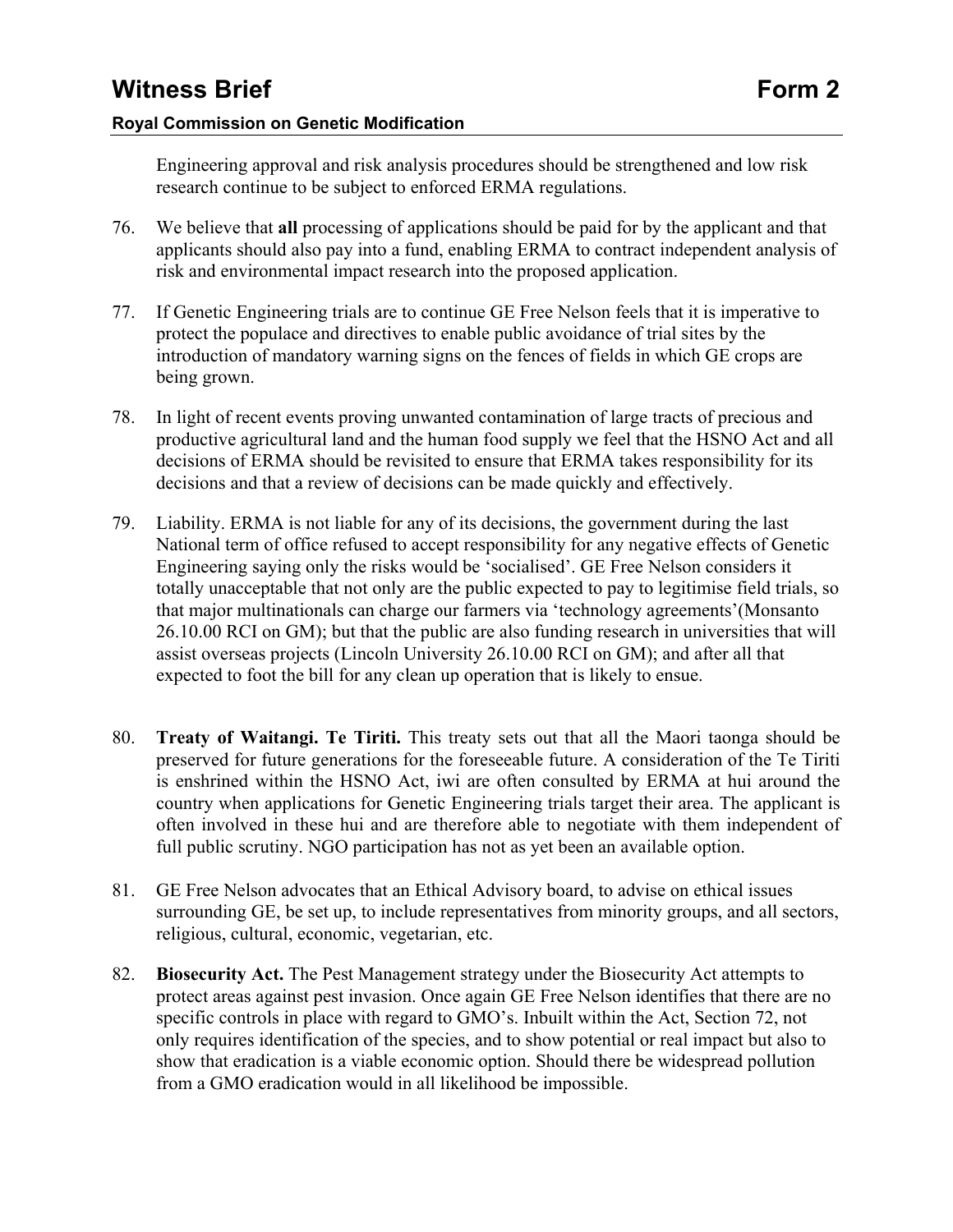### **Royal Commission on Genetic Modification**

- 83. GE Free Nelson therefore identifies a need to put provision in place to keep GMO out on a local level. At present impossible to implement under the Act, GE Free Nelson suggests an amendment to the Act, which would allow the regions to have more control of GMO's in their local environment, under a general clause which would obviate the identification at present demanded by the Act. This would allow for a greater democracy in local matters and therefore a wider degree of protection for its inhabitants.
- 84. Tasmania has a moratorium in force, by order under the states' Plant Quarantine Act, to prevent open Genetic Engineering field trials. Western Australia and Wales, are just two of the countries who have put restrictions on the growing of GE crops in May this year after the contamination by canola was announced. Many areas in the US are also stating a GE Free status.

### 85. Ratification of the **Montreal Biosafety Protocol**

- 86. Recently, a continued line of investigation with Advanta, Canada, aimed to ensure that only uncontaminated GE Free seed be imported to New Zealand, led to an assurance that the previous imported seed crop for multiplication had been GE Free. With overseas contamination becoming evident it is apparent that even imports of GE Free seed may well cause pollution should they be allowed to continue.
- 87. The British Government in May called for tighter international regulations and were due to start carrying out spotchecks on imported seed in June.
- 88. The Montreal Biosafety Protocol must be ratified to allow New Zealand to protect its agricultural production from viable GE seed and a strict regime of testing instigated at ports ensuring this is adhered to in order not to compromise New Zealand advantages for GE Free products. *Evening Post 4.5.00. GM seeds entering NZ illegally. ERMA fears genetically modified seeds and plants are entering New Zealand illegally….. ERMA wanted to make applications easier.* This should be prevented at all costs and strict rulings maintained.
- 89. The loss of New Zealand's indigenous biodiversity has been described in the *State of the Environment Report as* "New Zealand's most pervasive environmental problem" and the **International Convention of Biological Diversity** requires New Zealand to fulfil certain obligations.
- 90. *Stephen Halloy reported in Agricultural Science Sept/Oct 1996* 'Estimated extinction rates suggest we may be losing several species every day for the coming decades, estimates are between 3000-30,000 per year. If we continue at this rate by the middle of this century 25% of all species may be extinct.
- 91. Both New Zealand and Nelson have been identified as Biodiversity hotspots. However, New Zealand is still losing species faster than ever before. Biotechnology, it has been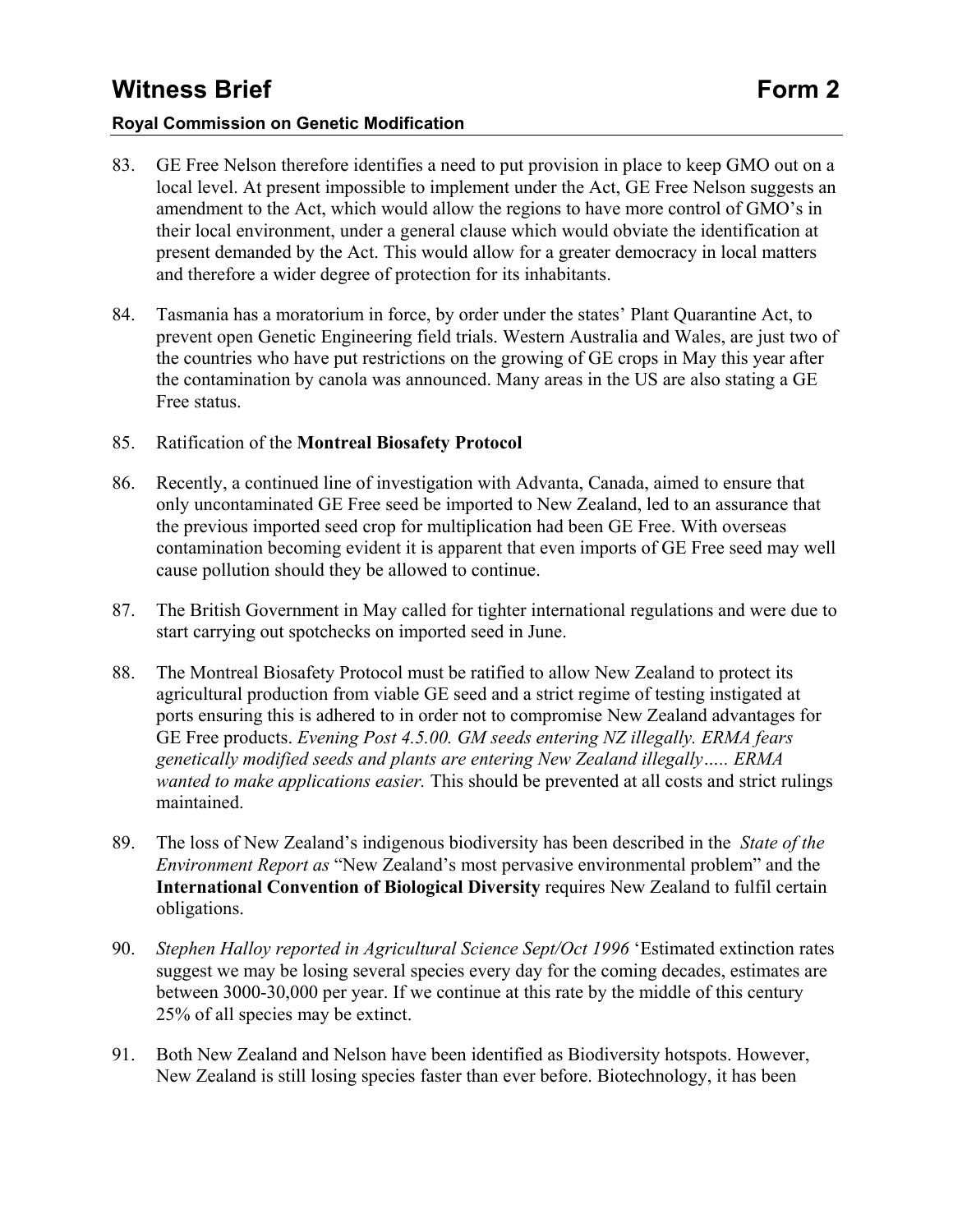### **Royal Commission on Genetic Modification**

suggested will add to the speed of this loss. GE Free Nelson believes this is yet another reason for the removal of GE organisms from our environment.

- 92. DNA from the tuatara, protected since 1895, earlier this year was reported *27.4.00 Nature* to have been taken for gene library collection, without either permission from ERMA or the local iwi by Otago University.
- 93. *WASHINGTON (Reuters) Rare U.S. animals and wildlife could be threatened by transgenic fish and plants being developed in laboratories unless the federal government provides safeguards, a senior Interior Department official said. http://dailynews.yahoo.com/h/nm/20000504/sc/biotech\_endangered\_1.html*
- 94. **ANZFA**, this body making decisions for **Australian and New Zealand food standards**, frequently based on FDA decisions compromises New Zealand's rights as an independent sovereign nation. Voting rights allow for 7 votes on behalf of the 7 ministers of Health in Australia and only 1 vote for New Zealand effectively rendering it unheard. An option to leave ANZFA should in light of current events be exercised.
- 95. When ANZFA asked the public for submissions on GE foods last year a total of 5553 submissions were received. Around 500 submissions only were received by Australian counterparts showing awareness of New Zealanders to be high in comparison with the Australian perspective*. Full analysis:www.moh.govt.nz/gmf.html*
- 96. a)Genetically engineered foods are at present still on our supermarket shelves, unlabelled. ANZFA have been promising labelling now since December 1998 after strong opposition by the public to the introduction of genetically engineered foods into our supermarkets without their prior knowledge and approval.
- 97. This food has not undergone stringent testing, either long term on animals or any clinical trials to assess any possible health implications. The majority of testing to date has been carried out by the companies responsible for genetically engineering the crops to be resistant to pesticides, (which has cause resistance to build up in insects), or their specific patented brand of herbicide.(triple resistance-gene stacking has already been found to occur)
- 98. As a result lobbying at CODEX effectively lowered standards due to the implementation of revised safety standards on allowable herbicide residues (200 x previous limit)
- 99. GE Free Nelson believes a significant number of New Zealanders are aware of the issues surrounding GE foods and are not only sick to death of regulatory bodies showing reticence and continued delaying tactics preventing consumer choice, but of their apparent inability to understand the breadth of the issues. **Their refusal to allow credible labelling that allows the means of production (biotechnology) to be established as a reason for refusal of purchase indicating overt manipulation of the regulatory processes.**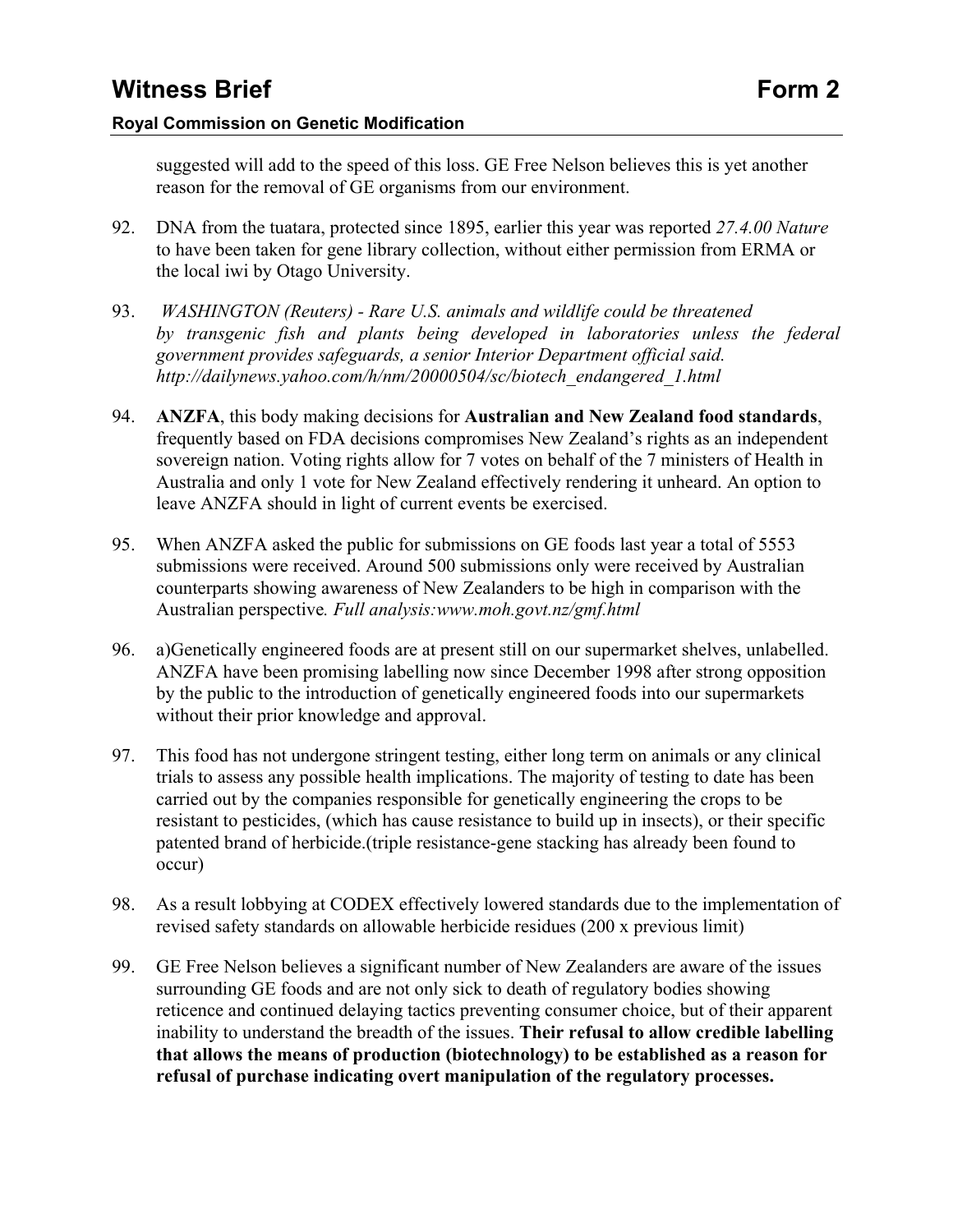### **Royal Commission on Genetic Modification**

- 100. GE Free Nelson advocates the New Zealand government withdraw from ANZFA policies and instigate their own regulations regarding foodstuffs in order to protect public health. GE Free Nelson also advocates that the government implement full and complete labelling of all foods involving either GE ingredients or a method of production involving genetic engineering.
- 101. *Melbourne Age Sunday 29 October 2000 By GEOFF STRONG Australia's food regulator has been accused of approving a range of genetically modified food products without adequate scientific testing.A group of scientists conducting a study for the Public Health Association of Australia examined the procedures surrounding the applications for release of three genetically modified foods: two corns and a canola given preliminary approval by the Australian and New Zealand Food Authority. All three were products from the US-based multinational food-science company Monsanto and were approved subject to endorsement by the Council of Australian and New Zealand Health Ministers. The scientists' report was submitted to the food authority last week and has also been sent to the health ministers. It points out that all of the assessments done by the authority were based on internal publications from Monsanto or from another US food company, Optimum Quality Grains. It claims none of the documents was published in scientific journals subject to peer review, the normal procedure for scrutinising scientific research.*
- 102. GE Free Nelson is also aware that allowing producers and manufacturers to choose which food standards ( New Zealand, Australia or ANZFA ) are most applicable to their product will also lead to a watering down of standards and believe one strict regime should be implemented and enforced immediately.
- 103. GE Free Nelson suggests that the continuing erosion of food standards will affect public health in due course, and thus is a government responsibility. Health bills in the longterm could easily prove to be a major consideration. We require a consumer board to deal with and advise regulatory bodies to be set up to identify and advise on public concerns. An independent panel of consumers without vested interests should be set up to consider and advise, and their advice made a priority status.
- 104. The maintenance of ERMA and a board to cover food standards (ANZFA) are considered necessary, since although the issues of viable living seed for foodstuffs is effectively assessed separately by both bodies, they both deal with different aspects of this technology. Studies have been made to demonstrate consumer concerns over GM foods by many now. *Attached is a study completed by Nelson Environment Centre in 1998, many others are also available some such as the Hortresearch 3 year study by Joanna Gamble that has already been submitted.* All show consumers have a marked preference for GE Free food.
- 105. Review and summary: Take the case of the UK banning of hormone beef, resulting as it does in the 100 million pounds paid in tariffs to keep the product out in order to ensure food standards are met, these are solely implemented in an aim to protect the public health. Tariff regulations imposed on nation states result in loss of sovereignty and the public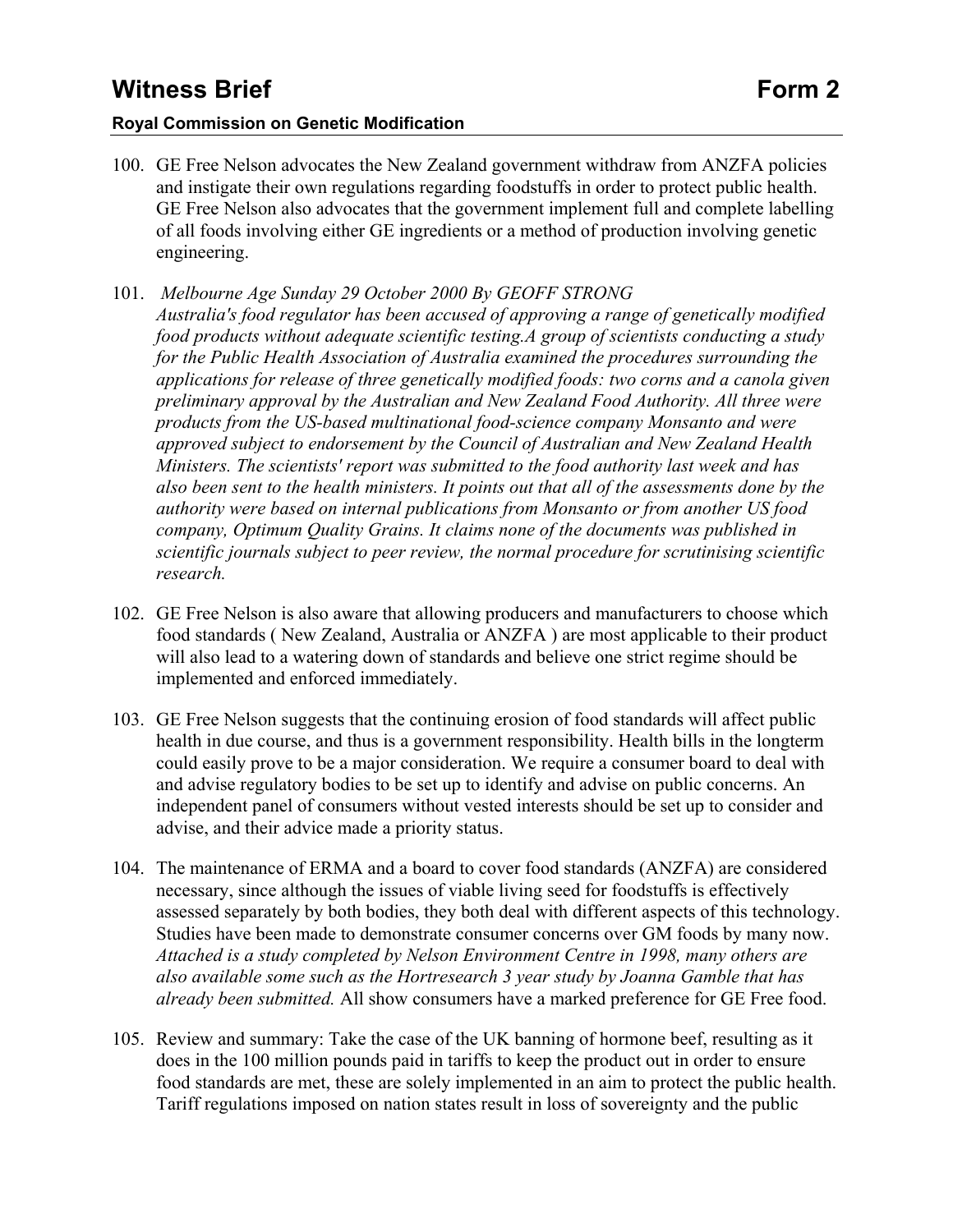being force fed a product they have no chance to refuse. Are the WTO liable for any health problems?

- 106. 'On 13 July, the European Commission proposed kick starting its stalled approval process. It plans to apply new rules governing the labelling and traceability of GM crops……….2 weeks later the US threatened the EU with a formal complaint to the WTO , on the grounds that labelling GM products is an unfair discrimination against US goods and a 'restraint of trade'. This is based on reports by the Food and Drugs Administration (FDA) which believes that GM food is so safe that there is no need to even mention to consumers the process by which it was grown.' *The Ecologist Vol30.No6 Sept 2000*
- 107. GE Free Nelson submits that a public information programme be implemented allowing a correct procedure where a properly balanced perspective allows equal weighting for environmental, spiritual, health and other viewpoints.
- 108. To date the consumer has been hit by Genepool found to be serving up biased information courtesy of Monsanto (\$27,000 paid by Monsanto, the rest government funded) and the Grocers Board supported by the RSNZ, both aiming to seduce the customer with their persuasive deceit, into acceptance of GE food.
- 109. Public information via biotech companies in liaison with government and manufacturers promulgating benefits rather than risk and being economical with the truth have given up trying to convince the public they are here to save the world and now seek to win customer acceptance in other ways.
- 110. 'A \$US50 million advertising campaign that draws comparisons between their products and advances in medical biotechnology' being the latest hook, Dow, Du Pont, Pharmacia, AstraZeneca, Aventis, BASF and Novartis hoping in a 3-5 year campaign to win over North American consumers. Nelson Mail 5.4.2000
- 111. So far in New Zealand, all public information has been corporate and government funded, to the detriment of a more complete overall understanding. Scant reference is made to the risks, now becoming all too common.
- 112. The public must be informed with correct statistics and facts governing genetic engineering rather than information on unproven benefits for the future as promoted by the perspective of government, regulatory bodies, manufacturers, biotech industries, and supported by the media.
- 113. After years of biotech companies propaganda stating that they can feed the world a recent quote by Steve Smith from Novartis in *The Ecologist Vol30.No6 Sept 2000 "If anyone tells you that GM is going to feed the world , tell him that its not. To feed the world takes political and financial will, it's not about production and distribution. It may produce more for less and create more food but it won't feed the world.'*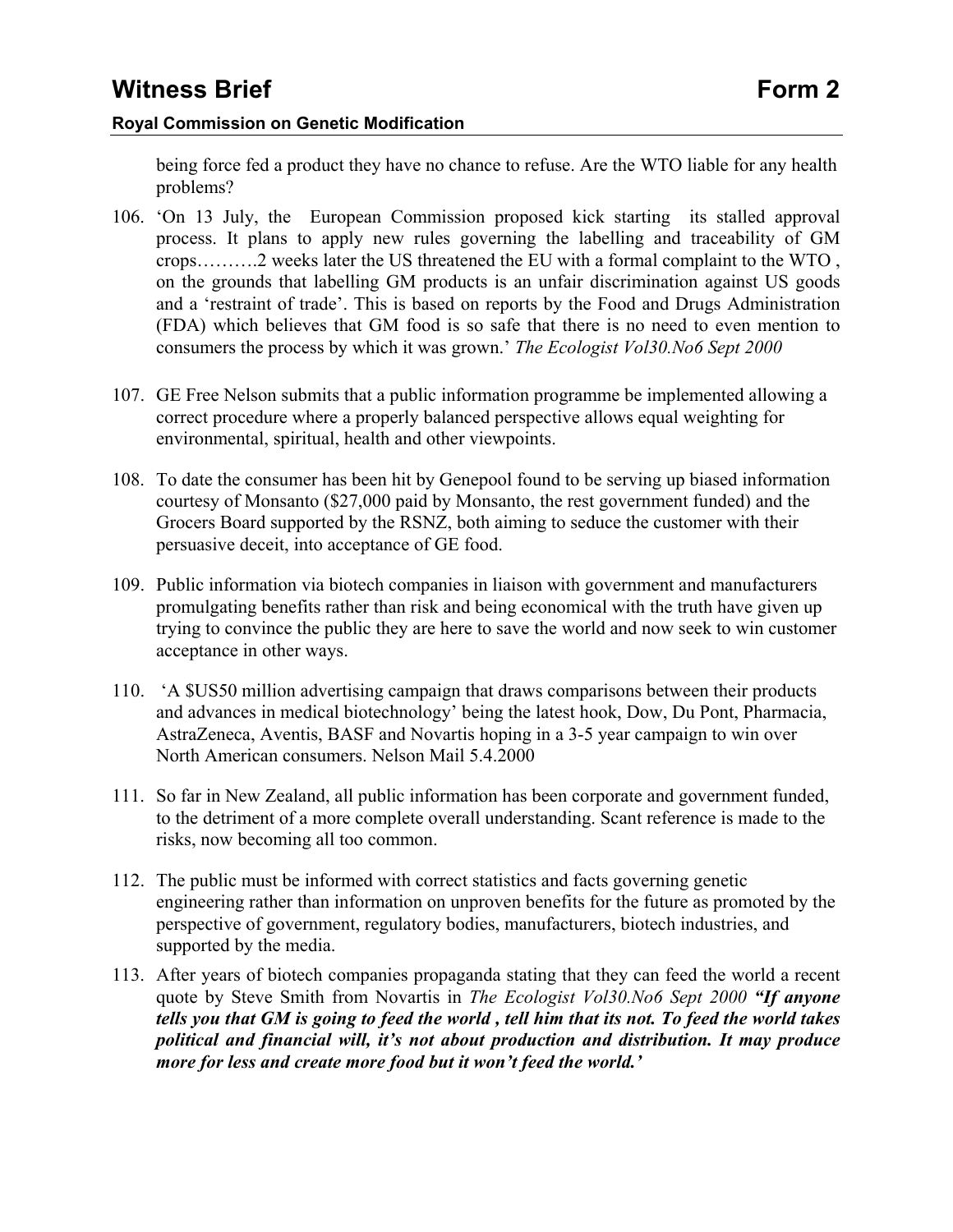### **Royal Commission on Genetic Modification**

- 114. Producing more food for less expenditure is also a myth and is already resulting in over production. *See GMO talk Jim Riddle*
- 115. The fact that public information regarding the risks of genetic engineering often comes solely from unfunded public advocacy groups, environmental groups and consumer groups warning of the possible dangers and environmental impacts that have now proven to be correct, should be of grave concern*. Thomas Lovejoy, a specialist in environmentally sustainable development with the Smtihsonian Institution and the World Bank, stresses that genetically engineered crops do affect the environment adversely. Boston Globe 26.9.00*
- 116. Contamination of the food supply via Starlink corn 12.10.00. Ag BioTech InfoNet, items related to the important U.S. EPA meeting Oct. 18-20, 2000 on scientific issues relative to the reregistration of Bt plant pesticides. Substantive comments submitted/posted by Consumers Union/Consumer Policy Institute focus in detail on allergen issues in the news today because of StarLink developments; comments submitted/posted from Union of Concerned Scientists focus on the benefits assessments issued by EPA, raising serious doubts regarding their accuracy and completeness. These items can be accessed at - www.ucusa.org
- 117. At the recent hearing of Aventis, a canola safety manager from Aventis, Saskatchewan declined to comment on Starlink maize (stating he was unfamiliar with the safety concerns of this product), during cross examination from Greenpeace. On the same day it was released in the US that Starlink corn contamination was widespread within the US food supply. *http://www.biotech-info.net/UCS\_Benefits\_text.pdf*

### **Suggestions for improved procedures regarding GMO's**

- 118. GE Free Nelson recommends an indefinite and fully legislated moratorium be implemented on trial crops, Genetic Engineering experimentation and libraries of genetic material. In the absence of an indefinite fully legislated moratorium being implemented, the implementation of a fully legislated 5 year moratorium should be put in place.
- 119. Government initiatives in the absence of a fully legislated 5 year moratorium that GE Free Nelson advocates would be a total ban on terminator and traitor technology in New Zealand.
- 120. GE Free Nelson feels that whilst noting that government departments have an undeniable interest in these decisions, it appears that public interest is effectively ignored in deference to applicants and agencies demands. Before the RCI was announced Marian Hobbs stated- "Discussions between a number of Government agencies and those involved in possible field testing or release are in progress right now. When we are satisfied with the agreements the exact details of the moratorium will be publicly announced."
- 121. GE Free Nelson suggests the New Zealand government refuse to acknowledge international law on the patenting of life, all patents for genetically engineered life forms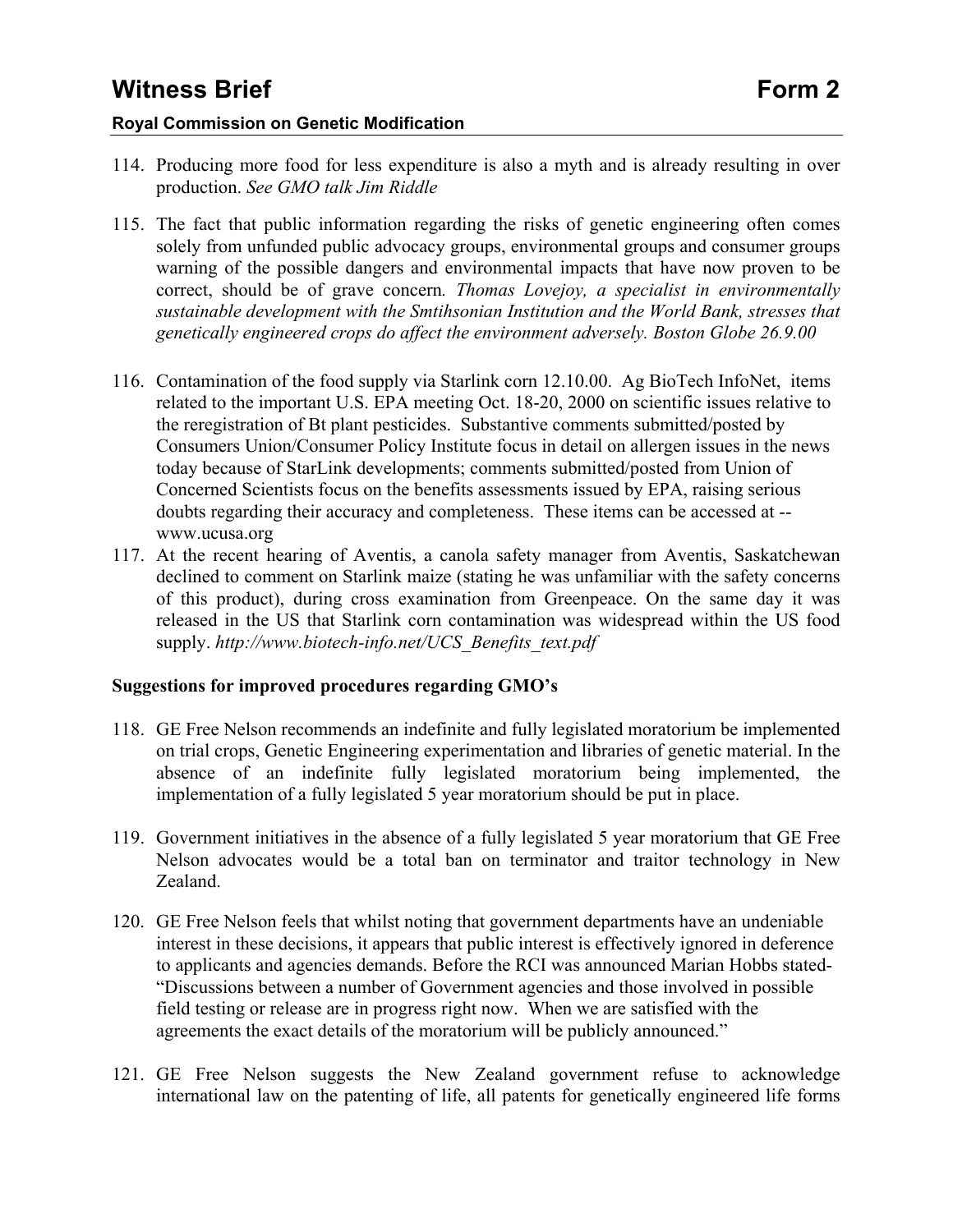approved in New Zealand immediately revoked as detrimental to public health-*see Luke Anderson's book – Genetic engineering, food, and our environment. Scribe 1999 "Incyte, US gene sequencing company has applied for patents on 1.2 million DNA fragments. Incyte are part of Pharmacia and Upjohn. Another company Myriad Genetics holding exclusive patents linked to breast and ovarian cancer is reported to have sent letters to a number of laboratories ordering them to stop screening women for these mutations."* 

- 122. GE Free Nelson asks the New Zealand government on behalf of all the New Zealand public, to forbid the patenting and sale of any indigenous species of New Zealand flora and fauna and prevent genetic material from any such organisms being incorporated into other life forms and any research or genetic material from such organisms removed from sale on the international market.
- 123. GE Free Nelson suggests the instigation of a liability fund, into which all companies concerned with carrying out any biotechnology activities in the environment are legally bound to contribute (Spain has such a fund) With the absence of any insurance liability, presently refused by major insurers, the public should not be forced to pick up the tab of resulting 'accidents' caused by this technology. Should a liability fund not be forthcoming the introduction of producer liability could be a viable alternative.
- 124. Both ERMA and ANZFA would benefit from the inclusion of more representation from the public as previously suggested. Composition of ANZFA Board – 1. ANZFA Chairman Michael Mackellar 2. ANZFA Manager Standards Peter Liehe 3. Minister of Health Senator Grant Tambling 4. Managing Director Ian Lindenmayer 5. Chief scientist Dr. Marion Healy. You will notice that there are no consumers advocates on the board -just business men.
- 125. **GE Free Nelson would like the government to bring a complete ban on all imported foods.** It is our belief that the result would be in increased health to the nation, thereby avoiding increased public health costs.
- 126. Full independent scientific risk analysis should be integrated in any ERMA or ANZFA rulings.
- 127. ERMA ISBC regulations to be continued, tightened up and policed, and ALL breaches to be prosecuted. All previous Genetic Engineering trial approvals reassessed. New and improved evaluation procedures adopted if future risk is to be avoided. *Copies of risk analysis attached.*
- 128. GE Free Nelson requests a binding referendum to cover 4 distinct areas and truly evaluate public opinion with clearly stated easy to understand questions. It is the peoples democratic right to say no to this technology.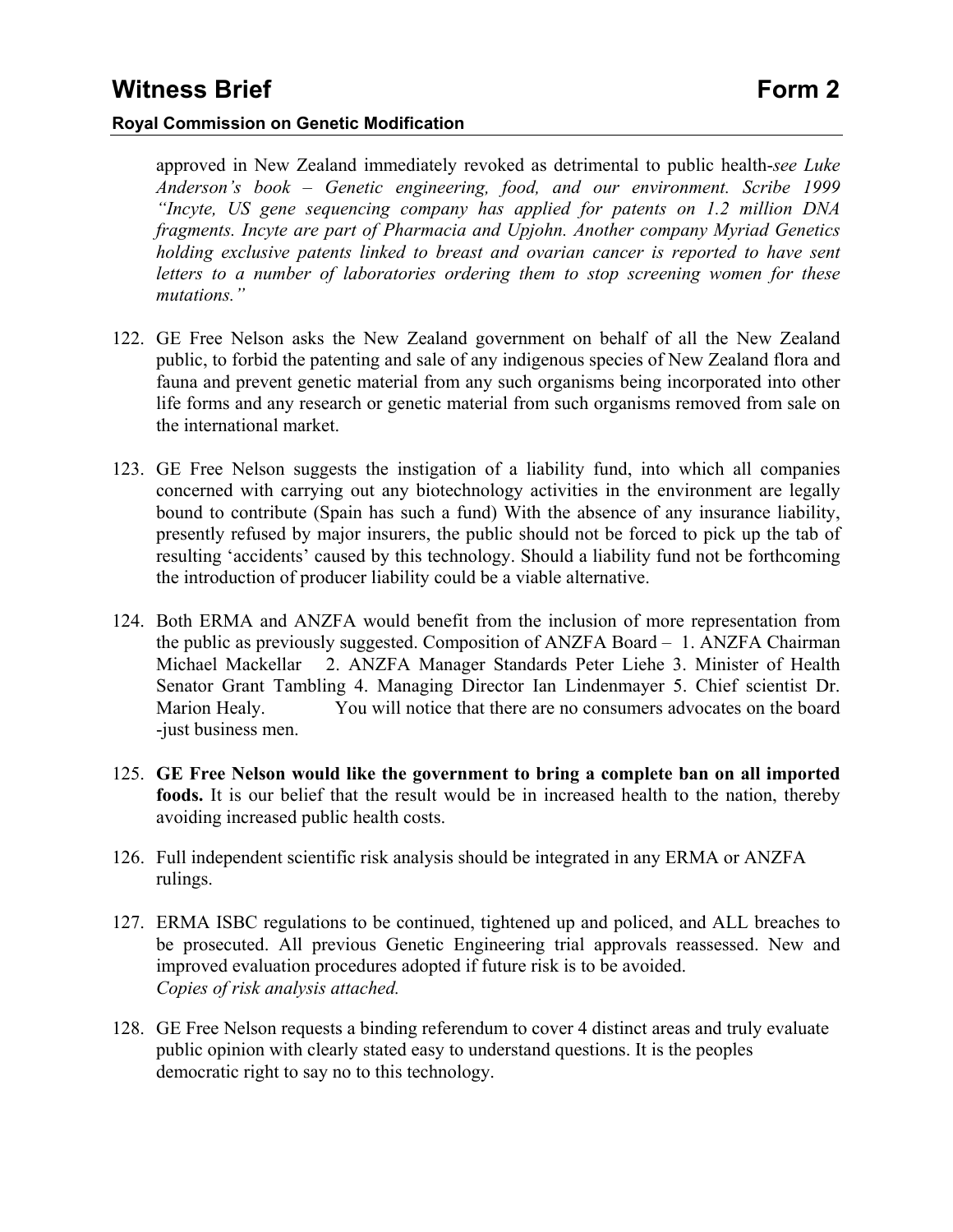Environment

Food

Medicine

Human cloning

129. A public referendum should be set up after appropriate public education.

### **Section B Relevant Matters**

The Warrant has set the Commission the task of receiving representations upon, inquiring into, and investigating, the matters set out in Section B  $(a) - (n)$  below

### **Section B (a)**

**B** (a) where, how, and for what purpose genetic modification, genetically modified organisms, and products are being used in New Zealand at present

#### **Section B (a) Summary**

- 130. Food, environment and medicine with ideas for many other products in all areas. Trial crops are being grown regardless of risks, products are being imported and incorporated into unlabelled food. Transgenic animals including 2,500 approx. of the promised 10,000 sheep with human genes in the Waikato, these sheep purported to be for medical use, are putting the New Zealand public at risk from cross species infections. Cattle with human genes are also soon to be born.
- 131. Forestry also has had applications approved by ERMA.
- 132. We do not know the specific approvals under the old IAG agreement but there were a large number of these, how much contamination has resulted from these has not been made evident.
- 133. Many medical applications involve gene technology, and genetically engineered food is available at every supermarket.

### **B (a)**

134. An international environmental group said on 9.11.99 that a growing number of GE trees were being cultivated without reliable safeguards and called for a global moratorium on their release. Brussels The World Wide Fund for nature said there were insufficient regulations and inadequate research into the environmental effects of plants modified with this technology. "It is far too early to make a safe and effective contribution to the forest sector."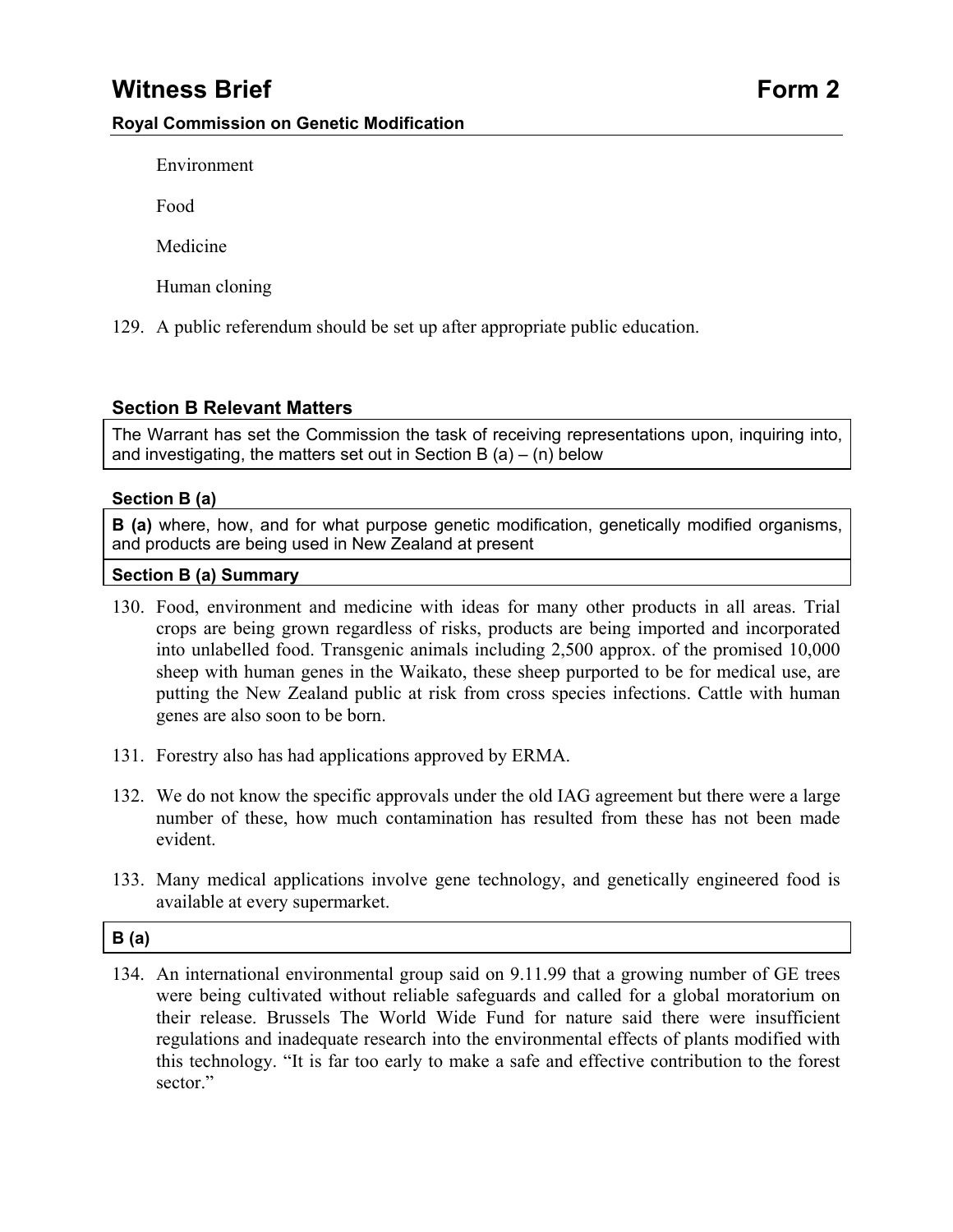### **Royal Commission on Genetic Modification**

135. GE Free Nelson feels the medical aspects, particularly the use of human genes in transgenic animals to be an extremely risky procedure*. Dr.Mae WanHo GE Dream or Nightmare "The cloning and 'pharming' of livestock , the creation of transgenic animals for xenotransplantation and to serve as animal models for human diseases are all scientifically flawed and morally unjustifiable. They also carry inherent hazards in facilitating cross-species infections and recombination of viral pathogens. These projects should not be allowed to continue without a full public review."* 

#### **Section B (b)**

**B (b)** the evidence (including the scientific evidence), and the level of uncertainty, about the present and possible future use, in New Zealand, of genetic modification, genetically modified organisms, and products

**Section B (b) Summary** 

- 136. b) GE Free Nelson being a public advocacy group continually comes into contact with a huge variety of public opinion. Majority opinion shows that people have a high level of uncertainty regarding this technology, believing it to be of uncertain and unproven benefit, since promised benefits appear not to be forthcoming. The most widely voiced concerns involve a level of uncertainty to a greater or lesser degree about the following:
- 137. A feeling that genetic engineering will NOT improve their lives/environment/food or that of others.
- 138. A concern that they do NOT have choice of food, since labelling has not been forthcoming.
- 139. Medical uses also have their problems.
- 140. Government, regulatory bodies and corporate bodies cannot be trusted to do the best thing for the population.
- 141. Genetic engineering is all about experimentation and has nothing to do with an effective sustainable future.
- 142. Concerns about dangerous medical applications such as xenotransplantations.

#### **B (b)**

### **A feeling that genetic engineering will NOT improve their lives/ environment/ food or that of others.**

143. Des Moines, IA. October 27-A call for legislation to require labels on all genetically altered products, and a revaluation of public policy towards genetically altered life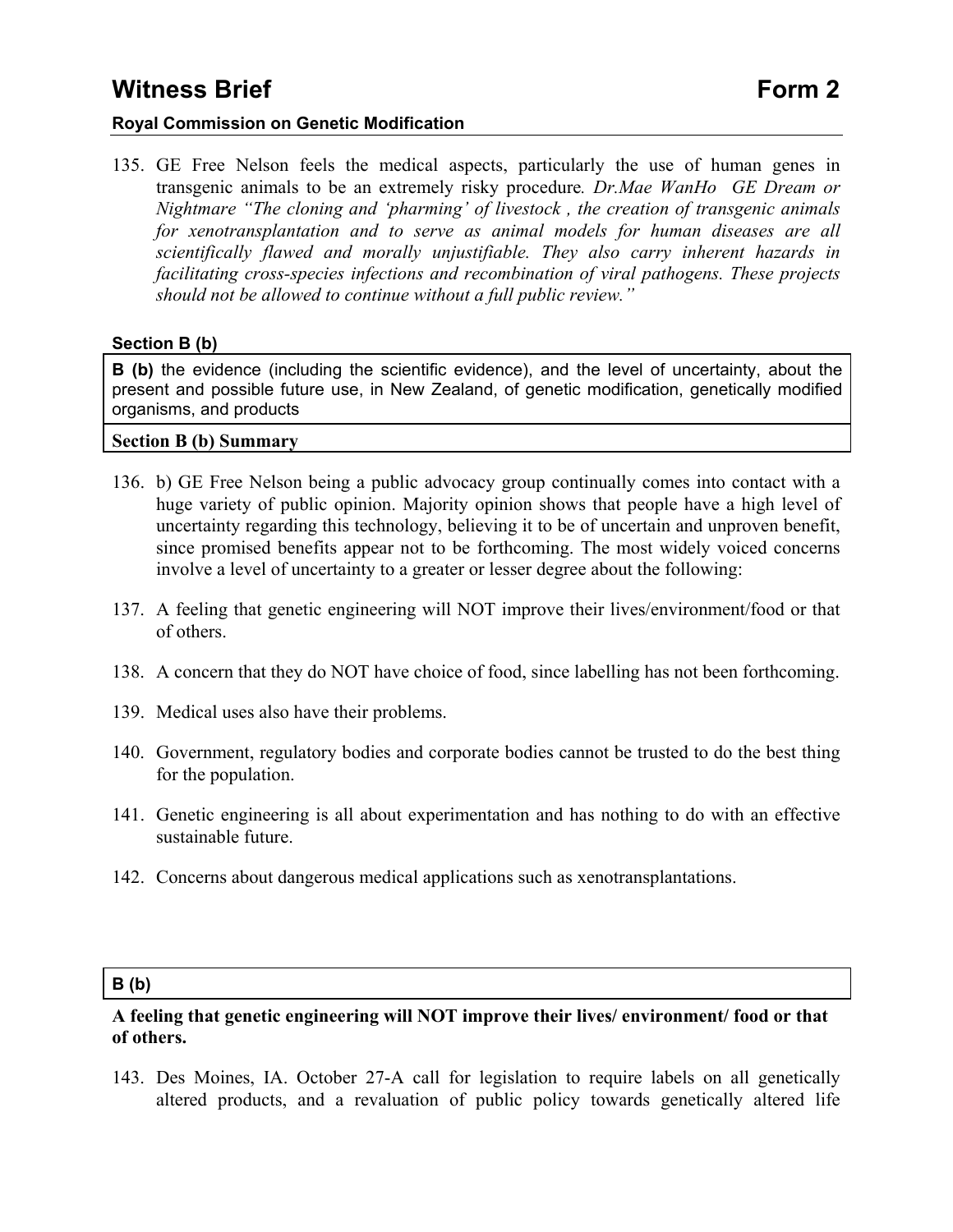forms. We need to devolve power from corporate agribusiness to the farmers and consumers who should rightfully control food production in this country." Ralph Nader

- 144. The worlds most powerful leaders labelled GE food alongside AIDS as one of the greatest threats facing the planet, agreeing a new global inquiry into the safety of GM foods at the G8 summit in Cologne. *The Observer 20.6.99*
- 145. A top grain company investigated by the FBI was found to have illegally sprayed GE organisms (ordered for correct disposal by the EPA) on to feed wheat for export to the UK between 1992 and 1995. Whether this feed could have had an effect on prion disease in cows is unknown. (Report from Michael Perelman)
- 146. The majority of people who talk to us about genetic engineering, are not at all happy with the situation as it stands today. They do not feel as though their concerns are being taken into consideration and will be acted upon. They are very concerned about their environment, many thousand already signing petitions asking the local council and national government to respond to their requests to protect Nelson and its surrounding area from a technology on which scientific opinion is still divided and highly controversial as well as confrontational.
- 147. Many are aware of the way that the technology is espoused as some kind of panacea to world ills and forced upon third world countries, many of whom are reacting against the introduction of the crops, e.g. burning of GE cotton in India. CARE provides food aid to 66.05 lakh "beneficiaries" distributed in the states of Andhra Pradesh, Bihar, Rajasthan, Orissa, Uttar Pradesh and West Bengal. The food includes corn-soya blend probably also contaminated by GM ingredients. Besides potential risks of food safety, this so-called food aid is culturally totally inappropriate. Policy documents admit that the corn-soya blend is "cooked with other food items such as jaggery and condiments to make food tasty and acceptable", which implies that otherwise the food aid is untasty and unacceptable.
- 148. Many people are also aware of the smear tactics used by corporations to damn opponents of the technology as well as those involved in educating the public on the risks. One such scientist was Arpad Puztai, accused of whistle blowing, Dr Shiv Copra helped expose the risks of BGH Bovine growth hormone to the public. A drug evaluator for Health Canada he was suspended without pay. Chopra was one of 200 Canadian Health scientists to speak out against the erosion of safety standards at Health Canada.
- 149. Over the past few years promotional campaigns have been fought worldwide by companies, some have been taken to court e.g. Monsanto charged in the UK with breaches against the British Advertising Standards for misleading advertising.5.4.2000 A coalition of the major biotech co.s Dow, Du Pont, Monsanto, Astra Zeneca , Aventis , Novartis and BASF are putting together an US\$50 million advertising campaign to win public acceptance in the US.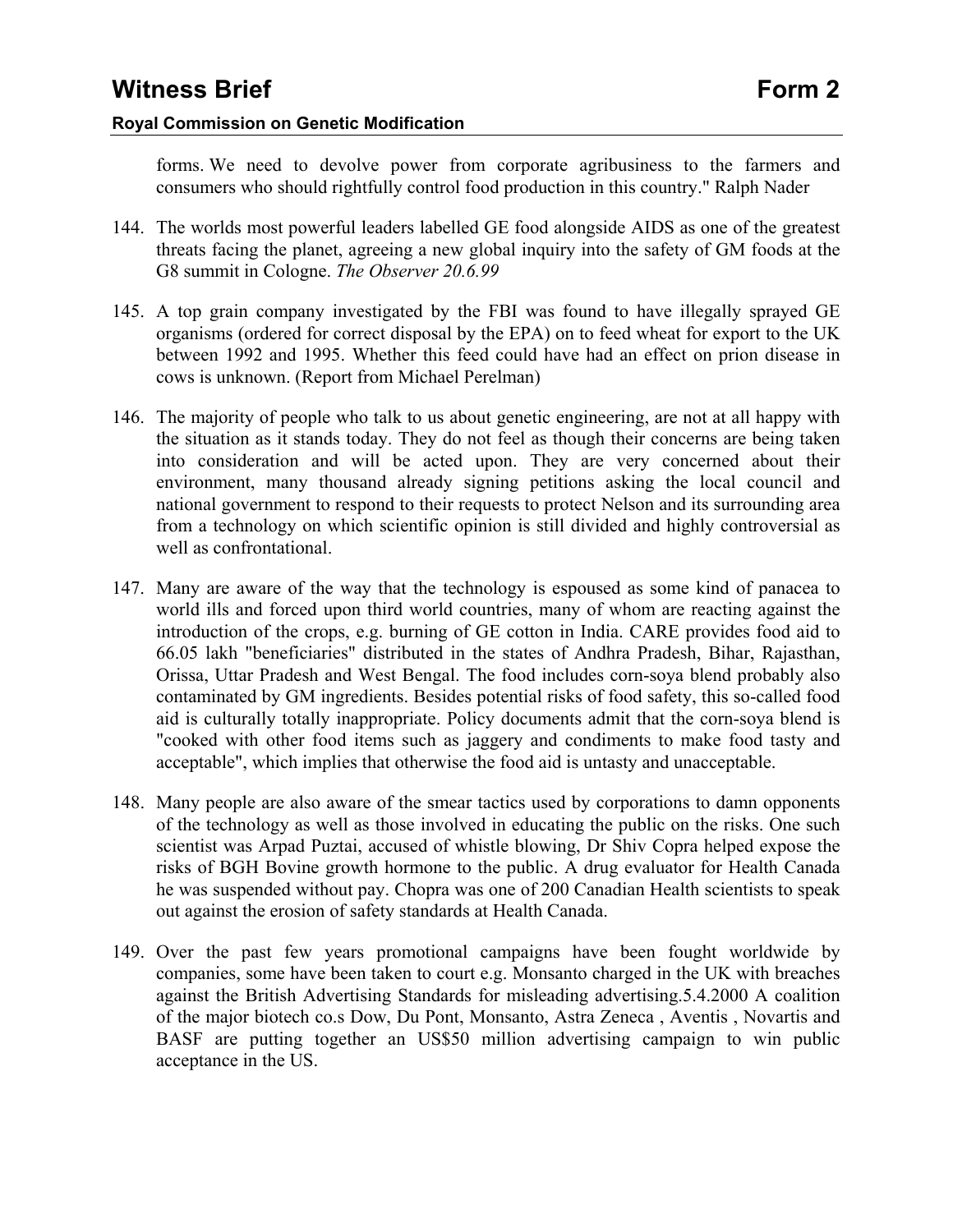### **Royal Commission on Genetic Modification**

- 150. **A concern that they do NOT have choice of food, since labelling has not been forthcoming.**As aforementioned labelling, although 'substantially modified' foods were agreed by ANZFA in July 1998 as requiring labelling, has still not materialised over 2 years later. At that time Agriculture Minister Lockwood Smith said ANZFA standards promised the 'highest level of safety assurance' with GE foods having to pass rigorous assessments before being sold to the public. We are now aware that regulations regarding GE foods are based on FDA approvals and often deemed inadequate.
- 151. Continued public opposition to the lowering of standards with regards to organic, non GE foods, has resulted in a public demand to keep standards high, US government attempts to include GMOs in organic standards failed after hundreds of thousands of public submissions.
- 152. As a result it appears that the onus may be shifted and put onto the smaller producers of organic and non GE foods to prove their produce does not have a GE composition. A ridiculous outcome further compromising the organic industry.

#### 153. **Medical uses also have their problems.**

- 154. There is much proof that there are many problems in the medical applications of Genetic Engineering. Much as we would all like to believe that biotech solutions could be effective for all problems medical and otherwise, unfortunately this is not so.
- 155. In the United States, more than 80 genetically modified drugs are about to come onto the market. What stage in the approval process are these drugs at? Recently the approval of a flu drug Relenza, although being voted against 13- 4 by the FDA was given approval.
- 156. Drug advertising is prohibited in various parts of the world, in New Zealand, no such laws exist and often new drugs are regularly and routinely advertised on television by subtle PR companies whose emotional adverts create widescale demand.
- 157. When new developments in drugs are identified, these are often promoted in the media, often on the main news, again creating demands for products which may not have even been safety assessed or approved at that point. Eg Lyprinol.
- 158. Many drugs have serious side effects, the more cynical of those opponents to Genetic Engineering would suggest that pharmaceutical / biotech companies promote their drugs and food to create more ill health to ensure further profits later. Many drugs are produced to combat dysfunctional, addictive and disempowered behaviour and its associated diseases, when these may well be better addressed by remedying social problems.
- 159. Corporate promotion of drugs, appears to be rife amongst toady's health professionals. Health professionals, are invited to participate in conferences worldwide, they are given all expenses paid trips for themselves and their wives to different parts of the globe, where lobbied by drug companies they are exposed to persuasive corporate advertising.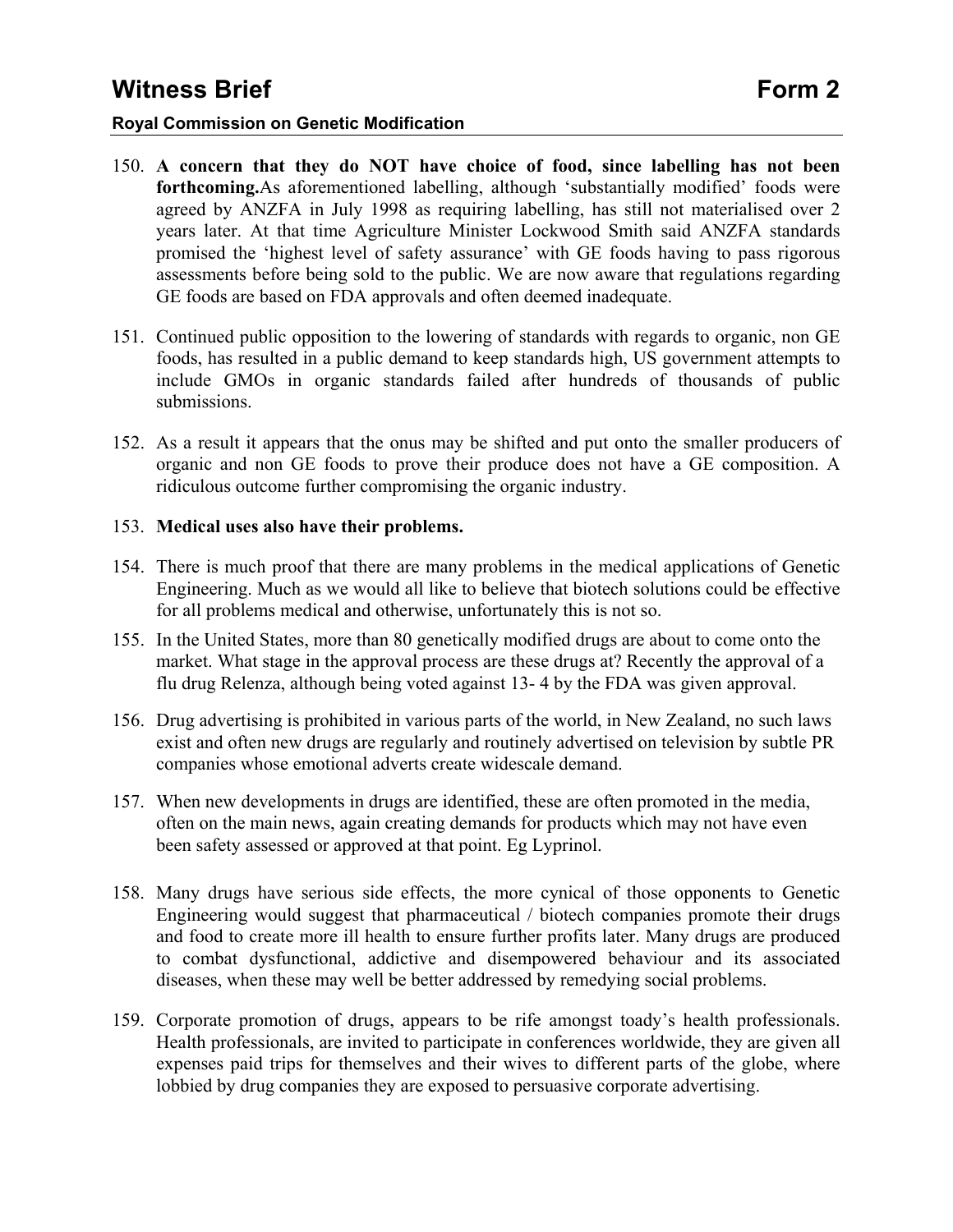### **Royal Commission on Genetic Modification**

- 160. The issue of vaccines has always been controversial, there are those who believe vaccines to actually undermine children's health, damaging brain and immune function, and are also linked to numerous other diseases. Dr. Godfrey, Bay of Plenty Environmental Health Clinic, says 'health authorities have conducted no proper studies with control groups to prove the benefit of the vaccines' and believes they impair the immune system.
- 161. Gulf War syndrome, affecting veterans of the 1991 conflict, is linked to the multiple vaccines given to the soldiers, according to British researchers. *19.5.00 Nelson Mail*
- 162. Gene therapy has also proved disastrous so far, the FDA investigating Jesse Gelsinger's death shut down all 7 pending trials at Pennsylvania's Inst. For Human Gene Therapy, after failure to follow numerous procedures. These included failing to tell patients the risks! Alerted when public reports emerged through the NIH, biotech companies have been calling for less disclosure to the NIH.
- 163. The medical use of gene therapy, the main reason given for collecting data from human DNA also now appears in doubt.
- 164. As Dr Richard Nicholson said in the *Bulletin of Medical Ethics*, "Ten years ago we were told that gene therapy was the greatest things since sliced bread. Today, its record stands at cures nil, deaths five, major adverse effects at least a thousand."
- 165. The DNA of New Zealander is stored in the pinprick blood samples taken by hospitals at birth for over 30 years, we do not know what use is being made of these resources. Gene libraries result, are these genes patented in one form or another? Could they be used to isolate genetic information, which could further impact on human rights giving insurance companies access to personal information which could be detrimental to the long term interests of the public. Both the Auckland council for civil liberties and the commissioner of the Privacy Commission have concerns over an apparent legal exemption in the Privacy Act
- 166. **Government, regulatory bodies and corporate bodies cannot be trusted to do the best thing for the population.**
- 167. Many people are really concerned that government does not appear to be making democratic decisions regarding genetic engineering. This is particularly in response to an ongoing refusal to ensure labelling is implemented. Unfortunately it has produced a good deal of scepticism. The increasingly complicated range of international laws and patents regarding GMO's and the products thereof make it increasingly difficult for the ordinary 'man in the street' to access.
- 168. If the government cannot take adequate responsibility for the health of the nation, regulatory bodies will make decisions as a result that may well reflect a similar perspective. As was the case last year, prior to the WTO meeting in Seattle, the EU put the precautionary principle in place to give priority to public health first, international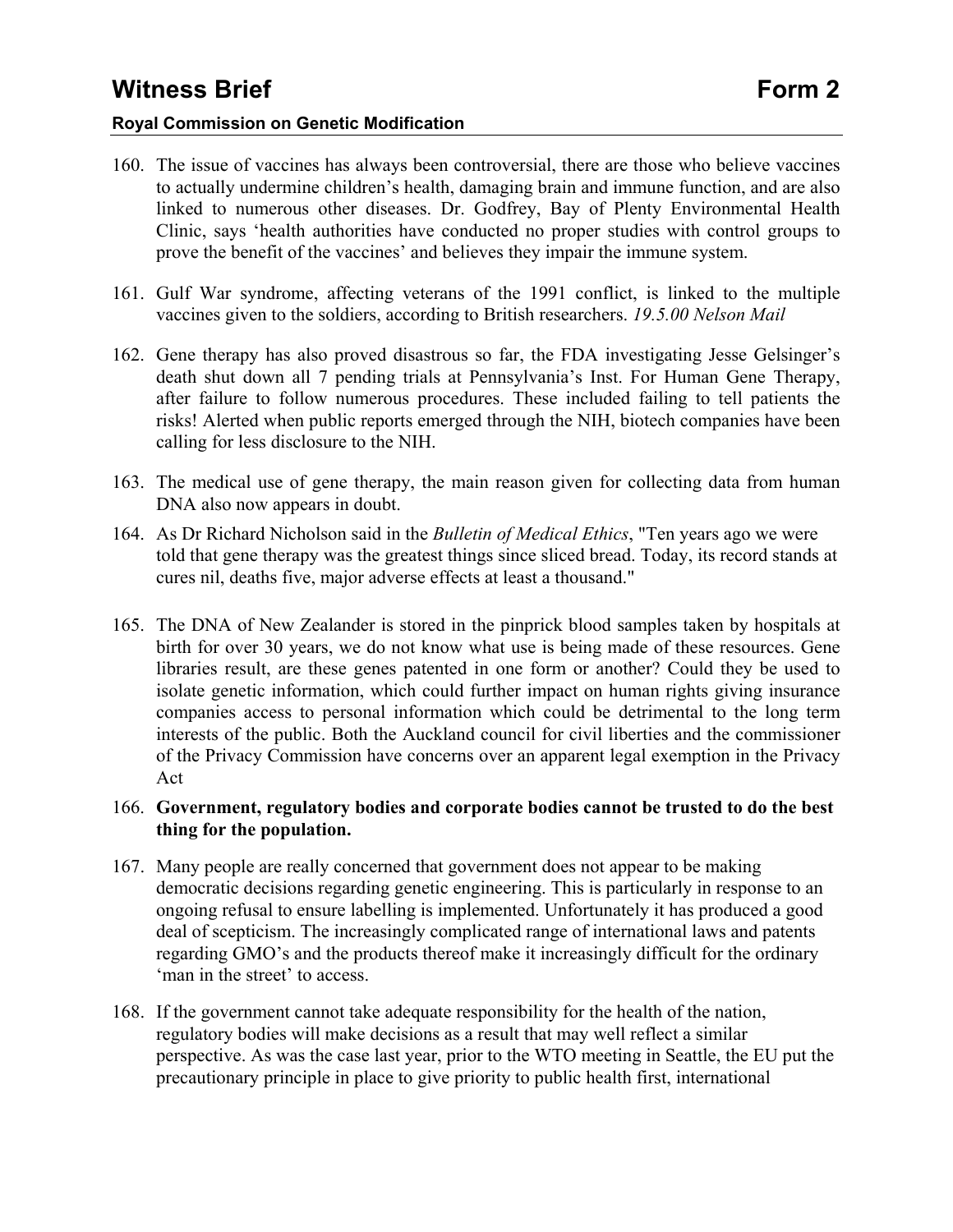### **Royal Commission on Genetic Modification**

obligations taking second place as a result of this directive. GE Free Nelson would like to see the New Zealand government act in the same way to protect its citizens health.

### 169. **Genetic engineering is all about experimentation and has nothing to do with an effective sustainable future.**

- 170. Many people feel that to a certain degree they are 'unwitting guinea pigs in an experiment' being played out by big business in collusion with the government. Some feel it to be too late to even try to protect themselves, suggesting that environmental pollution caused by Genetic Engineering is inevitable. This clearly demonstrates the full extent of the disempowerment felt by many, at the way our lives are controlled by international laws unable to be accessed by any but the smallest majority.
- 171. Most people also feel that an organic future is far more sustainable than any involving genetic engineering. Their understanding of effective strategies to ensure continuation of safe food production in this country does not involve the wholesale adoption of genetic engineering.

### 172. **Concerns about dangerous medical applications such as xenotransplantations.**

- 173. Many people are extremely concerned about the use of animal organs for xenotransplantation and the possible impact of this on human health.
- 174. 'Western health authorities have imposed a moratorium on all xenotransplant surgery after a special study proved that viruses jump species.. Transplanting animal organs into humans could therefore trigger a global pandemic of deadly new diseases.' *The Ecologist Vol30.No6 Sept 2000*
- 175. Most find it difficult to equate the use of human DNA in animals with purported potential medical benefits and instead fear the mixing of human DNA may well result in cross species infections, the possibility and impact of which cannot yet be fully determined.
- 176. BSE In Britain public health authorities are fearing a latent epidemic of CJD, they have started up a compensation scheme to care for people suffering from this disastrous illness which so far has killed 78 people. Death is often protracted over several years during which there is a rapid onset in inability to function and blindness. *Dominion 27.10.00*
- 177. **Genetically modified organisms**  The majority of the general public find the current field trials (both animal and plant) in New Zealand unacceptable.
- 178. The purely speculative nature of the applications does not engender confidence but merely anxiety surrounding the possibility of accidental genetic pollution via these trials. For example, most people consider a 'trial' of 10,000 transgenic sheep with human genes outrageous. PPL Therapeutics main reason to set up in New Zealand was because the regulations are lax and the land cheap (*Sunday Times 9.1.2000*) describing the cows with human genes. It would be safe to assume that the British public would never have allowed this type and size of trial in the UK.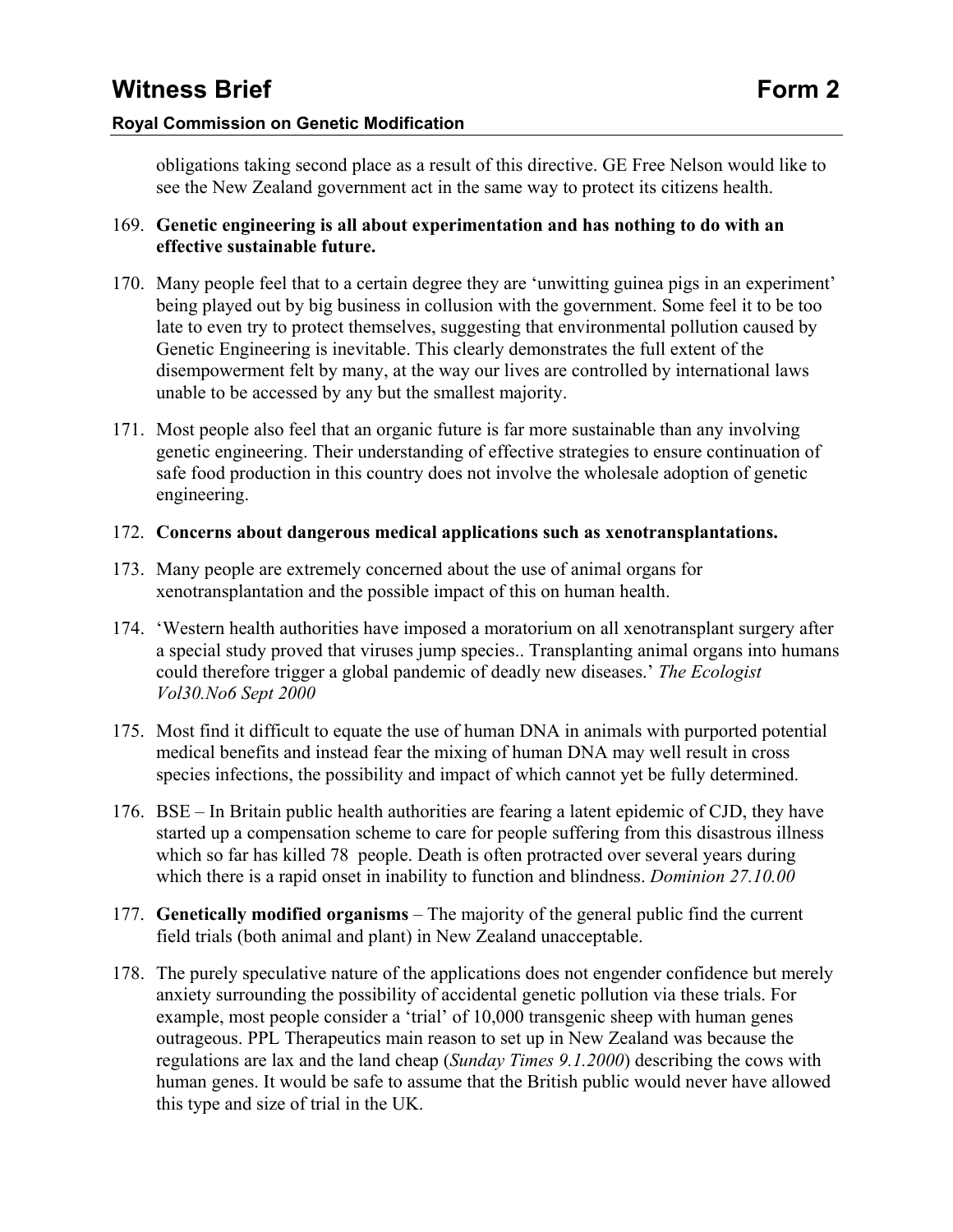### **Royal Commission on Genetic Modification**

- 179. Other trials that do not meet with the approval of the public of Nelson are the salmon and the pine tree trials.
- 180. **The GE salmon trial** was geographically the Genetic Engineering trial that to date stood to impact most on the health and environment of Nelson. This trial was approved under the old IAG rulings. *14.8.00 Nelson Mail In April the company conceded that fish bred in the trial had been spawned with larger heads than normal.ERMA stated that although they had complied with the voluntary requirements in 1994, it was unknown whether the trial complied with the new act.* Although Genetic Engineering activity has now ceased at King Salmon, it has not been confirmed whether any viable hereditary GE material has entered the wider environment.
- 181. In the *New Scientist 4.12.99 research from Purdue Univ. Indiana PNAS /Nov 23 ,1999 Vol.96/.24/13853* William Muir, discovered that could one GE fish be released or escape into the wild, extinction in the environment would be possible before long.
- 182. 'Fears for wild salmon unfounded,' said environment risk management authority, ERMA.. 'Overseas fears that salmon genetically engineered with a human growth gene could wipe out wild populations were unfounded in this country.*'7.12.99*
- 183. On 24.2.2000 Marion Hobbs was asked for assurance there had been no release of GE material from New Zealand King Salmon genetically engineered salmon. She could not give that assurance but stated that ERMA were responsible for ensuring adequate containment. However an ERMA paper of 4.8.99 released to the press stated "It is not clear whether the existing controls are sufficient to ensure that viable fish, eggs or sperm cannot escape from the trial site." .An ERMA response, to Green Party Official Information Act request, said ERMA files didn't provide an answer to the question on whether fish or eggs have escaped.

The agreement with King Salmon was made prior to ERMA's existence under a voluntary agreement with the IAG. ERMA may not be able to be held responsible for that agreement therefore, prompting Jeanette Fitzsimons's question which referred to the previous government who are responsible for any shortcomings.

- 184. On 23rd Feb 2000 Bas Walker, ERMA's CEO said that reassessment of King Salmon's experiment ensured its voluntary safeguards complied with new legal requirements. This trial under a voluntary agreement has never had to go through the full approval process of ERMA where public submissions produce research and new evidence of risks which may not have been previously considered. Without approval by this more strenuous process, any potential dangers are not raised, evaluated and properly assessed. ERMA often appear unaware of current research of the dangers of Genetic Engineering on our environment.
- 185. GE salmon were also found to have been disposed of at a local refuse dump. GE Free Nelson finds this wholly unacceptable and would suggest that rulings ensuring all transgenic animals be autoclaved should be imposed on companies carrying out this kind of experimentation.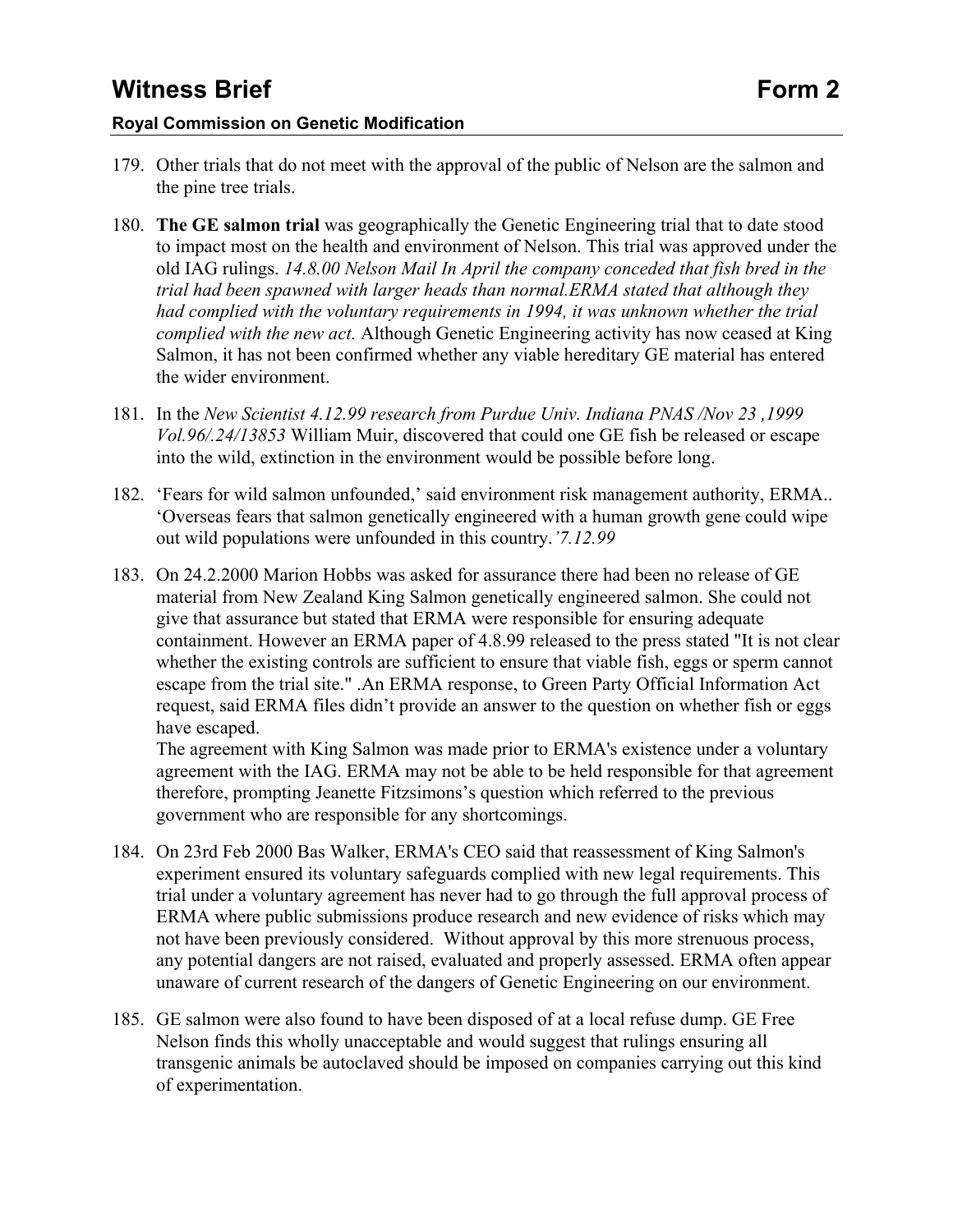#### **Royal Commission on Genetic Modification**

- 186. New Zealand Salmon have now terminated their GE experimentation, GE Free Nelson would hope and expect any further experimentation to be avoided. Recently, 50,000 of their kebabs were eaten by the thousand at the Olympic games. To maintain consumer demand experimentation with GE fish should not be reconsidered in the future.
- 187. In recent communication with William Muir over GE salmon he made the following comments:
- 188. *'Environmental risk posed by biotechnology needs to be addressed by rigorous scientific testing, much like a new drug, before it hits the market. But, regulators need to be concerned not only with health risks, but also those to the environment. My research shows that natural selection can result in the extinction of species. It has been suggested by others that this process can occur naturally as a result of a conflict between viability and selection, and been hypothesized to have resulted in extinction of some species in evolutionary time. Thus it is not a new process, however, what the research does show it that Genetic Engineering can trigger such a process to take place. Attached is a copy of my paper, this should be sufficient evidence for the commission.'*
- 189. In his report Muir found that larger, faster-growing biotech fish are more likely to succeed in mating than conventional fish. But the offspring of those biotech fish are genetically less well adapted to survive. Consequently, Muir believes, biotech fish could quickly decimate a fish population by their increased ability to produce damaged young. He was reported as saying "It really surprised me. I went into this thinking that transgenics are not a risk."
- 190. *Another comprehensive Greenpeace report from Canada outlined in detail in 1992 the danger of genetic pollution on the worlds ocean ecosystems.* This report would have been accessible to the previous government.
- 191. Recently in British Columbia, Canada over 32,000 farmed Atlantic salmon escaped into the wild. The pen belonged to the Norwegian based Solt Sea Farms (SSF),one of the worlds largest producers of Atlantic Salmon and trout with sales amounting to US\$72.2 million in the first six months of 1999. *The Ecologist, Vol 30 NO7 October 2000.*
- 192. *The possibility of unpredictable environmental disruptions, similar to those caused when non native species invade ecosystems cannot be ruled out. US regulators interviewed in May could not point to any laws specifically governing the use or release of these salmon. A/F protein Inc. have as yet done no environmental impact studies identifying ecological risks.*
- 193. *The U.S. Food and Drug Administration is at present reviewing an application to sell GE salmon, a decision that will likely influence the fate of scores of other biotech animals being brought to life in dozens of similar labs around the world for humans to eat.*
- 194. *A/F Protein, an American-Canadian company says there is nothing mysterious about what it is doing, and has been unusually public about its efforts and plans. Some visitors*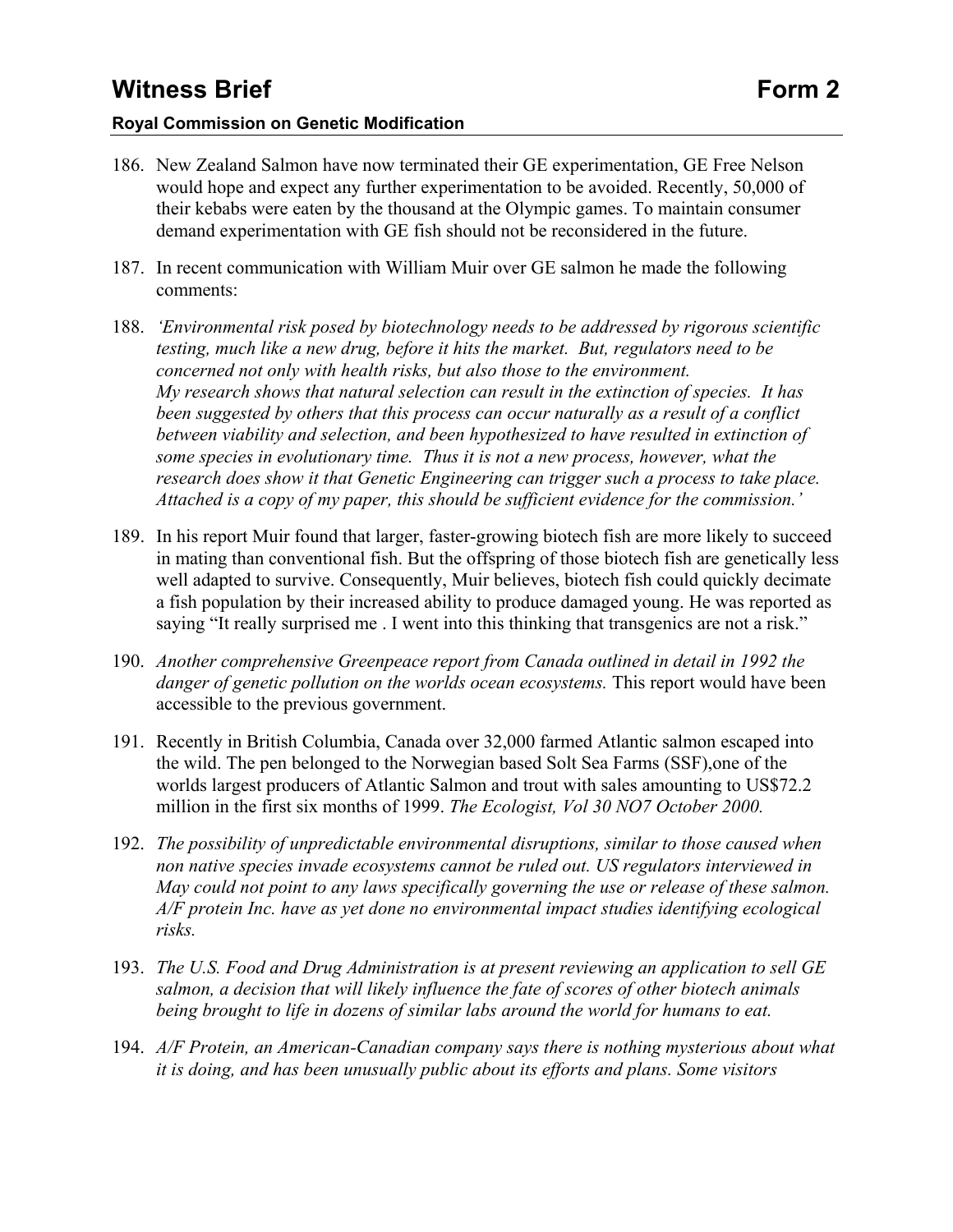#### **Royal Commission on Genetic Modification**

*received samples of the salmon – which looks and tastes the same as other farmed fish – but the Canadian government put a stop to that.* 

- 195. *"There are so many difficult questions raised by these fish, and we just don't know the answer to many of them," said Robert H. Devlin of Fisheries and Oceans Canada, who has also been raising and studying biotech salmon in British Columbia since the early 1990s. He said that research is underway worldwide to genetically modify at least 25 aquatic species, ranging from flounder and carp to lobster and shrimp.*
- 196. *"We need to know more about possible environmental impacts, since they could be substantial," he said. "There are real potential benefits here, but I haven't seen the scientific studies showing that the risk is under control."*
- 197. *The stakes are especially high in the case of the salmon because both wild Atlantic salmon and some species of Pacific salmon are depleted or even officially endangered – the result of decades of overfishing and habitat destruction. These wild fish now share many of the same waters as the millions of salmon growing in fish farms along the northern Atlantic and Pacific coasts, and many scientists are concerned about what might happen if the engineered salmon escape.*
- 198. *Salmon farmers and their organizations worldwide have also voiced strong opposition to the salmon, calling them the solution to a problem that does not exist. Of even greater concern, the salmon farmers worry that consumers won't want biotech fish, and their entire industry could be harmed as a result. October 17, 2000 Washington Post*
- 199. Ballast- the port of Nelson has many ships coming into port from around the world, the discharging of ballast tanks has already been blamed for some serious environmental problems and in the light of experimentation with marine species, we hope that GMOs will not be distributed around the ocean by this means
- 200. GE Free Nelson believes the only way forward to assure both the safety of fish as a foodstuff and the continuation of the genetic integrity of wild species in the wider environment is to avoid all experimentation and involvement with genetically engineered fish.
- 201. GE Free Nelson sees this as a commercial benefit in the long term, since people world wide are rejecting foodstuffs produced by this kind of technology.

### **Pine trees.**

202. As with GE Free fish, GE Free Nelson sees many benefits of remaining with GE Free forestry. World demand for Forest Stewardship Council (FSC) products, (FSC demand Genetic Engineering is not involved in the growing of timber), are continuing to increase as customers become more aware and reject timber grown as a result of this new technology.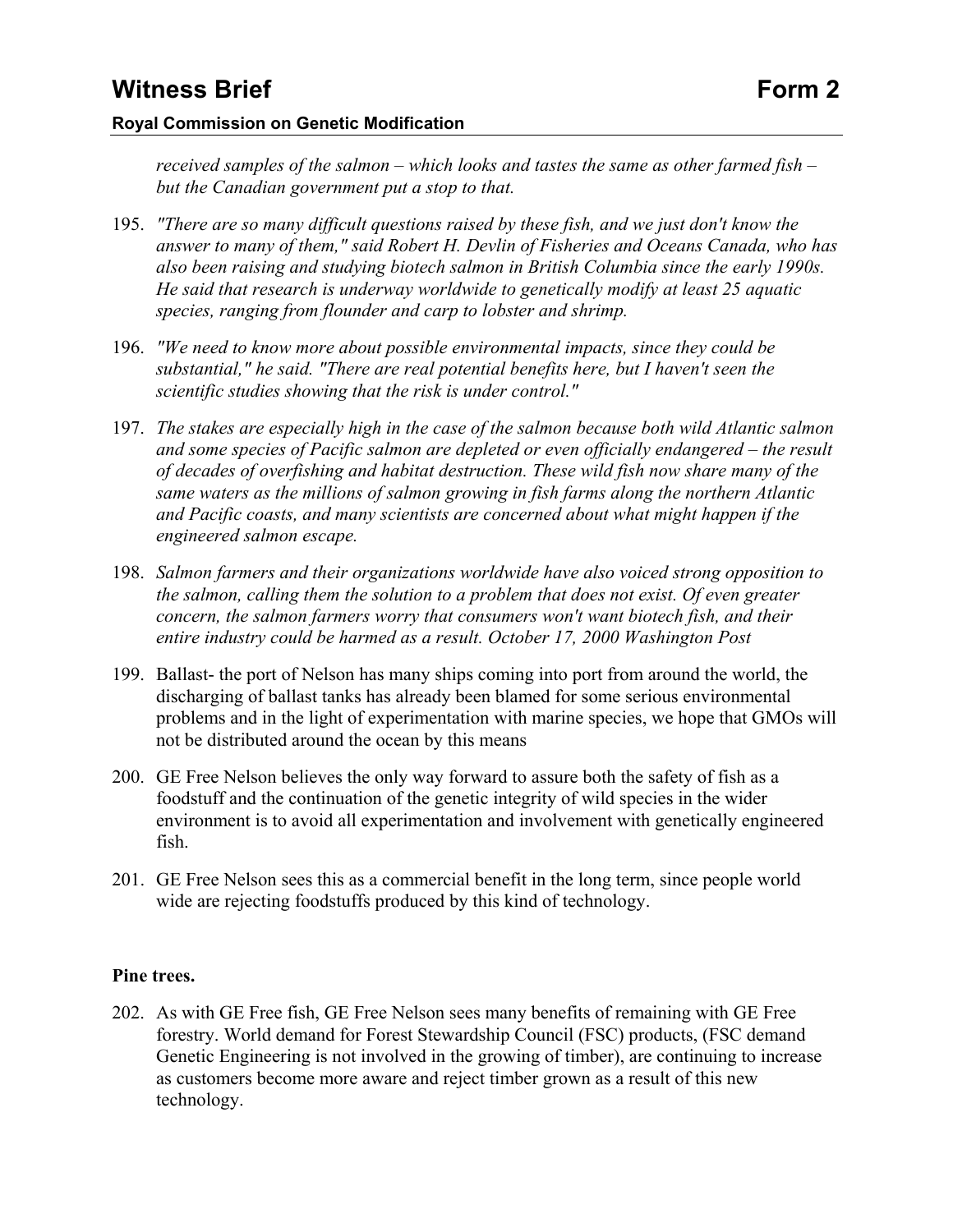### **Royal Commission on Genetic Modification**

- 203. As yet although there are no significant premiums for FSC products the key issue is access to markets that are now demanding FSC products. The FSC market in US and Europe for FSC products is now estimated to be over US\$25 billion, with over 30,000 current product lines already FSC, the three largest 'do it yourself' store chains in the world, including Home Depot and Lowes, have a policy of a preference for FSC. The largest furniture retailer in the world, IKEA, has a similar policy, as do hundreds of other major corporates in the US and Europe. *Grant Rosoman, Forests Campaigner, Greenpeace Pacific. Visit FSC website www.fscoax.org*
- 204. *Experimentation with GE trees in the US to date. In North Carolina and Minnesota, experimental trees containing novel woody fibres can apparently be digested into pulp without the tons of toxic chemicals that today poison the rivers around paper mills. These trees and others are growing on scores of test plots around the world, part of a little-noted biotech revolution in forestry that experts predict will hit its commercial stride in the next five years.*
- 205. *Trees can live hundreds of times longer than the biotech food crops already on the market, critics note. That makes it difficult to predict the long-term impact of genetically altered trees on the countless species that depend on them, including the soil-dwelling fungi and microbes that are the foundation of the planet's terrestrial food chain. Biotech trees, to which scientists have added genes from bacteria, chickens and even humans, may well provide poor habitats for beneficial insects and birds, transforming biologically diverse woodlands into sterile forests.*
- 206. *Genes conferring resistance to leaf-chewing pests and chemical herbicides, which researchers are adding to tree DNA, may spread via windblown pollen to related tree species, creating woody weeds with unnatural advantages over their ancient cousins.*
- 207. *Increasing Production*

*In the past 2 or so years, about half the 130 outdoor tests of genetically modified trees have got the go-ahead from the Agriculture Department's Animal and Plant Health Inspection Service (APHIS), which has primary responsibility for regulating bioengineered trees in the US. The first applications for permission to grow large commercial tracts of the new trees are expected to come around 2005.* 

- 208. *Dozens of additional outdoor tests are underway in at least 16 countries, notably Chile, Uruguay and Indonesia, according to the World Wide Fund of Britain, an environmental group that has called for tighter regulation of tree engineering and a global moratorium on commercial releases.*
- 209. *Many field tests now say simply "CBI," for "confidential business information," in the column that is supposed to describe which gene is being studied and which organism it came from.*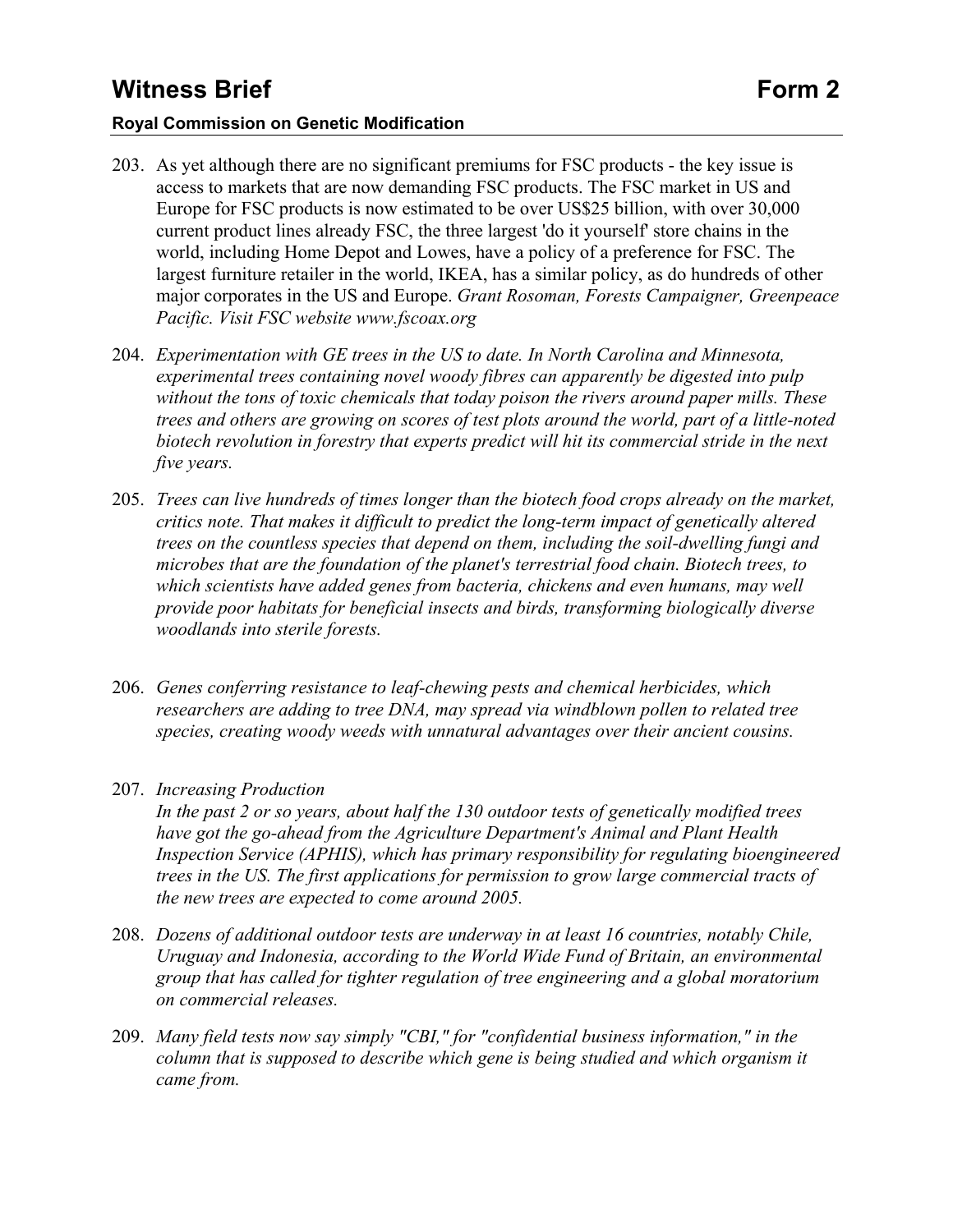### **Royal Commission on Genetic Modification**

- 210. *Scientists are also learning how to block the growth of flowers, pine cones and seeds in trees to focus more of the plants' energy on wood fiber production and to keep novel packets of DNA from spreading to other trees--a concern of corporate patent lawyers who don't want to lose control of their proprietary genes.*
- 211. *The world's countries have pledged to reduce CO2 emissions under the terms of the pending Kyoto Protocol. Unable to achieve its goals, there is talk of creating a system of "carbon credits" that might allow countries with many CO2-gulping forests to sell their excess air-scrubbing capacity to nations falling short of their clean-air goals. This is supported by some oil and automotive industries, including Japan's Toyota Motor Corp., which has its own forest biotechnology program.*
- 212. *Low-lignin trees may prove especially vulnerable to insect infestation, which could harm surrounding forests. If low-lignin genes do spread, then surrounding trees might degrade faster than usual and deprive many species of the crucial habitat now afforded by slowly rotting wood.*
- 213. *Opponents also predict that plantations of fast-growing trees will require large amounts of water, fertilizer and pesticides, undercutting their usefulness as a hedge against global warming. They're asking whether genetically altered trees will cause allergies in people not usually bothered by tree pollen. And they wonder what will happen to the birds, insects and other wildlife that depend on tree pollen, nectar and seeds if scientists plant large expanses of sterile trees whose reproductive energies have been diverted to fuel extra growth.*
- 214. *Regulatory standards are not tough enough. The restrictions on outdoor testing of genetically modified trees are virtually identical to those already in place for annual crops. In most cases, growers must simply sign a statement promising they will follow general guidelines to protect the environment. "The current rules are not very stringent and are not well policed, and there are a lot of different risk issues that ought to be addressed thoroughly before these trees get commercialized," said Jane Rissler of the Union of Concerned Scientists.*
- 215. *Unfortunately, federal funding of experiments to assess risks of engineered trees is scant. Federal regulators say they are on top of the issue "USDA recognizes that there are environmental, scientific and other issues that need to be carefully considered and addressed before genetically engineered trees are used commercially," said Michael Schechtman, the agency's biotechnology coordinator. When the USDA receives its first request for commercial approval of a biotech tree, he said, it will be considered "in an open and public process." A special committee of the National Academy of Sciences to investigate the risks and benefits of biotech trees. Extracts from © 2000 The Washington Post Company, Aug 3rd 2000*
- 216. Several GE tree trials have been permitted in New Zealand, both fruit and pine trees approved under the old IAG approvals and more recently Carter Holt Harvey got given approval to carry out GE pine tree research. At present changes to the corporate structure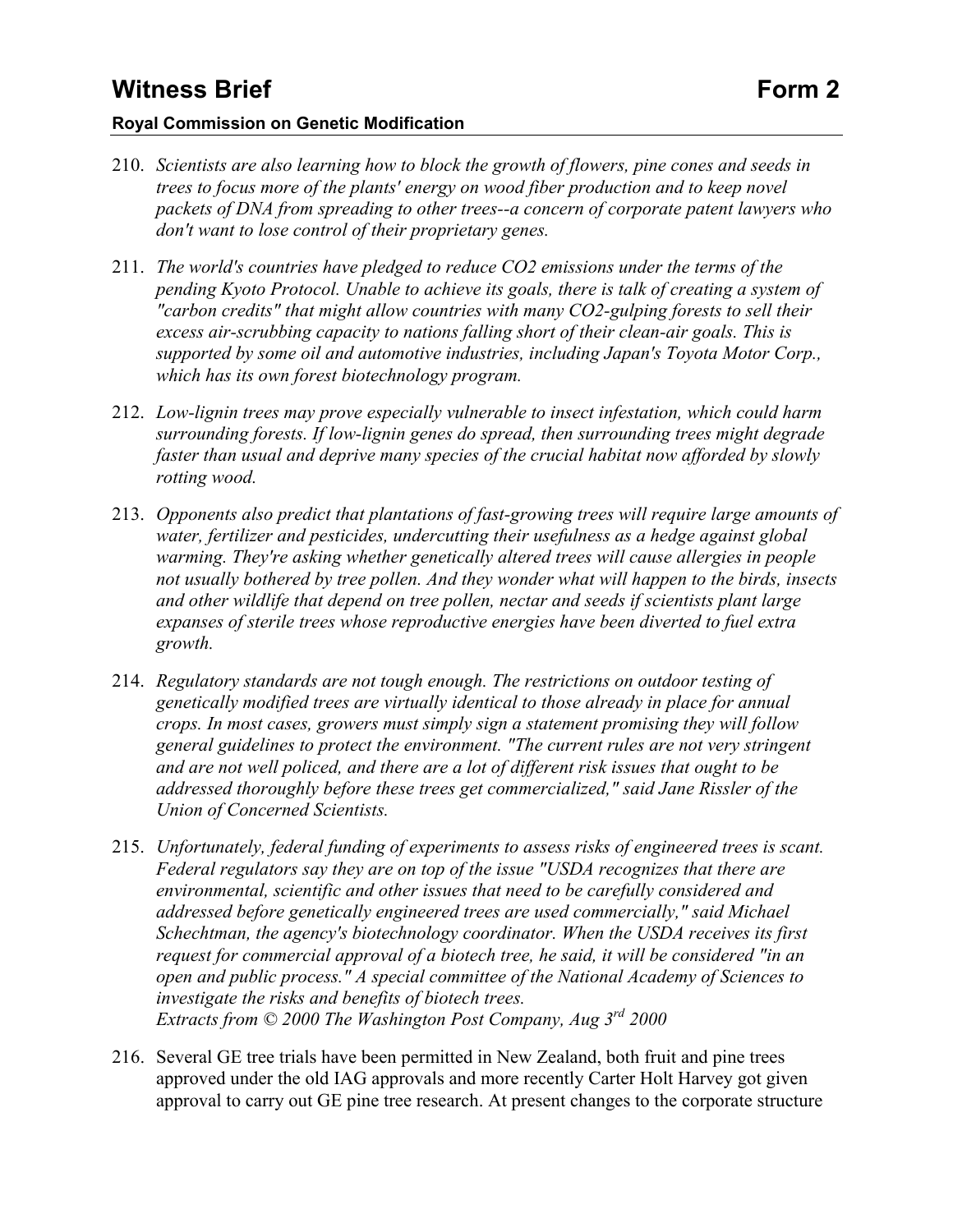in New Zealand in companies most involved in forestry are unclear. A venture set up between Westvaco, International Paper, Carter Holt Harvey, the FRI and Fletcher Forest is in doubt and rumours of a stand alone company being set up in its place may be a possibility.

- 217. The government backed, public sponsored FRI appears to be the main player in the GE trees stakes at the moment. On 20.8.99 a \$500,000 3 year project was entered into with Chile to fight moths decimating the forest with advanced genetic engineering techniques to genetically engineer them to withstand the pine shoot tip moth.
- 218. GE Free Nelson believes that there is no future in genetically engineered pine trees and hope that, in order to ensure the protection of human health and the potentially damaging effects of GE pollen, as well as the protection of the environment and a guaranteed world market offered by the Forest Stewardship Council; genetically engineered trees must not be grown in New Zealand.
- 219. In Nelson surrounded as we are by 95 thousand hectares of pine trees, many people already suffer from allergies to a pollen that carpets everything for miles around including waterways.
- 220. GE Free Nelson therefore advocates that GE pine trees are not introduced into the Tasman/ Nelson district.

### Section B (c)

**B** (c) the risks of, and the benefits to be derived from, the use or avoidance of genetic modification, genetically modified organisms, and products in New Zealand, including:

the groups of persons who are likely to be advantaged by each of those benefits

**(ii)** the groups of persons who are likely to be disadvantaged by each of those risks

### **Section B (c) Summary**

### Bc **Summary**

- 221. GE Free Nelson considers there to be no benefits of the use of biotechnology and products made thereof, to the large majority of the New Zealand population, their food supply and their environment. GE Free Nelson considers benefits will only be to those involved in the biotech industry and its associated industries.
- 222. GE Free Nelson considers there are considerable benefits to the public and environment of New Zealand in staying GE Free. There are also huge benefits for quality agricultural produce both organic and conventional. GE Free crops and seed would stand to gain from premiums in a progressively polluted world environment where segregation and isolation have not proven effective. *Dan McGuire of the American Corn Growers Assoc. stated*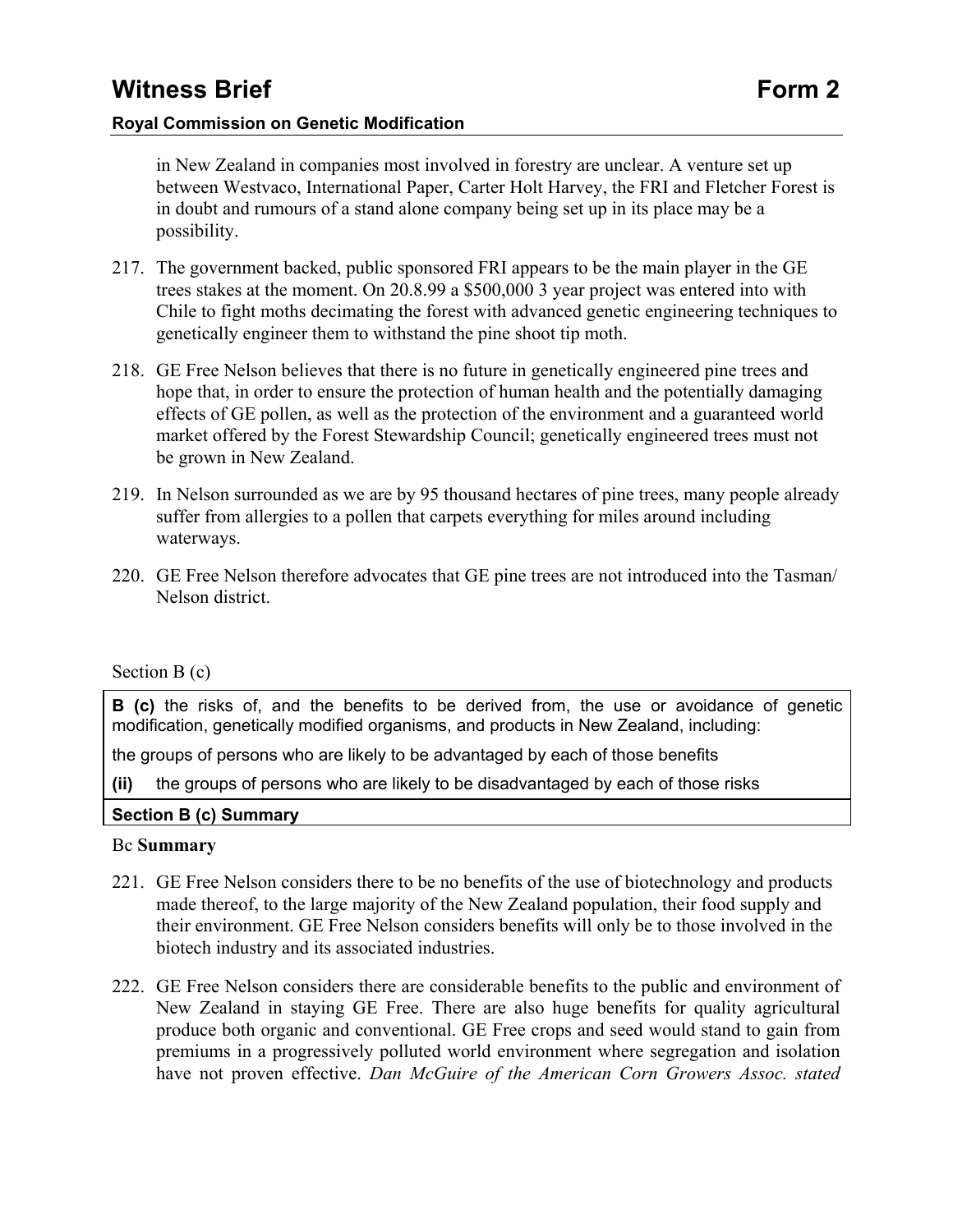### **Royal Commission on Genetic Modification**

*"The increased cost for segregating GMO corn from non GMO corn will add another financial stress" Boston Globe 26.9.00*

### **B (c)(i)**

### **Groups of people likely to be advantaged by the use of Genetic Engineering (perceived benefits)**

- 223. GE Free Nelson believes that any benefits relate solely to those businesses, and their employees directly involved in biotechnology issues.
- 224. GE Free Nelson believes that any benefits to the government are in the partial corporate financing of public research via institutes and universities.
- 225. GE Free Nelson believes that many benefits are to those who have a power of authority over public, corporate, patent and global law eg. lawyers, patent lawyers and regulatory agencies.

### 226. **Risks of avoidance of Genetic Engineering- NONE**

### 227. **People advantaged by the avoidance of Genetic Engineering**

**ALL.** Farming communities, organic farmers, public health and food supplies, honey producers, organic suppliers, environmental health, tourism services and tourists, the general public of New Zealand and by the provision of GE Free seed, medicine and food, people in the rest of the world.

- 228. Statement from Nelson City Super Value 69 Collingwood St Nelson. 28/10/00 "To Whom It May Concern, I am writing to express my support for the organic food industry. I own a supermarket in Nelson. During the past year we have studied Customer demands and their response to the introduction of organic foods. I am very pleased to report that we have received fantastic public support. This has seen a range of over 250 certified organic products reach the shelves of our supermarket in less than a year. We were so confident in the initial sales we budgeted several thousand dollars to promote and highlight the availability of certified organic product to the people of Nelson. I have personally received hundreds of verbal and written thankyou's for providing an option to choose between organic and non-organic foods.
- 229. Our organic sales for the first year are expected to reach 375k, this is from a very low base. I expect growth to continue as a lot more range becomes available. It is also interesting to note big industry names such as Heinz Wattie and Twinings bringing out organic product, I am sure other large food producers will follow. The Food town Supermarket chain in Auckland is now setting up organic sections in their stores. This is great news and shows New Zealanders demand the right to know they are eating safe and nutritious food. Yours Sincerely Mark A'Court Owner /Manager."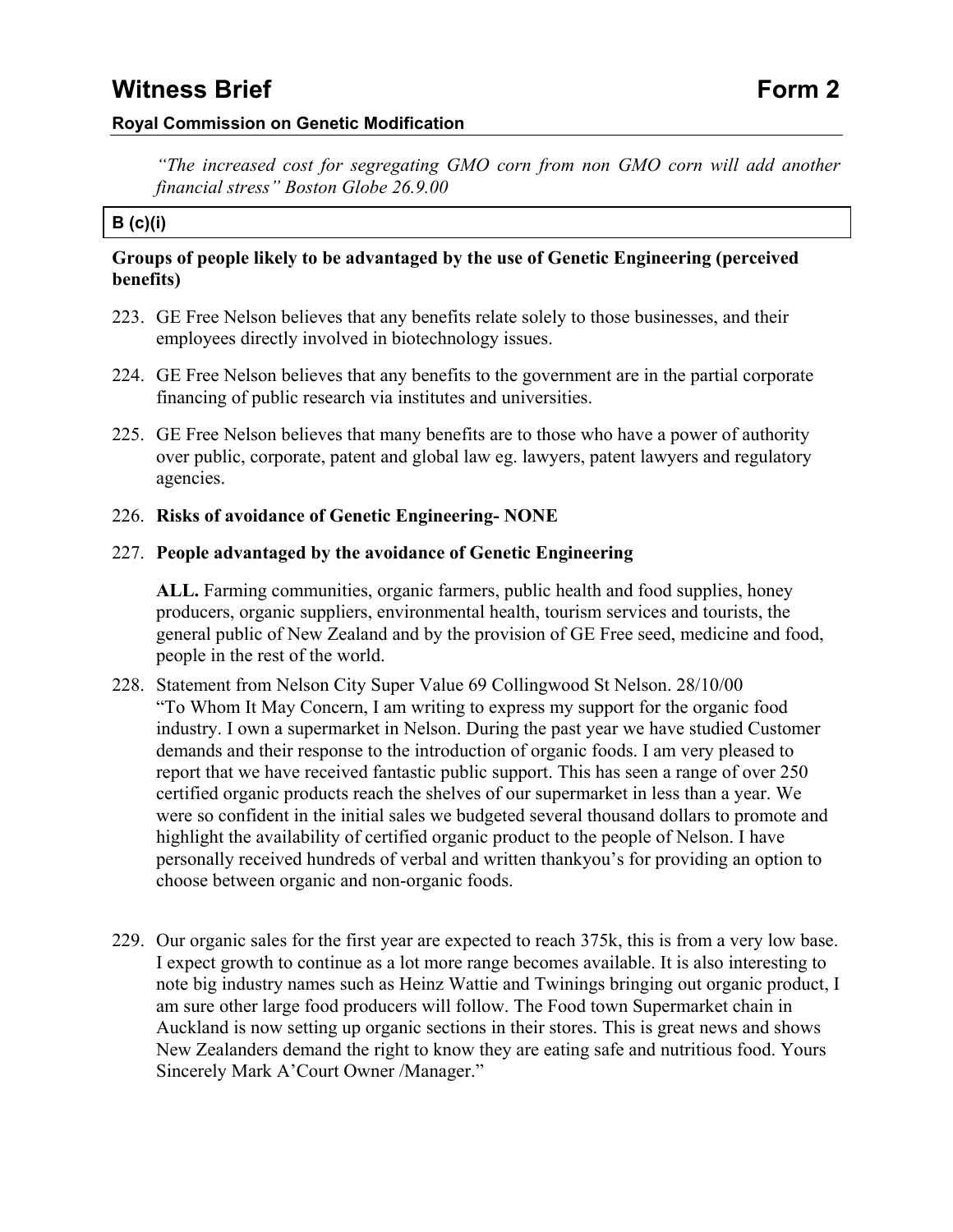### **Royal Commission on Genetic Modification**

- 230. Statement from Jules Gray, Health 2000 " I have difficulty accepting that scientists can foretell the effects of genetic engineering on future generations."
- 231. Statement from Ray Cannell, Mountain Valley Honey, "Genetic engineering will impact on the whole of the ecosystem, these 'professional' scientists don't really know what they are doing. One little mistake and they will stuff it up – another problem for future generations to live with!"
- 232. *Aug.9.98 Independent Beekeeepers announced GE honey was being produced by default as bees came into contact with GE crops and pollen. Also stated 'Many GM strains have an antibiotic marker gene which could lead to extra antibiotic resistance.'* This in turn increases demand for New Zealand honey, present economic value NZ \$8-10 million .See Hugh Campbell. No first release.
- 233. Aromatherapists, homeopathists and people working with flower essences and other natural medicines.Statement from Joan Luff , Member of New Zealand Council of Homeopaths. "I use both flower essences and standard homeopathic remedies that are plant based for my treatments. There is a major threat to the purity from genetic engineering, given that homeopathic remedies work on the principle of vibration/resonance of the plant with the individual. It is extremely important that the exact known resonance is maintained."
- 234. Statement from Tracey Phillips, Ancientessence, " As an aromatherapist, it is extremely hard to source good quality and pure essential oils. Aromatherapy oils work not only on the sense of smell but via a vibration, through absorption into the skin. Messing around with natural plants/flowers will change the structure of these oils molecular structure and could cause catastrophic effects on the body, not to mention the whole natural health industry. Their purity is essential."

### **Risks of use of Genetic Engineering Groups of people likely to be disadvantaged by the risks**

- 235. GE Free Nelson believes there to be significant risks to the health of the environment and the public; farming community, agricultural exports and safe food; and all living organisms both in New Zealand and further afield.
- 236. GE Free Nelson believes there to be significant risks to the general public from the actions of multinationals and global laws regarding Genetic Engineering, these deny national sovereignty and promote control of the food supply.
- 237. GE Free Nelson believes there to be no gains to farmers by the growing of GE crops with consumer demand at an all time low, unwanted crops, if they realise the 'promised' yields will drive down already low prices.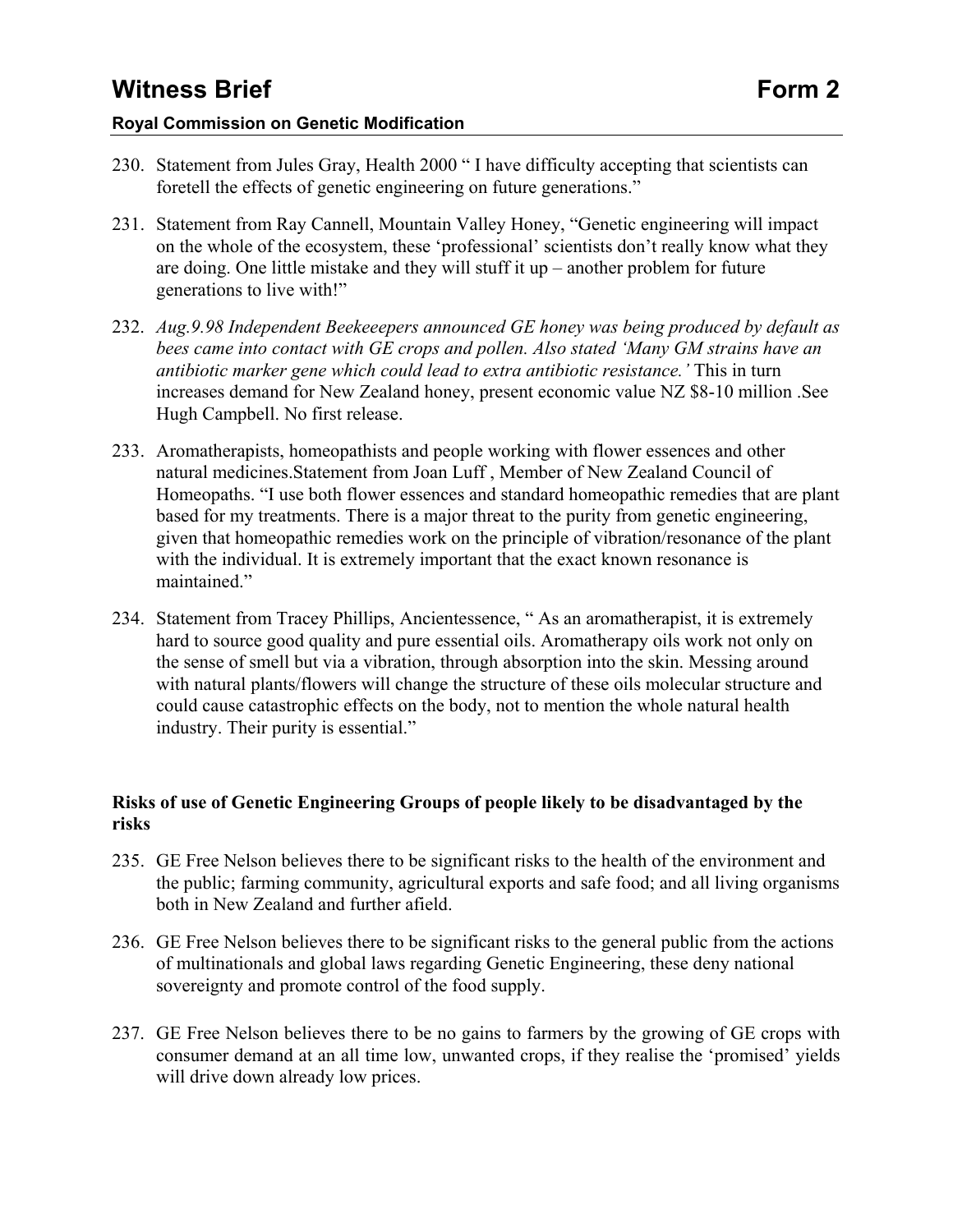#### **Royal Commission on Genetic Modification**

- 238. GE Free Nelson believes there to be significant risks to society from biotechnology particularly the proliferation of biological weapons, pathogens and other invasive organisms.
- 239. GE Free Nelson believes there to be significant risks to the peoples of the world from the patenting of life forms, removing as it does our heritage from ownership by the peoples of this planet and reducing life forms to mere products to be controlled rather than in the stewardship of mankind.
- 240. GE Free Nelson believes there to be significant risks to all citizens and life forms judging by past record of new technologies to date.

#### **B (c)(ii)**

### **Groups of people likely to be disadvantaged by the use of Genetic Engineering**

- 241. GE Free Nelson believes there to be no benefits of this technology to the general health of the public and future generations for the foreseeable future.
- 242. GE Free Nelson believes there to be no benefits of this technology to the environment and standards governing the preservation and sustainability thereof.
- 243. GE Free Nelson believes there to be no benefits of this technology to safe, healthy food and food standards legislation.
- 244. GE Free Nelson believes there to be no benefits of this technology to the overall and continued prosperity of New Zealand.

**Groups of people likely to be advantaged by the risks** (the perceived risks will benefit them, although a risk to all)

- 245. GE Free Nelson believes those advantaged by the risks of Genetic Engineering relate solely to those businesses, regulatory agencies and their employees directly involved in assessing the risks of biotechnology issues. More scientists at present losing their jobs if not involved in the biotech sector.
- 246. GE Free Nelson believes those advantaged by the risks to be the pharmaceutical companies, with many more sick searching for a cure and gene therapy patent holders eg. breast cancer screening
- 247. GE Free Nelson believes those advantaged by the risks will be those who 'clean up' after the event if biotechnology continues unchecked. We believe there to be significant risks to the public from the inappropriate use of bioremediation trials.
- 248. GE Free Nelson believes those advantaged by the risks to include those who wish to use biological warfare to advance their aims either warfare or terrorism.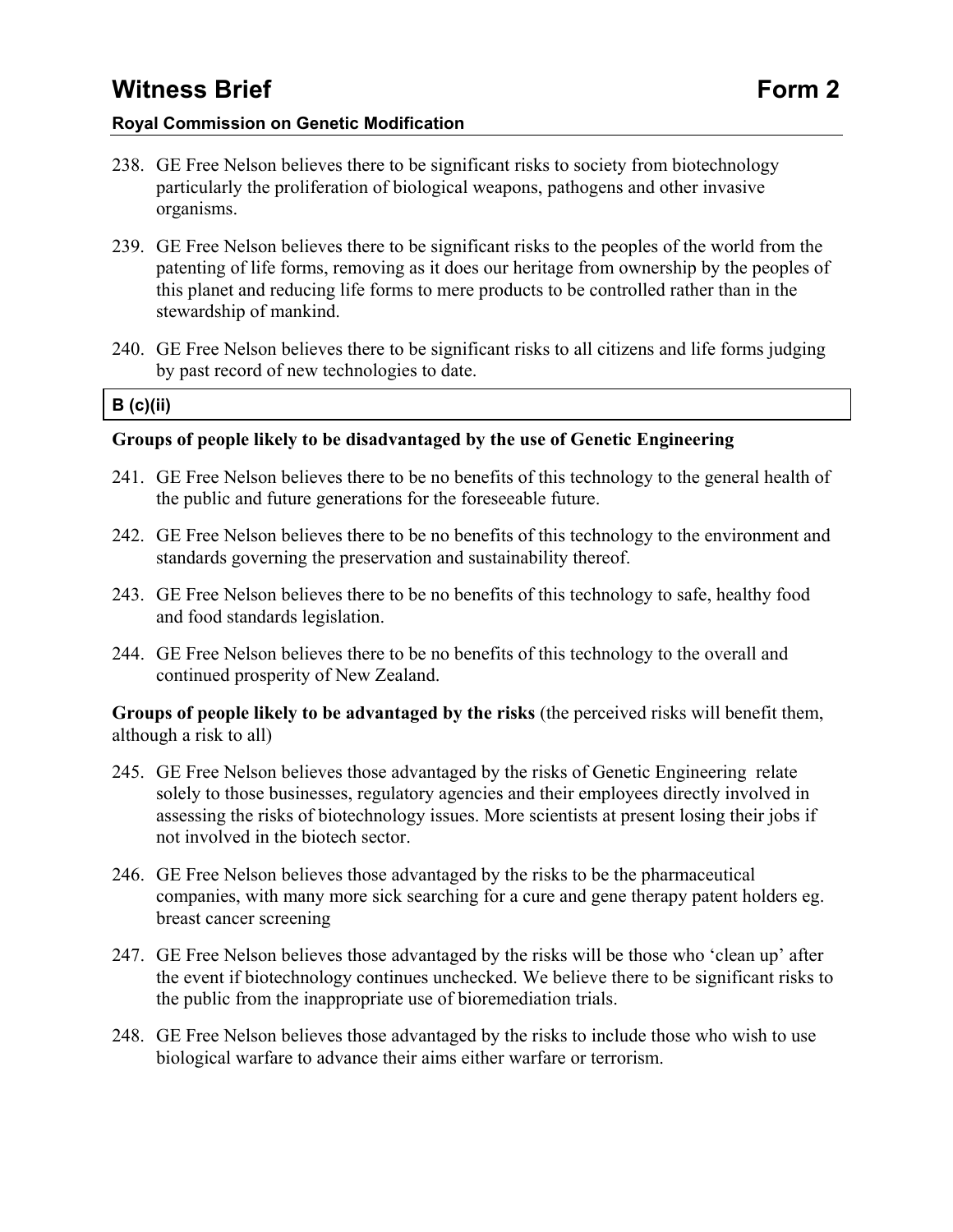### **Royal Commission on Genetic Modification**

### **Section B (d)**

**B (d)** the international legal obligations of New Zealand in relation to genetic modification, genetically modified organisms, and products

### **Section B (d) Summary**

- 249. **B (d)** GE Free Nelson believes it still possible to negotiate a position in relation to Genetic Engineering, and GE products, if we have the political will. The health and safety of all New Zealand citizens should be the first priority and take precedence over monetary gains.
- 250. GE Free Nelson also considers that at this time it is important to show solidarity with other countries aiming to protect their own interests in the face of increasing global control via the WTO rulings and other trade regulations.

#### **B (d)**

251. Response

### **Section B (e)**

**B (e)** the liability issues involved, or likely to be involved, now or in the future, in relation to the use, in New Zealand, of genetic modification, genetically modified organisms, and products

#### **Section B (e) Summary**

- 252. **B (e) The liability issues** likely to be involved in the future can only be surmised. At present we have a situation in New Zealand where liability is neither assumed by the company, or the regulatory agency in the case of field trials leaving the New Zealand public to pick up the bill for any ensuing problems of genetic pollution.
- 253. GE Free Nelson considers that the onus should rest on all companies to prove the safety of their products. Companies should be forced to undertake a review of their practices, ethics and responsibility to wider society.

### **B (e)**

- 254. Of the many laws covering Genetic Engineering issues, there are many that have loopholes which can be exploited and may prevent full liability ever being assumed by the corporate which causes the damage. In a climate of mergers and takeovers, and whilst companies are working with perceived profit and clever accounting, the public cannot be fully protected unless strict rulings covering liability issues be proposed and adopted. Insurance companies have refused to insure genetically engineered crops leaving the public with the problem of uncontrollable, uncontainable pervasive GMOs in our environment.
- 255. *"… you cannot recall a new form of life…It will survive you and your children and your children's children. An irreversible attack on the biosphere is something so unheard of, so unthinkable to previous generations, that I could only wish that mine had not been guilty of it." Erwin Chargaff, Biochemist.*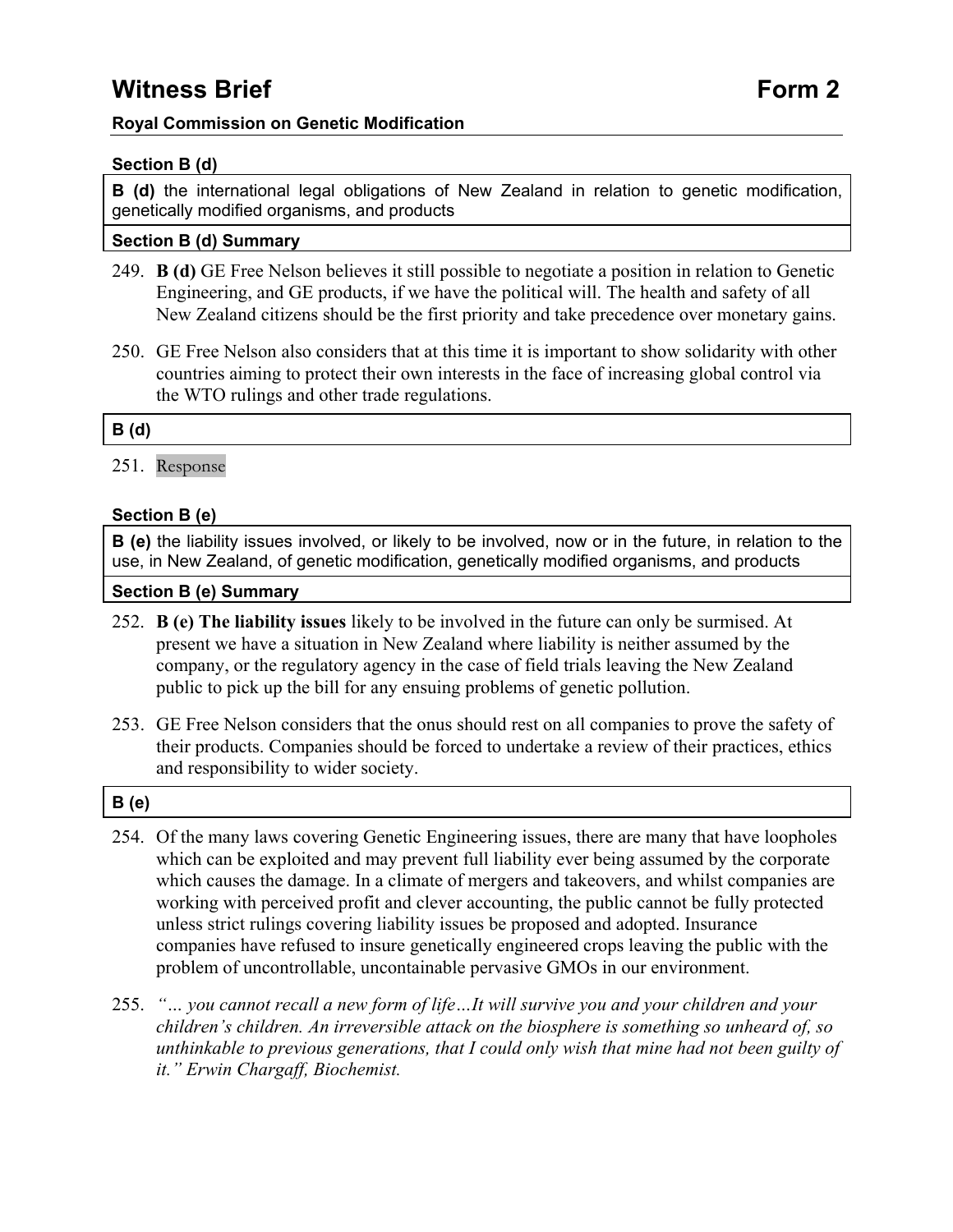### **Royal Commission on Genetic Modification**

- 256. What figure can you put on the loss of life? How much life will we lose, or will become genetically bastardised? Nobody knows for sure, although with the reported incidences of genetic pollution so far after only 4 years of commercial production (first GE crops commercially grown in 1996 ), a computer model could no doubt get a rough idea based on the number of plants, animals and gene constructs released so far and number of organisms and foodstuffs impacted by these GE products. This could then be applied to the prospective 2200 products shortly to be put on the market by companies designing for designings' sake, with less and less regard for the laws of nature and any potential impact.
- 257. *'Fines up to now have in some cases been derisory. They have failed clearly to match the seriousness with which society now regards pollution.' Michael Meacher UK minister for the environment. The Ecologist Vol30.No6 Sept 2000*
- 258. Full environmental impact reports, funded by the company proposing any trial, should be mandatory for any application for GMO trials approved by ERMA.
- 259. GE Free Nelson believes it to be an ERMA responsibility to make the correct decisions for the protection of the New Zealand environment and believe that mandatory prosecution for breaches of unauthorised research and accidental releases be immediately implemented. How much public money is used to finance ERMA's decisions, the company concerned with the application should bear the full cost since GE Free Nelson considers GE trials merely set a precedent for future release applications. The use of \$50,000 of taxpayers money to assist Monsanto implement its wheat trial application is wholly unacceptable.
- 260. Liability funds- these have been implemented in some countries to protect against possible environmental damage eg. Spain. However, companies suggesting price increases will automatically result, successfully manipulate public opinion against such funds.
- 261. A similar tax to the Tobin tax, to be paid into an international fund, on any patent being taken out by a company, patented crop grown or transgenic animal produced.
- 262. Since most corporations involved in food production appear to hide behind the fact that health impacts cannot be traced and therefore proven, it seems logical to suggest that full labelling of GE food products be implemented. An enforceable liability for companies producing GE products to ensure clear and detailed labelling is imperative. If they consider products so safe why are all producers and regulatory agencies so anxious to avoid labelling at all costs?
- 263. The liability issues arising from the medical uses of genetic engineering are immense and extremely varied. Human cloning and use of human DNA will involve as yet unidentified liability issues. Lawyers and corporates are at present making the rules, as the public trails along behind attempting to make sense of the 'legal ease' and at the same time suffering information overload trying to protect their democratic rights from total annihilation.
- 264. With 80 new products due for release in the US, pharmaceutical companies should find themselves liable for any adverse effects induced by the prescribed use of these drugs.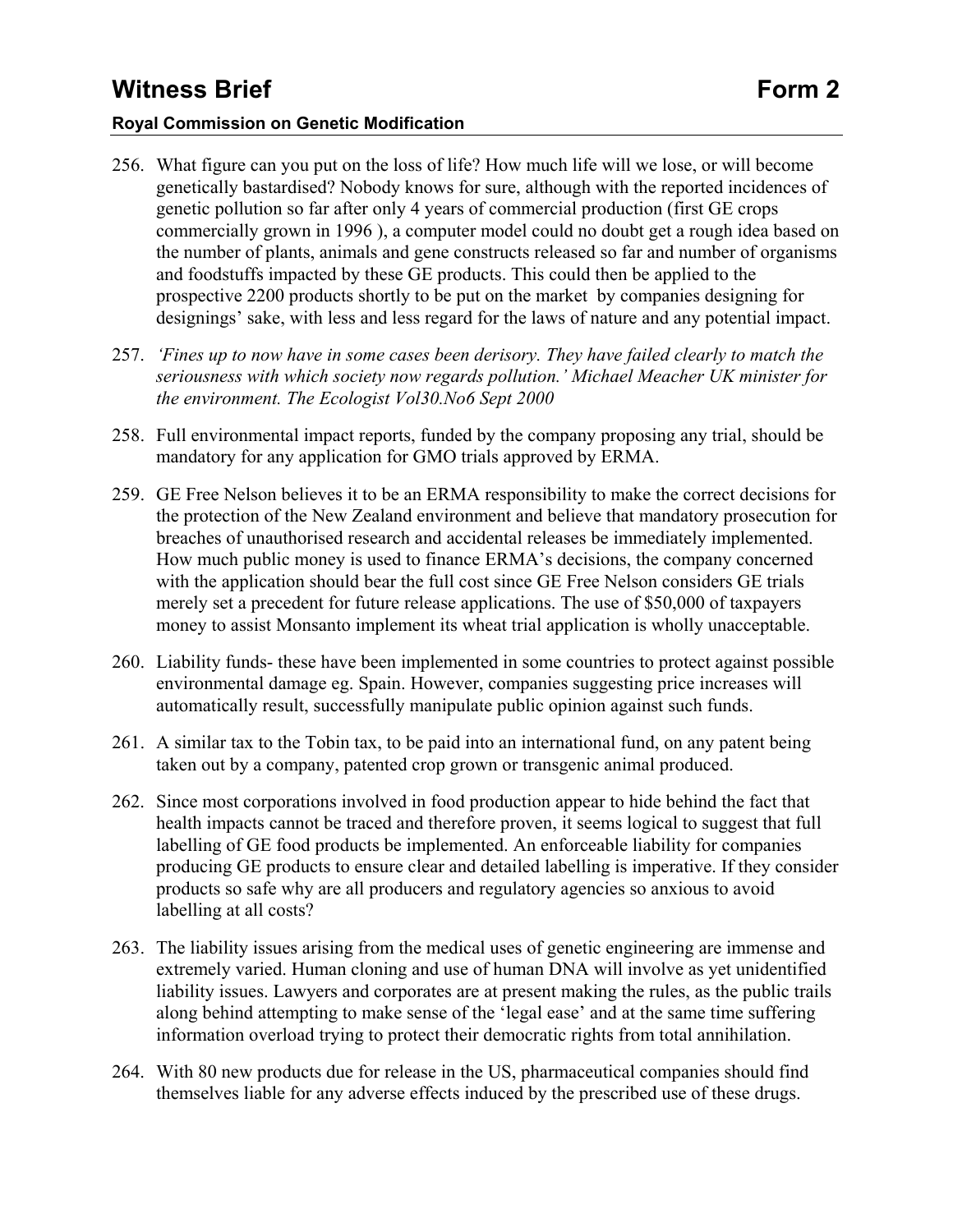Genetically engineered tryptophan killed through over expression preventing the 'switching off' of serotonin production, tryptophan in nature helps the release of serotonin. Many people have been left permanently maimed as a result of using this product.

- 265. HIV was first observed in the late 70s, the time of the first GE experiments. Coincidentally for the first time in recorded history, HIV jumped species. Allegedly an undislosed company sponsored GE trials,it is believed by some that the HIV virus was chosen as a vector to cross the species barrier. *Healthy Options August 1999 Dr. Marina Orlova, biophysicist.*
- 266. Biotech companies continue to sing the praises of the success of GE insulin whilst 40,000 Australian diabetics and 10% of British diabetics suffer serious side effects often not realising their blood sugar is getting low and suffering unexpected hypos, a Swiss study has recently been carried out linking this problem with road accidents. deaths.http://members.tripod.com/diabetics\_world/Synthetics *and*Accidents..htm
- 267. At least a jumbo jet load of people die every day from the side effects of conventional pharmaceuticals, the use of compounds derived from transgenic animals, along with gene therapy experimentation and xenotransplantation (should it continue) will undoubtedly result in further problems. … *Change of heart, William Novak.*
- 268. Company liability has, except in very few instances, (apart from recently with the tobacco industry) never accepted liability for any disasters pertaining to their products. It appears now that the government too as a promoter of this technology through FoRST grants to CRI's, Universities flagrantly disregards public concerns re. Genetic Engineering. Not only does it continue to assist corporate interests to achieve cheap research but also firmly places the liability in the hands of the government and thus the public who are paying for it now and could well end up paying in the future should the effects of Genetic Engineering be detrimental.

### **Section B (f)**

**B (f)** the intellectual property issues involved, or likely to be involved, now or in the future, in relation to the use in New Zealand of genetic modification, genetically modified organisms, and products

### **Section B (f) Summary**

### B (f) **Intellectual property rights.**

269. GE Free Nelson believes lifeforms should not be patented, they should not be made available for ANYONE to own, they are our joint heritage. The symbiosis and organization of cells from different sources now proven, mitochondria having been established as developing from bacteria into cell mitochondria, We have a common cellular structure belying the fact that we are all genetically closer to many other species on this planet than we previously thought possible.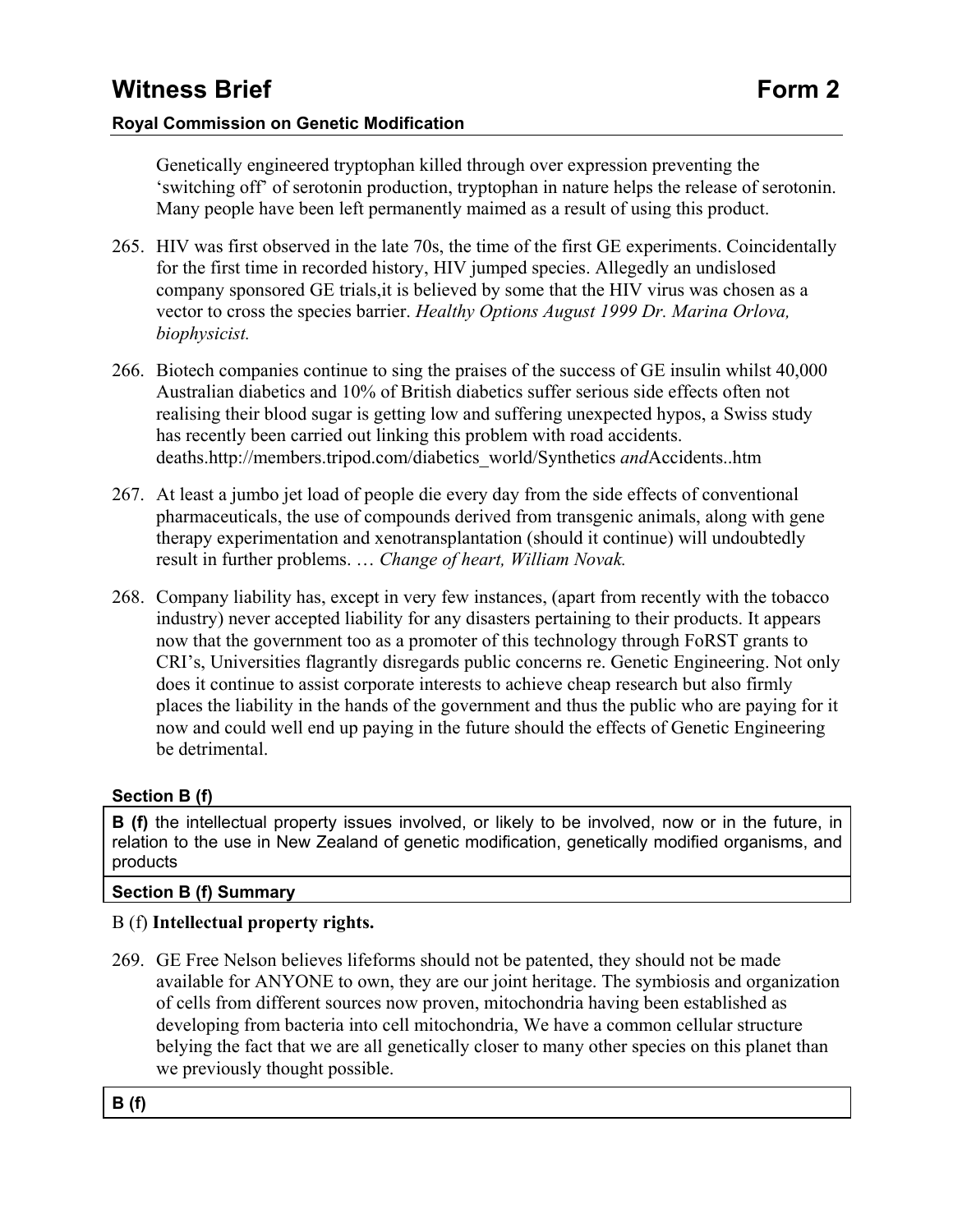### **Royal Commission on Genetic Modification**

- 270. Set by the precedent of a GE bacteria patented in 1980, patents on life forms last year reached a total of nearly 700, 56% of them American owned. This was before the human genome project.
- 271. New Zealand should take a stance against the manipulation and corporate control of genetic material and the patenting of life forms.
- 272. Take Vitamin A rice developed as it was by public sector world wide research, after 10 years and many thousands of dollars, this wonder rice was handed on a plate to the biotech co. Astra Zeneca. The rice was covered supposedly by 70 patents, when Rafi investigated the patents, they found only 12 were recognised in Vitamin A deficiency countries. Of the 12 they were owned by Astra Zeneca-1 Monsanto-1 Aventis-2 Du Pont-3 (apparently all identical) Of the 60 countries that suffer serious VAD, 35 recognise no patents.
- 273. Maori taonga have already been stolen, a Pohutukawa having been patented by a French company.
- 274. Medical issues involving property rights GE Free Nelson believes to be fraught with ethical and privacy issues. A few examples include the case of a US citizen with a rare cancer whose cells were stolen and researched without his permission the stem cell patent-*Luke Anderson P 90 Genetic Engineering Food and our environment.*
- 275. Finally what access has been or may in future be granted to medical researchers wishing to access the heel prick DNA data. The blood from heel pricks taken from newborns was first stored in 1969 and has been cited in murder cases in New Zealand.
- 276. Biopiracy should not be permitted in the  $21<sup>st</sup>$  C, smacking as it does of corporate control, all patents on life forms should be recinded forthwith.

### **Section B (g)**

**B (g)** the Crown's responsibilities under the Treaty of Waitangi in relation to genetic modification, genetically modified organisms, and products

### **Section B (g) Summary**

### B (g) **The Treaty Of Waitangi (Te Tiriti)**

- 277. GE Free Nelson considers that although it is an international premise that indigenous people have rights prior to those of any incoming population, the Crown appears to have had continual problems over the years with fulfilling its obligations. The case of genetic engineering in Aotearoa, is no exception.
- 278. Denying its responsibilities to future generations for the foreseeable future, the government appears to take very little interest in protecting water, plants, animals and the environment. The genealogy of Maori is threatened by corruption by genetic engineering.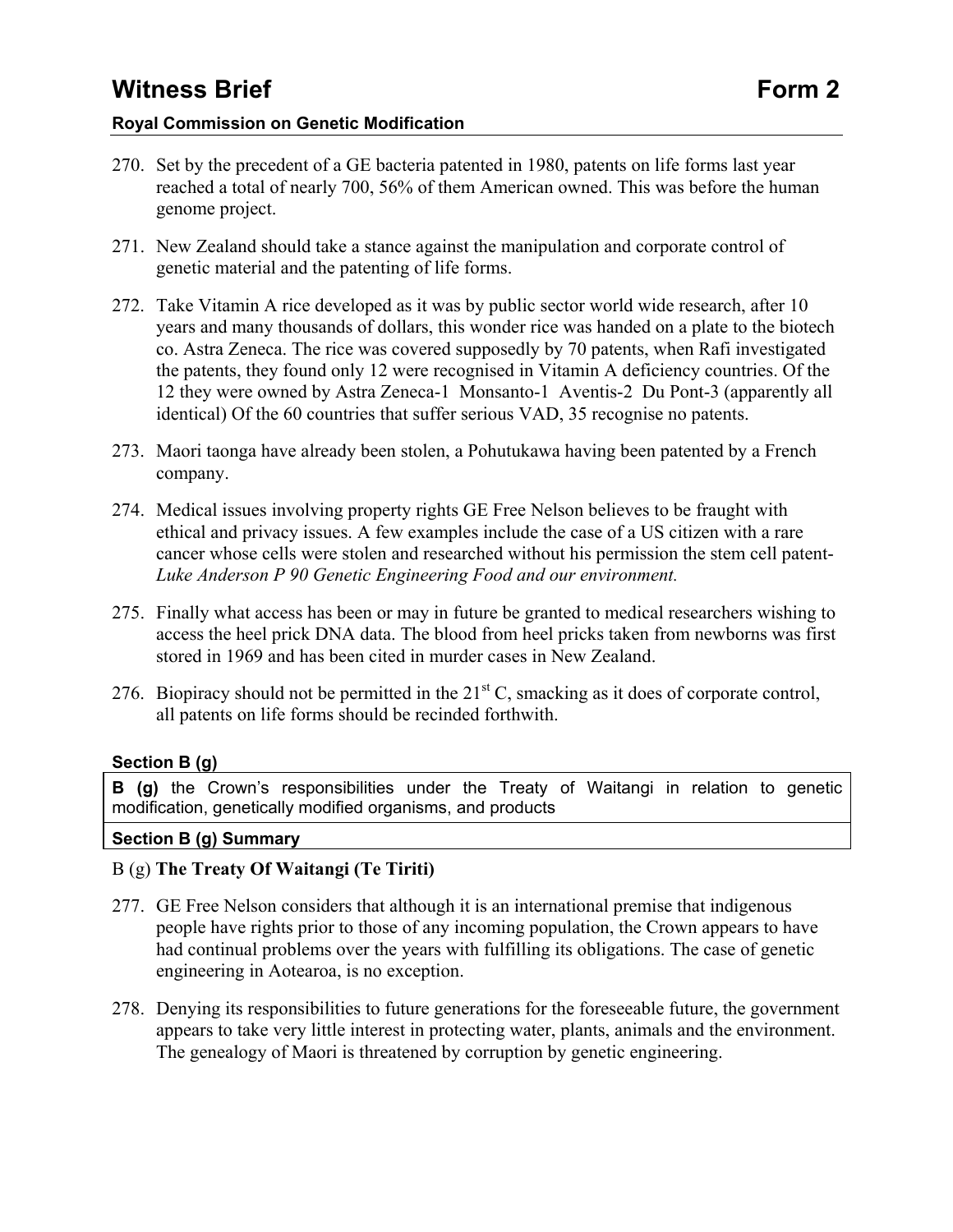### **Royal Commission on Genetic Modification**

- 279. GE Free Nelson believes the Crown should respect Maori and their beliefs in the mauri of taonga.
- 280. *"Whakapapa is the most essential cultural value that maintains the mauri of all living taonga." Jacqui Amohanga, A tangata whenua view on genetic engineering.*

### **B (g)**

281. Response

### **Section B (h)**

**B (h)** the global developments and issues that may influence the manner in which New Zealand may use, or limit the use of, genetic modification, genetically modified organisms, and products

#### **Section B (h) Summary**

#### B (h) **Global developments**

282. Set as a priority by government and economists, GE Free Nelson maintain there has been more proof that global developments are rapidly leading to global disaster and massive environmental damage and not to a more equable society. Undermining the third world by exploiting its natural resources and cheap labour, it now pushes untested and unregulated patented products and seeds onto unwitting farmers, consumers and the sick around the globe*.* 

### **B (h)**

- 283. B (h) Many overseas customers do not require food produced by these methods. 90% of Americans want GE food to be labelled. *The Boston Globe 26.9.00 Japan, the US's biggest customer is set to join some European nations next year in prohibiting the import of genetically modified crops.*
- 284. "Polling has shown that about 90 percent of the public supports labelling on geneticallyengineered foods." Consumers have a right to know what they are buying when they go to the supermarket, and farmers have a right to know what they are planting in their fields," Nader told reporters. "Farmers were not even informed that StarLink had not been approved for human consumption until Aventis began contacting them in an attempt to insure that the corn was not mixed with shipments bound for use in food produced for humans. We need to devolve power from corporate agribusiness to the farmers and consumers who should rightfully control food production in this country."*Press Release OCTOBER 27, 2000*
- 285. Farmers are unhappy to grow genetically engineered corn and soya, since there is now a more limited market. Many people are boycotting genetically engineered products.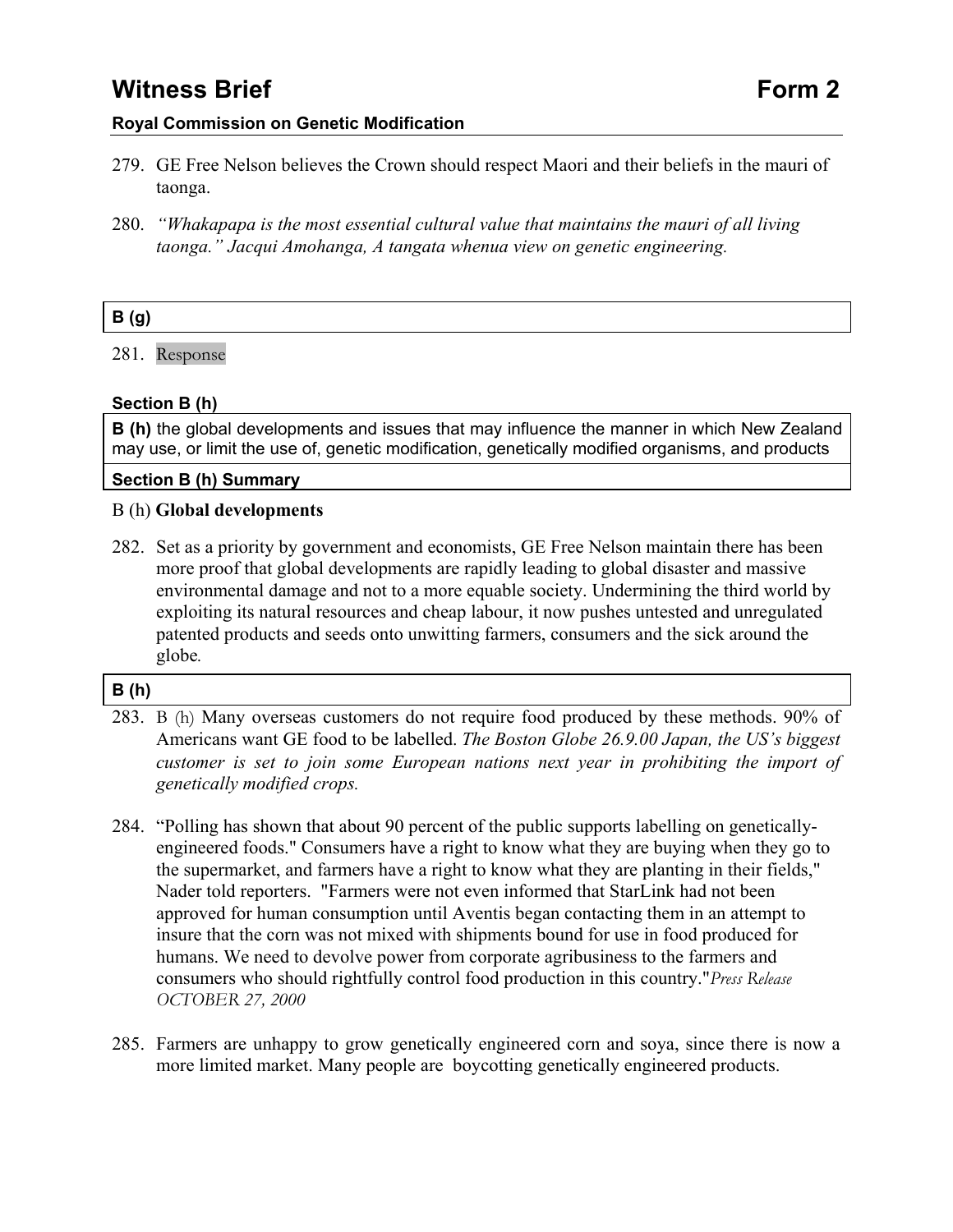### **Royal Commission on Genetic Modification**

- 286. The hormone rBGH linked to prostate and breast cancer would have resulted in milk being boycotted by citizens (the Asia Pacific Pesticide Action Network ) when last up for approval. *See The EcologistVol29 No4. July 1999 New Zealand dairy boycott.*
- 287. WTO-trade rulings, once in place require all countries to be in agreement in order to remove, this makes it extremely difficult if not impossible for rulings to be overturned.

### **Section B (i)**

**B** (i) the opportunities that may be open to New Zealand from the use or avoidance of genetic modification, genetically modified organisms, and products

#### **Section B (i) Summary**

- 288. B (i) Continued production of GE Free seed, eventually restoring GE Free seed to other countries of the world.
- 289. Continued primary production of quality agricultural products, timber, and fish.
- 290. Maintained biodiversity throughout New Zealand particularly in identified plant diversity hotspots eg. NW Nelson.
- 291. To halt GE pollution giving New Zealand the status of control country, when other countries are genetically corrupted, New Zealand will still have preserved its fauna and flora for future generations.
- 292. Tourism. Continued growth in tourism, many tourists are looking for the clean green image.

### **B (i)**

- 293. A 'knowledge economy' of ecologists and environmentalists, not genetic engineers, when wisdom is combined with knowledge, a more sustainable future is likely.
- 294. Sustainable agriculture, the corruption by genetic engineering should not be regarded as sustainable, it is not realistic to assume that such a new science with only 5 years experience of growing products in the field should be regarded as sustainable.
- 295. Healthy people animals and plants. Healthy land, water and air quote Anderton.15.10.00 Jim Anderton said 'New Zealand economy depends on exports, we have pure air, rainfall and clean soil.' 'We are producing the same as our competitors.' GE Free New Zealand believes our agricultural exports have huge advantages over our competitors, due to the perception of New Zealand as a clean, green country. Unfortunately the use of Genetic Engineering will quickly erode this advantage.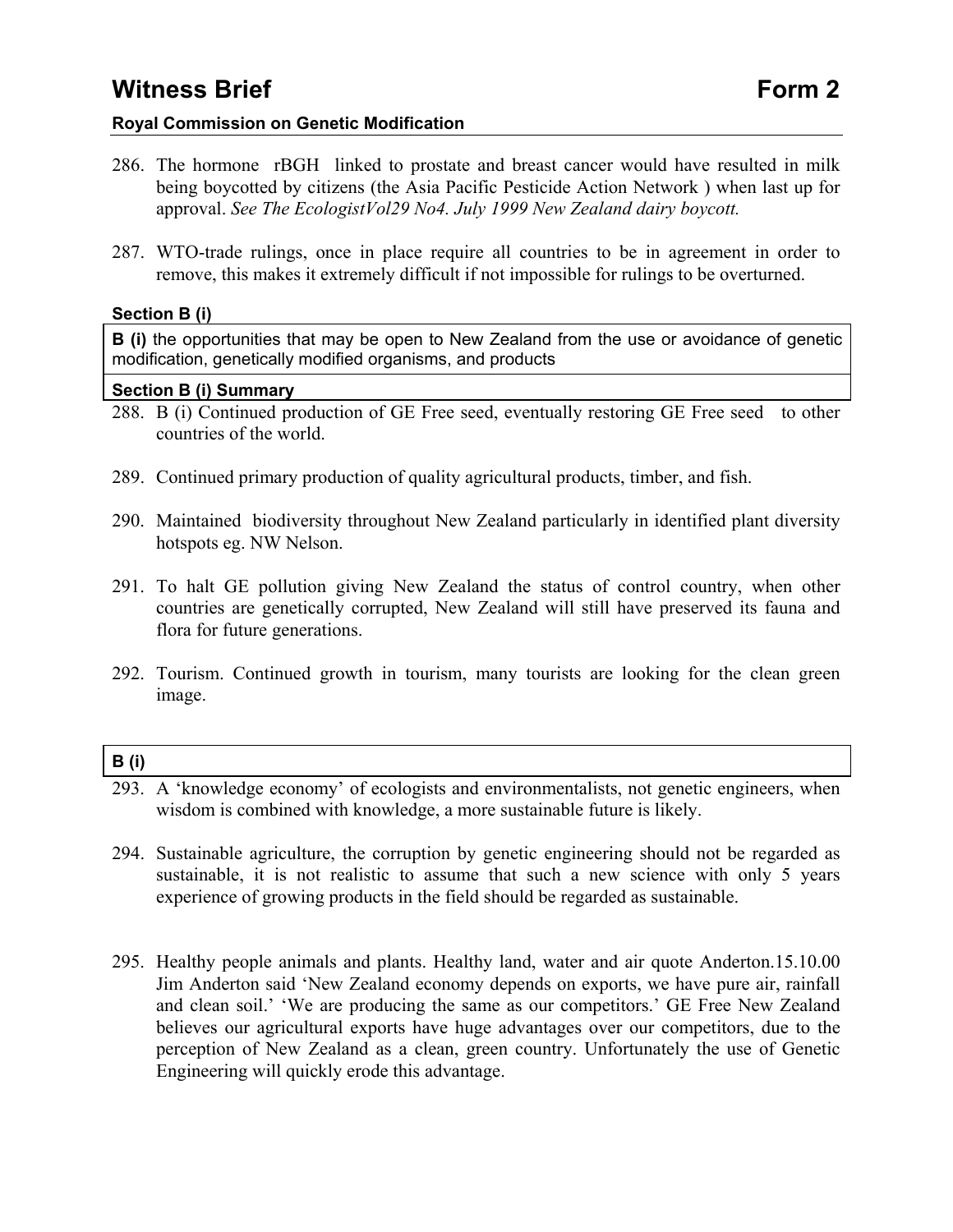### **Royal Commission on Genetic Modification**

- 296. Certified organic could mean opportunities for New Zealand producers, opportunities for organic dairy products, fruit and vegetable and meat. Exports of vegetables from NZ \$421 million with a projected growth to a billion over the next 10 years mostly to the US and Japan. NZ Dairy Board were last year reported to be spending \$150 million dollars over the next 5 years to investigate the potential of biotechnology. Spending this money on conversion to organic instead could drastically improve profits for the dairy farmer.
- 297. Organic Products Export Group (Sept 1999) warned of irreversible, negative, environmental and economic consequences should New Zealand pursue the production of GE food.
- 298. Over half of NZ exports remain food based, exports of organic reaching \$35 million in 1999 and estimated to reach \$65 in 2001. The Fresh Fruit Co. of NZ quoted an expected premium of \$18.28 per carton in 1999 for organic over approx \$8.00 for conventionally produced. Domestic market has also increased to 432.5 million an increase of 165% since 1997. Primary production = 9 billion annually 45% of total exports. *Growing today Sept 2000*
- 299. NZ grass fed beef is internationally recognised for its superior nutrient content and leanness giving New Zealand an edge over their competitors. *8.99* Massey and AgResearch are purported to be assisting with organic research but introducing genetically manipulated animals eg. myostatin sheep will not improve sales

### **Section B (j)**

**B** (i) the main areas of public interest in genetic modification, genetically modified organisms, and products, including those related to:

human health (including biomedical, food safety, and consumer choice)

environmental matters (including biodiversity, biosecurity issues, and the health of ecosystems)

economic matters (including research and innovation, business development, primary production, and exports)

**(iv)** cultural and ethical concerns

### **Section B (j) Summary**

300. The general public are extremely concerned about genetic engineering and possible future impacts on their health, and environment, both for themselves and their families, children, grandchildren and greatgrandchildren. Surveys have been carried out which show that women and young people are most concerned about the possible implications of Genetic Engineering. Middle aged men have been found to be the least concerned. Concerns appear to be in direct proportion to the perception of the impact on their families and local area of the different areas in which this technology is utilised.

### **B (j)(i)**

human health (including biomedical, food safety, and consumer choice)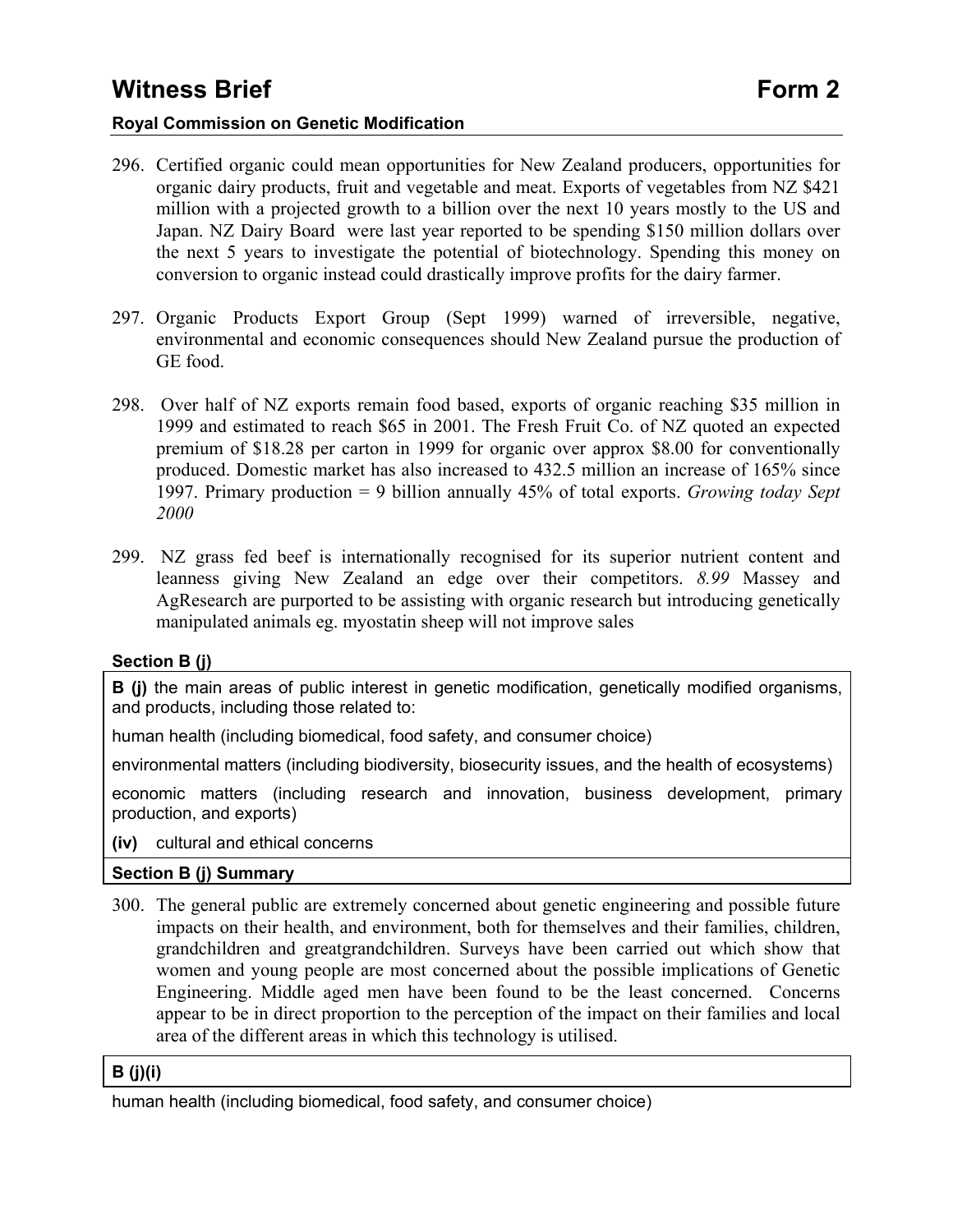### **Royal Commission on Genetic Modification**

- 301. GE Free Nelson maintains human health is of great concern to members of the general public. The No 1 concern to date has been the use of genetic engineering in food and lack of informative labelling to enable choice. They are aware that the structure of their basic food has been irrevocably tampered with, they know that the use of antibiotic resistant marker genes could spell out an increase in antibiotic resistance.
- 302. They understand that food is not genetically modified for their benefit but to benefit the agrichemical sector and farmers. They want consumer choice, and have been attempting to achieve this for the last 3 years, unfortunately the governments and regulatory bodies internationally have not been acknowledging their concerns.
- 303. Food safety is becoming even more of an issue, see CNC figures on food poisoning section A1.Why?
- 304. GE Free Nelson considers a lack of labelling ensures there is no choice, ensures the infected grain and products produced by this technology continue to reach the markets unimpeded, and ensures today's situation of mass contamination of food supplies and the environment. This has been forecast by environmentalists for several years now.
- 305. Many are extremely concerned over the lack of adequate testing carried out by the regulatory agencies and multinationals and the rapid introduction of foods from this technology reaching the supermarket. The public wish to preserve their health and understand that their consumption of safe, nutritional food is the best way to ensure continued health.
- 306. With a lack of health benefits from the government the onus is on the people to ensure their health is maintained realising that health costs of today can prove very expensive. Many buy organic food and/or grow their own if they can. Food has become a product, the nutritional content seems no longer to be important.
- 307. The biomedical uses of genetic engineering have not been proven and may well harbour tremendous risks of environmental pollution. The threat of retroviruses and cross species infections from transgenic animals using human genes far outweighs the purported benefits of GE medicine. The latent CJD problems facing the British public indicate the extent of the problems of cross species infections.
- 308. Individuals have the right not to be exposed to more pharmaceuticals or residues of these in the environment. The use of oestrogens has impacted not only fish populations but also on small girl children who begin to develop at the age of 3 and 4 in certain areas of the US.
- 309. Current medical texts tell us that only 1% of girls show signs of puberty, such as breast development and pubic hair before the age of eight. But a study *Paediatrics. April 1997*  found that 1% of all girls now have one or both of them at age three. *The obscenity of accelerated child-development-The Ecologist Vol28.N0 3 May/June 1998*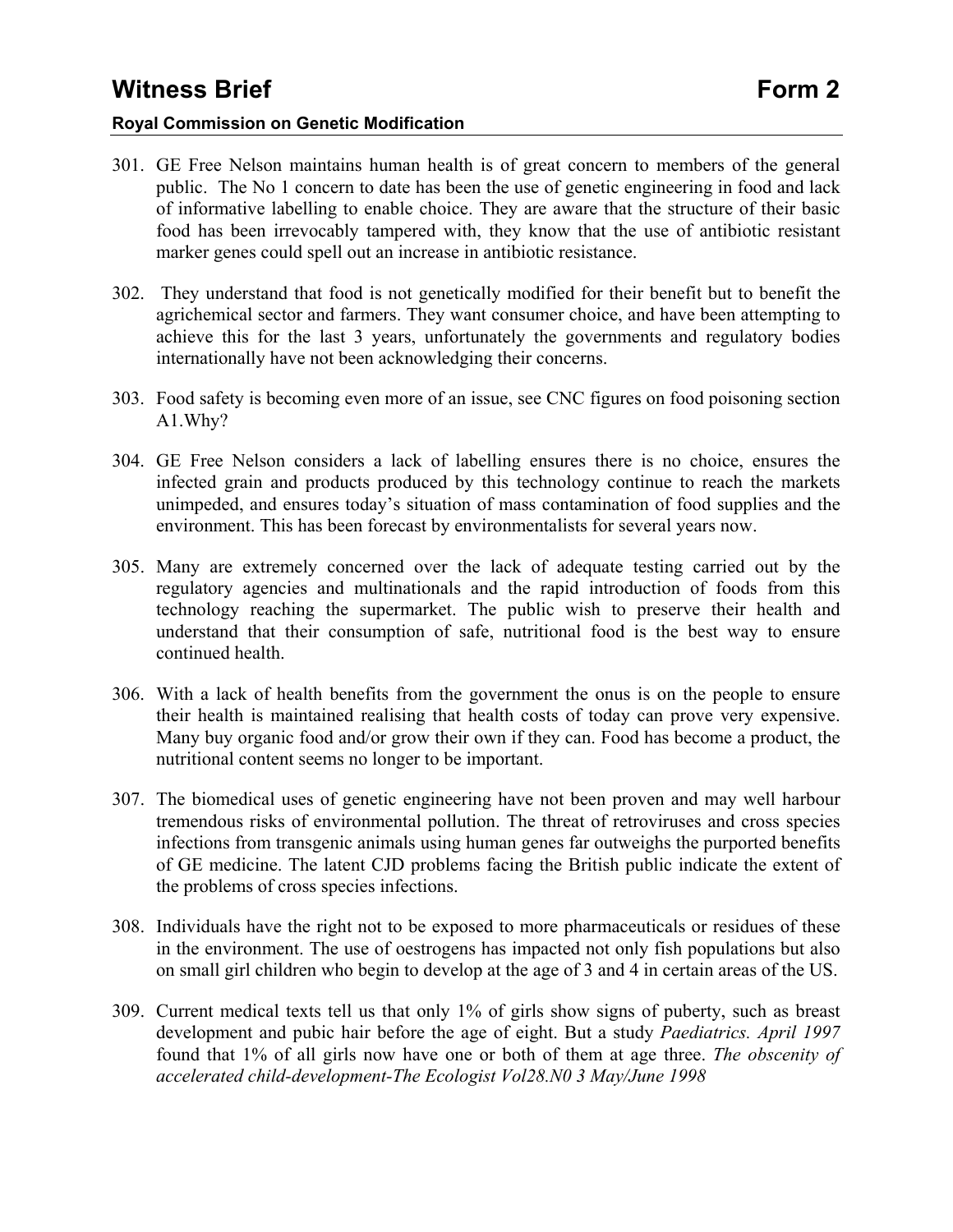- 310. There are also despite a perception of acceptance by big business, many people who are very wary of the introduction of Genetic Engineering in medicine. Purported to be the next major advance in medical science, many perceive it as another step backwards.
- 311. Feeling health to involve more than just popping the latest miracle cure touted by the drugs industry, they know intuitively that good health means more than that and disease is precisely as it states – a disharmony within the body. Nelson has the benefit of many alternative therapists and different viewpoints on health are therefore accessible to all.
- 312. Although major advances are being promulgated by medical science and biotech companies almost daily, the public are not all convinced. It is for this reason we have had the 8,000 or so signees to our petition.

### **B (j)(ii)**

environmental matters (including biodiversity, biosecurity issues, and the health of ecosystems)

- 313. Issue No 2 is for most people is the environment, people in Nelson living as they do closely connected with their local environment, have more of an understanding of the potential impacts. This is another reason we have had the 8,000 or so signees to our petition.
- 314. Many people in Nelson are involved in local issues and industries many of which may well be impacted by genetic engineering and the spread of their products should they become unrestricted. The city and its environs have several key agricultural / environmental industries: fishing, forestry, fruit, organics, and tourism.
- 315. They are concerned with the health and biodiversity of the region, many are involved in environmental issues and attend meetings (both council and public) to ensure their concerns are heard.
- 316. Areas around Nelson (particularly around NW Nelson) have been identified as globally important sites of plant diversity, as has New Zealand itself. Threats to this biodiversity have been identified as : logging, mining, agriculture, introduced animals and invasive exotic species. This report from the World Wildlife Fund and IUCN the World Conservation Union of 1995 was prior to the rapid introduction of Genetic Engineering into our environment. Tourism has both a positive and negative impact on the area. *Centres of plant diversity. 1995 . Davi, S.D. Heywood, V.H and Hamilton, A.C. 1995*
- 317. 'A 1999 report states 'In addition to outright habitat destruction and the highly deleterious effects of alien species, there has been a general deterioration of many remaining natural ecosystems…. Many of New Zealand's surviving species are vulnerable or endangered. At least 1000 taxa of plants and animals native to New Zealand are now considered threatened. One third of New Zealand's endemic bird species have already gone extinct since the arrival of our species on the islands.' *Hotspots.Cemex*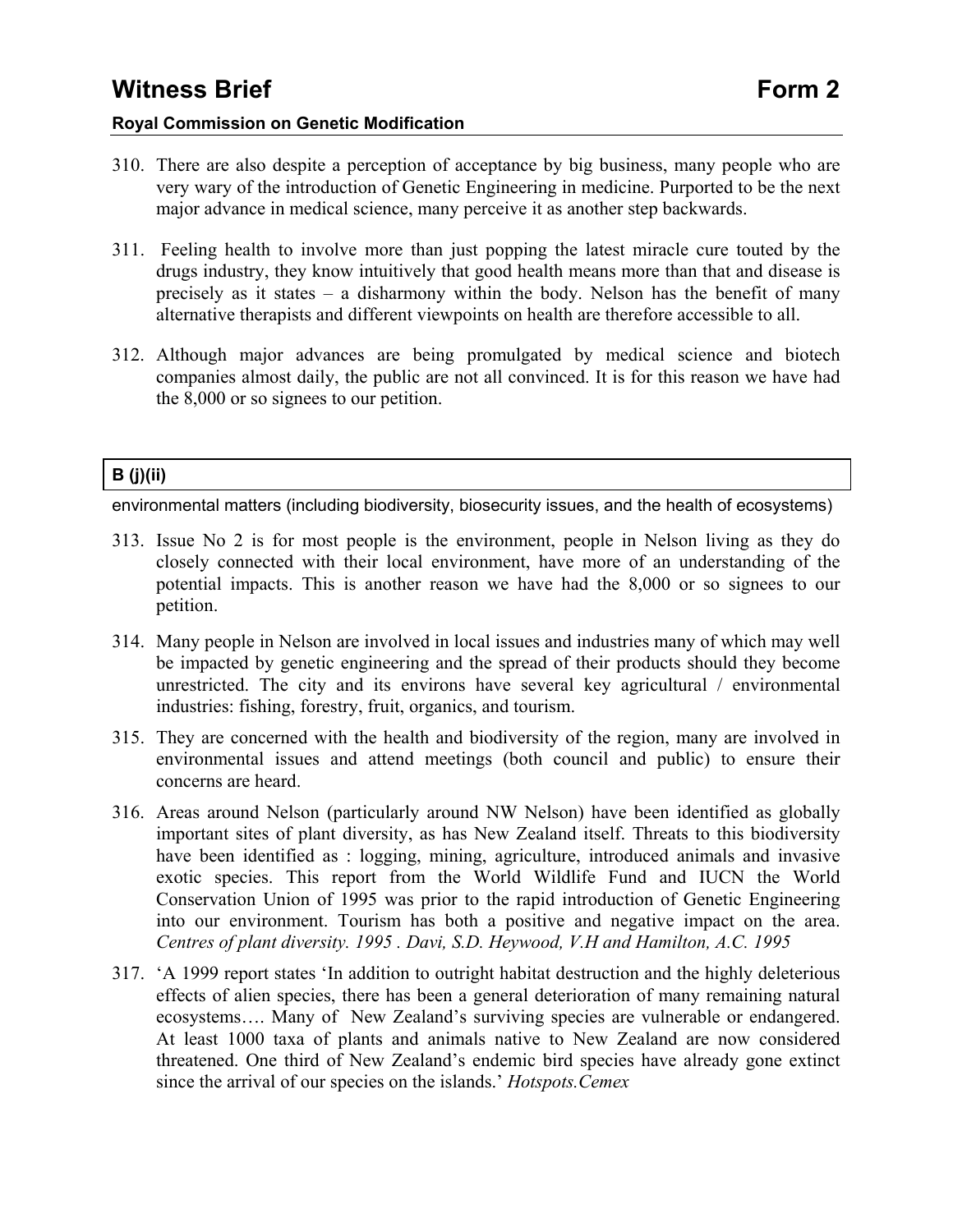- 318. The people of the Nelson region hope to preserve what biodiversity is left in their area and are trying to avoid more wholesale destruction via the 'exotic' species of products (GMOs) produced by genetic engineers.
- 319. Biosecurity issues (See A2) Importation of seeds-all seed to be adequately tested and an ability to establish liability assured.
- 320. Iowa State University has shown that pollen from one crop can travel at least six miles. Some US farmers have already stopped growing modified corn for fear of lawsuits over such contamination.20% less corn was grown in the US this year.40 million acres of modified crops were grown in 1999 around the world

### **B (j)(iii)**

- 321. economic matters (including research and innovation, business development, primary production, and exports)
- 322. As in any other city in New Zealand, with the New Zealand and world economy in the state of flux, the future feels uncertain, resulting in great concern over how decisions made now will impact on our future. Obviously the community of Nelson is hoping, along with the rest of the country that the right decision will be made to protect their economic future, however it is important to remember that conventional business development is not the only factor in the equation, often it means thinking outside the square to gain advantages.
- 323. GE Free Nelson appreciates the need for research and innovation in primary production, indeed New Zealand has a long history of excellent research in the ecological, environmental and agricultural fields. This need still exists, but genetic engineering, a risky, untested science does not need to be used indiscriminately and funded above all other research to ensure future prosperity in these fields. Quite the reverse, people want produce from our clean, green land, besmirched though it may be by chemicals and genetic engineering, because they perceive it to be relatively unpolluted.
- 324. At present the government is putting very little funding into organics, it maintains the biotech companies, with research from CRI's and universities on which it spends public money to the tune of \$35 million. Since we use only 2% of all edible foods currently, more research could effectively be used here.
- 325. GE Free Nelson believes it is arrogant to promote a 'knowledge economy' of biotechnology over and above all else, and that this denies the wisdom of the tried and tested means of improving stocks and maintaining diversity that has been practised by our forefathers over many centuries. For the likes of Monsanto to state ' they have a long history of genetic engineering' when such crops have only been grown for 5 years is farcical. These crops are in their infancy and have already proved their promiscuity (apparently 20 times more likely to outcross than normal varieties) to the detriment of farmers worldwide.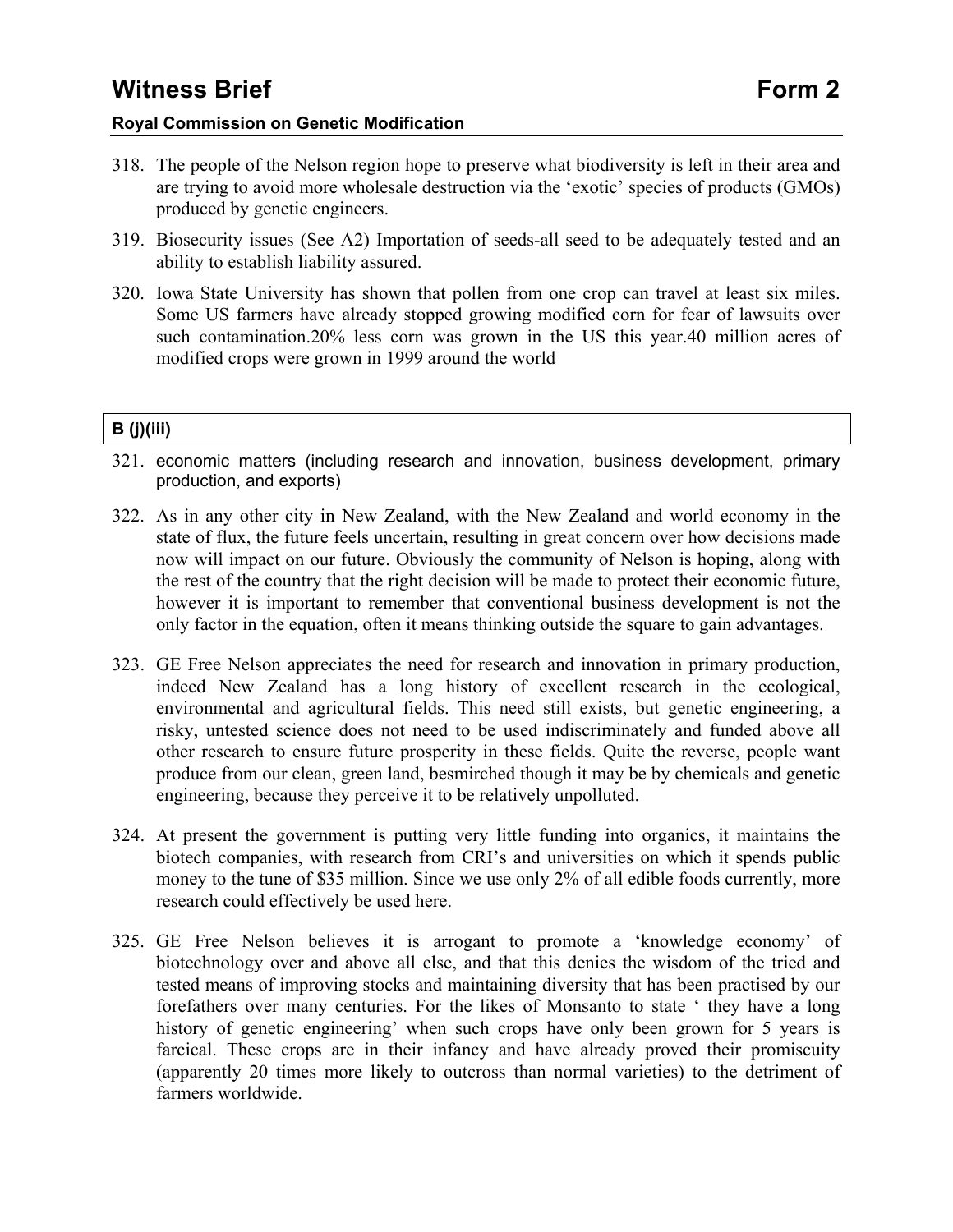### **Royal Commission on Genetic Modification**

- 326. GE Free Nelson maintains clean green exports of GE Free primary produce and organics are the future and will guarantee premiums for New Zealand forestry, farmers, fish, honey and other crop and food products in all sectors.
- 327. We believe that the introduction of more innovative methods of production such as are described in Mae Wan Ho's book GE Dream or Nightmare P 243.In a small brewery spent grains grow mushrooms, then earthworm, these in turn fed to chickens. The water, used to cultivate Spirulina, then fed to fish. The chicken manure produces methane, thus the system is integral.

### **B (j)(iv)**

cultural and ethical concerns

- 328. GE Free Nelson considers that genetic engineering is both culturally and ethically unsound, and acknowledge that many members of the public have cultural, ethical and spiritual concerns that are all too often dismissed as irrelevant.
- 329. In 1989 , 20% of the population controlled 82% of the world's wealth, the poorest fifth had only 1.4% . The consolidation of wealth and power into the hands of a very few rich individuals and multinational corporations is wiping out resources and polluting the environment at an uncontrollable rate.
- 330. Other concerns involve the exclusion of the public from ownership in this technology, due to the effect shareholders (a backlash against biotech means shareholders have voted to remove biotechnology products in some cases ) have had on biotech companies. We now find Genesis recently floated on the stock market excluding public ownership by offering shares to business only. This is further prevention of 'potential profits' being used by and for the people. A news item on National radio on 27.10.00 stated Genesis and Agresearch to be consolidating the marketing of biotech products as soon as possible highlighting the threat of many more dangerous and untested products imminently finding their way to the market place.
- 331. "It is no accident that a culture bent on promoting capitalism and free enterprise should be obsessed with things rather than processes. The notion of 'gene banks' and 'genetic resources' make it plain that life, the process of being alive, as well as real organisms and diverse ecological communities, are all negated in favour of genes which can be grasped hold of, possessed, preserved and exploited as commodities." *Dr Mae Wan Ho- GE Dream or Nightmare.*
- 332. At the University of Otago during ERMA investigations researchers allegedly extracted tissue from the tuatara, to add to their gene library (bank) without permission of either ERMA or the local iwi. *27.4.00 Nature 404-915 (2000) Peter Pockley*. This is not the first time that scientists have needlessly experimented on tuatara, a protected species since 1895.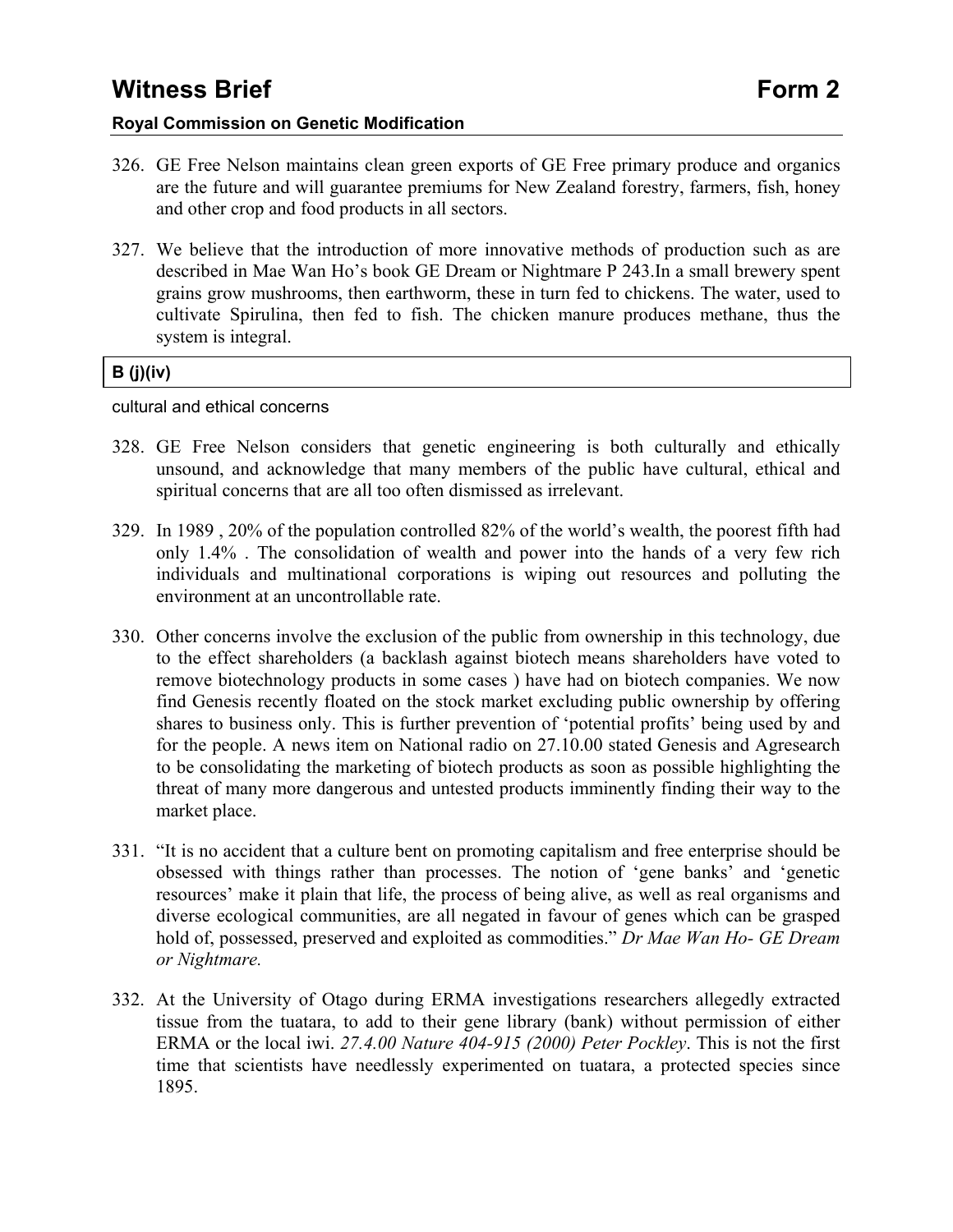### **Royal Commission on Genetic Modification**

- 333. Carrying with us as we do the DNA of thousands of generations of parents, whose tribal respect for all life makes it easier to understand Abraham Maslow's 'hypothesis that human nature is good and instinctively seeks the divine, and that humans only become dysfunctional when they grow up in a sick culture which produces violent and damaged humans.' *Thom Hartmann - The last hours of ancient sunlight.*
- 334. *25.6.99 Animal welfare. The number of animals used in experimentation is now up by 40%. Only 32% were found to have no suffering. Cloning also results in huge amounts of wastage of foetuses.*
- 335. Is it ethical that the push for GE crops has come from the USDA, when 14,000 members of the American Corn Growers Assoc. last year proposed a list of 17 rules, the USDA did not respond. *" They made a decision up front that they would support biotechnology at all costs, and that is what they are doing." Gary Goldberg, Boston Globe 26.9.00*

#### **Section B (k)**

**B** (k) the key strategic issues drawing on ethical, cultural, environmental, social, and economic risks and benefits arising from the use of genetic modification, genetically modified organisms, and products

#### **Section B (k) Summary**

**GE Free Nelson believe there are NO benefits from the use of genetic engineering technology or the products thereof, and believe there is overwhelming evidence of risk in all sectors described above.**

### **Section B (l)**

**B (l)** the international implications, in relation to both New Zealand's binding international obligations and New Zealand's foreign and trade policy, of any measures that New Zealand might take with regard to genetic modification, genetically modified organisms, and products, including the costs and risks associated with particular options

### **Section B (l) Summary**

**B (l)** 

336. GE Free Nelson believes New Zealand should retain its sovereignty at all times, we have a chance now to remove standards governing food from the domain and authority of Australia and should do so. The New Zealand public's food safety has been compromised for long enough and withdrawal from this detrimental alliance should be immediate.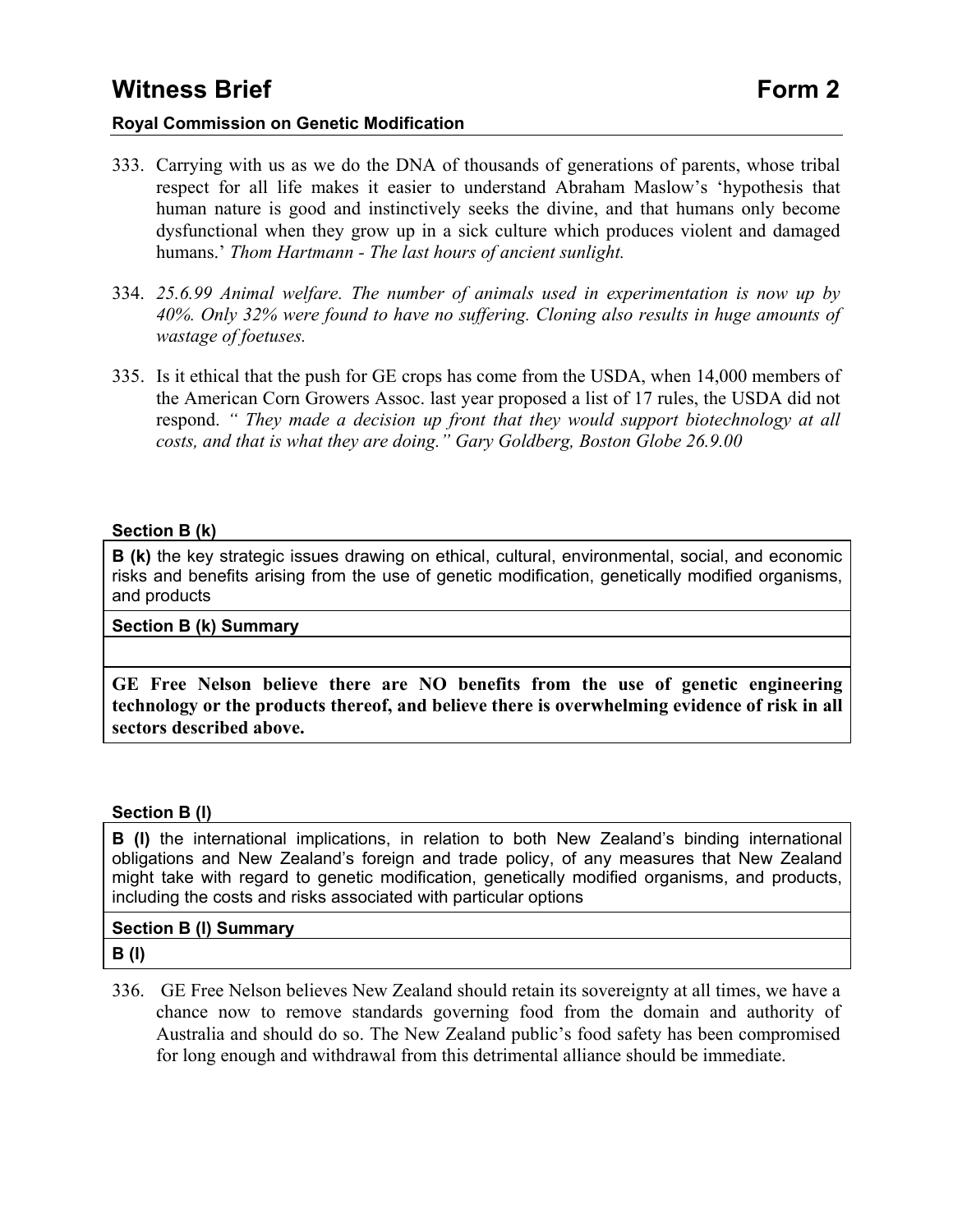### **Royal Commission on Genetic Modification**

- 337. The Precautionary Principle should be observed in all cases of genetic engineering and the use of all products of this technology. *Long labelled by the industry as reactionary, advocates realize that all stakeholders benefit from an open and democratic attempt to anticipate any undesirable social or financial surprises. The goal is to apply wisdom and judgement about the potential effects of a new technology before flooding the marketplace with the products of that technology. Worldwatch News Brief 17.2.00 www.worldwatch.org/alerts/000217.html*
- 338. Proper information should be given to the public and enough time allowed for proper public submission when agreements such as the recent Singapore agreement are considered.
- 339. Binding agreements on trade policy should not be entered into if they fail to place the premise of public health and safety as a priority.
- 340. There are many instances apart from genetic engineering where the WTO and other global laws stand to impact on the public and environment in extremely negative ways. A way forward needs to be found that allows countries to be in charge of their own future as regards health and the environment. Without this we will continue to see increased antagonism continually eroding an ordered society, with dire consequences for all.

#### **Section B (m)**

**B (m)** the range of strategic outcomes for the future application or avoidance of genetic modification, genetically modified organisms, and products in New Zealand

#### **Section B (m) Summary**

- 341. "Exempting life forms from the purview of patent laws in order to allow broader research and safety testing opportunities by academia and government.
- 342. Placing liability for harm on the owners or licensees of biotechnology patent rights in the event of damages caused by environmental release.
- 343. Labelling food containing any genetically altered ingredients" *see Ralph Nader recommendations*
- 344. GE Free New Zealand suggest a total and fully legislated moratorium and a GE Free New Zealand for the foreseeable future, there is great public support for a directive of this kind.
- 345. GE Free New Zealand suggest withdrawal of New Zealand from ANZFA as there is provision for us to regain our sovereignty in our decisions over food regulations. ANZFAThe Regulations Review Select Committee is at present receiving submissions on: Inquiry into regulation-making powers that authorise international treaties to override any provisions of New Zealand enactments.